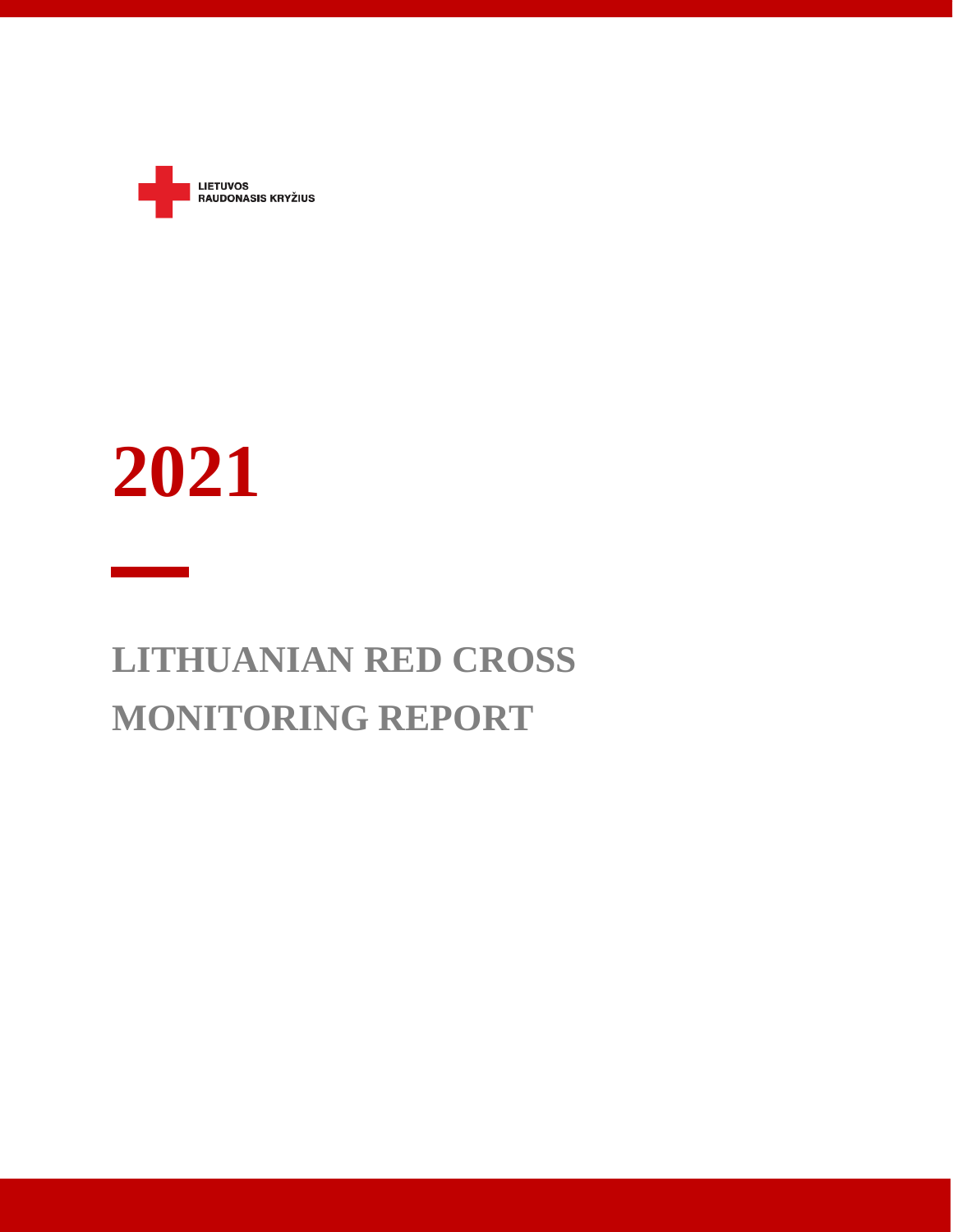# **TABLE OF CONTENTS**

 $\mathcal{L}^{\text{max}}_{\text{max}}$  , where  $\mathcal{L}^{\text{max}}_{\text{max}}$ 

| I. GENERAL INFORMATION OF 2021: FIGURES AND FACTS________________________________ 4 |    |
|-------------------------------------------------------------------------------------|----|
|                                                                                     |    |
|                                                                                     |    |
|                                                                                     |    |
|                                                                                     |    |
| 1. ACTUAL DATA FOR THE 1ST HALF OF THE YEAR (UP TO 1 JULY 2021)________ 11          |    |
|                                                                                     |    |
|                                                                                     |    |
|                                                                                     |    |
| 2. MONITORING RESULTS FOR THE 1ST HALF OF 2021__________________________________14  |    |
|                                                                                     |    |
|                                                                                     |    |
| 2.3. Access to procedures 16                                                        |    |
|                                                                                     |    |
| 3. CONCLUSIONS 18                                                                   |    |
| III. SECOND HALF OF 2021 (JULY TO DECEMBER) [19]                                    |    |
| 1. ACTUAL DATA FOR THE 2ND HALF OF THE YEAR (UP TO 31 DECEMBER 2021) 19             |    |
|                                                                                     |    |
| 1.2. Organization of second visits 21                                               |    |
|                                                                                     |    |
|                                                                                     |    |
|                                                                                     |    |
| 2.3. Establishment of new reception centres and expansion of existing centres 22    |    |
| 2.4. Migration procedures                                                           | 34 |
| 2.5. Access to medical services in permanent accommodation centres                  | 36 |
|                                                                                     | 38 |
|                                                                                     | 40 |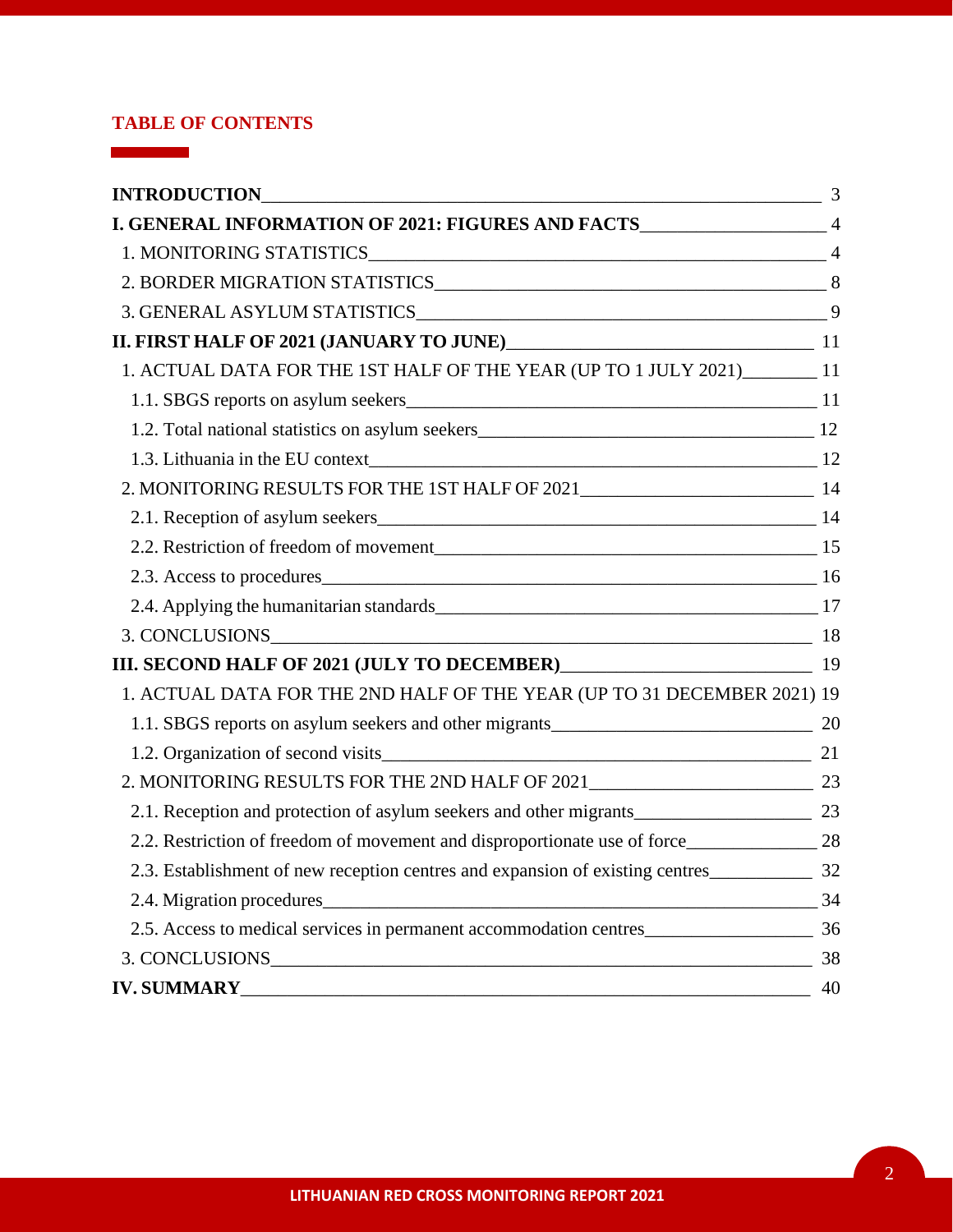#### **INTRODUCTION**

 The year 2021 was exceptional for all those working in a field of migration: the Ministry of the Interior of the Republic of Lithuania (MoI) and its subordinate institutions: the State Border Guard Service (SBGS) and the Migration Department (MD), the Refugee Reception Centre (RRC), which is under the authority of the Ministry of Social Security and Labour of the Republic of Lithuania (MSSL), as well as for others, including non-governmental organisations (NGOs). In general, a number of new stakeholders have emerged during the year who have been included, for example, some of the Lithuanian municipalities that have accommodated migrants.

The unprecedented wave of irregularly arriving migrants in Lithuania has fundamentally shaken the whole migration system in the country and any planning or projections of the expected strain on the system, ranging from accommodation to legal procedures. Lack of preparedness, infrastructure and human resources have altered the procedures applied so far.

Significant changes in national legislation, national and EU asylum and migration policies have caused that the year of 2021 cannot be measured in a balanced way. Therefore, in this Annual Monitoring Report of the Lithuanian Red Cross (LRC), the results for the first and second half of the year are summarised separately. The monitoring of reception conditions has been complemented by the highly relevant dimension of protection conditions. For the first time, a situation was encountered in which actually all migrants entering Lithuania were *de facto* detained.

The aim of this report is to summarise the monitoring results recorded by the LRC in 2021, highlighting the main aspects: the challenges encountered, the changes achieved, as well as the cooperation of NGOs with the state authorities during this critical period.

2021 is also exceptional in the context of migration monitoring. In addition to the LRC, other institutions and NGOs have also been monitoring the situation as circumstances have changed. At the national level, the activities of the Seimas Ombudsmen's Office, the Office of the Ombudsman for the Protection of Children's Rights, the Office of the Ombudsman for Equal Opportunities, and the National Public Health Centre can be outlined. At the international level, the situation in Lithuania was monitored by the United Nations High Commissioner for Refugees (UNHCR), representatives of the International Committee of the Red Cross (ICRC), the International Federation of Red Cross and Red Crescent Societies (IFRC), the European Asylum Support Office (EASO), the World Health Organisation, the European Committee for the Prevention of Torture and Inhuman or Degrading Treatment or Punishment, "Amnesty International", and others.

The report provides a wide range of data from different perspectives. Due to the complexity of the situation, some statistical discrepancies may occur. The report is based on data recorded by the LRC, as well as statistical information from the SBGS and the MD. The report contains information collected in the framework of two implemented projects funded by the Asylum, Migration and Integration Fund (AMIF) and UNHCR. However, this report does not focus on statistical analysis but rather on revealing trends and systematically recurring aspects, inviting for a discussion on lessons learned and the importance of cooperation in the face of challenges.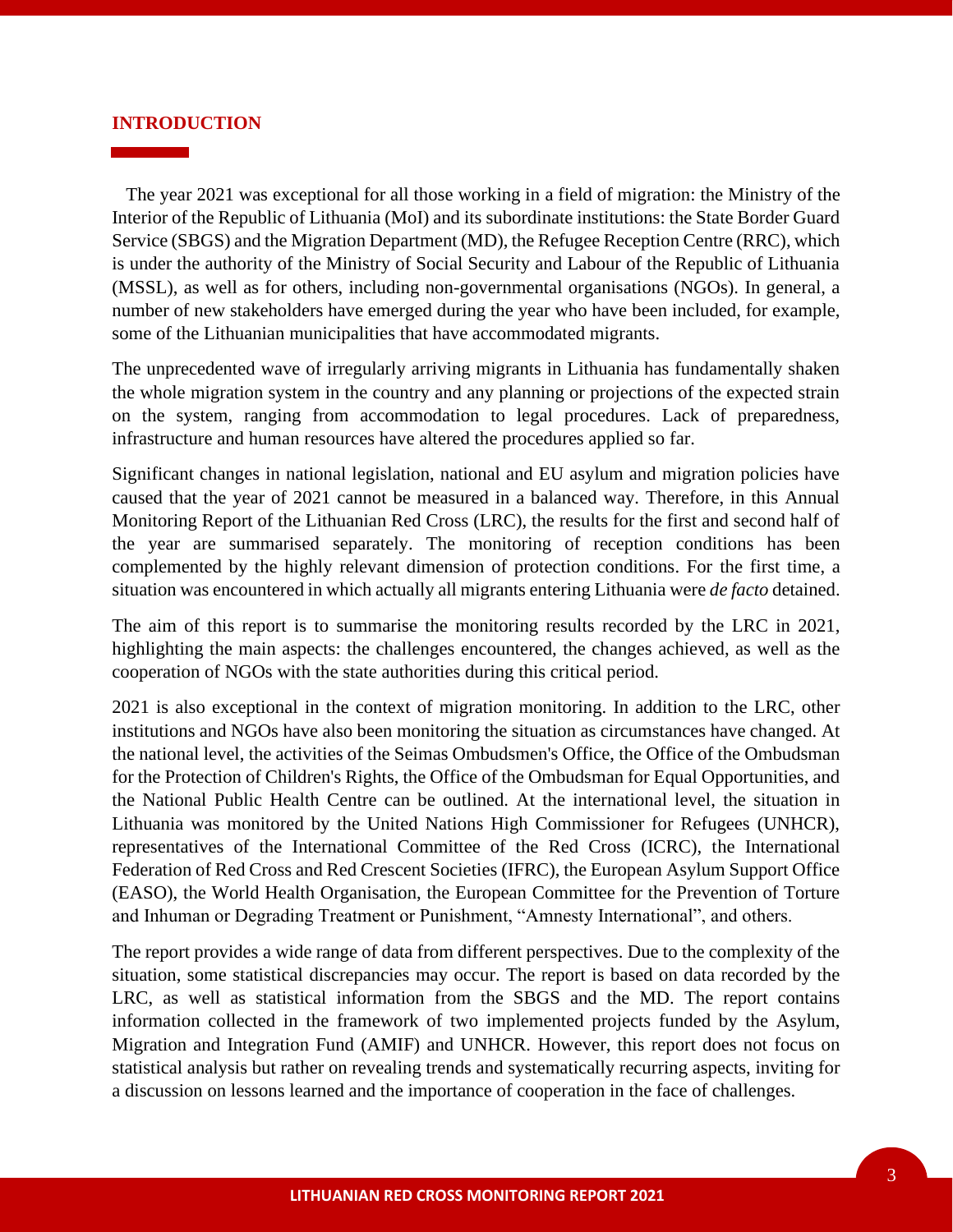# **I. GENERAL INFORMATION OF 2021: FIGURES AND FACTS**

 Based on the agreement of 2 June 2010 between the SBGS, UNHCR and the LRC and the agreement of 27 February 2020 between the RRC and the LRC, the monitoring in 2021 was carried out by two LRC monitors.

The main objectives of the monitoring are: **to monitor** (to have access to legally defined places of filing requests, to documents, asylum seekers, etc.); **to collect and assess** (to objectively record how procedures are carried out and whether reception conditions comply with the standards in force, as well as to analyse the available material); **to inform** (to provide information and cooperate with the state authorities which are required by law to ensure appropriate reception conditions); and **to deliver change** necessary to ensure the fundamental rights of asylum seekers.

# **1. MONITORING STATISTICS**

 **116 monitoring visits were carried out in 2021.** Of these, 92 were carried out through physical site visits and 24 were carried out remotely (via video platforms or mobile phone) due to the pandemics and limited access. In 9 cases, the initial interviews of asylum seekers were monitored. For more, *see Figure 1.*

**92 reports were prepared** (AMIF: 52, UNHCR:  $40$ )<sup>1</sup>. Due to the scope of the monitored site, both LRC monitors went on 19 visits. For some of the visits during the crisis, the LRC monitors were accompanied by UNHCR, ICRC and IFRC representatives.

**For 31 reports (or almost one third of all reports), feedback was received** in the form of institutional comments and/or additions to the report.

In comparison, in 2020, when movement in Lithuania and worldwide was restricted due to the Covid-19 pandemics, in total the LRC monitors carried out 37 visits and prepared 37 reports. The AMIF project carried out 9 visits and produced 9 reports, while UNHCR carried out 28 and 28 respectively. Meanwhile, in 2019, 54 monitoring visits were carried out and 54 reports were produced (AMIF: 28, UNHCR: 26).

*Figure 1: LRC monitoring visits: mode of access, purpose and the project for which the visit was carried out.*

| <b>LRC MONITORING VISITS IN 2021</b> |                        |                       |               |                                     |              |
|--------------------------------------|------------------------|-----------------------|---------------|-------------------------------------|--------------|
| No.                                  | Date of visit          | <b>Place of visit</b> | <b>Access</b> | <b>Monitoring purpose</b>           | Project      |
|                                      | <b>First half-year</b> |                       |               |                                     |              |
|                                      | 11/01/2021             | Šalčininkai BCP       | Remote        | Reception conditions                | <b>AMIF</b>  |
|                                      | 21/01/2021             | Eišiškės BCP          | In person     | Covid-19 prevention recommendations | <b>AMIF</b>  |
| 2                                    | 25/01/2021             | Švenčionys FS         | In person     | Reception conditions                | <b>UNHCR</b> |
|                                      | 25/01/2021             | Raigardas BCP         | In person     | Reception conditions                | <b>AMIF</b>  |
|                                      | 27/01/2021             | Pabradė FRC           | Remote        | Issue-based monitoring              | <b>AMIF</b>  |

<sup>&</sup>lt;sup>1</sup> 12 monitoring reports of the LRC cover more than one visit carried out, so the number of visits and reports differs.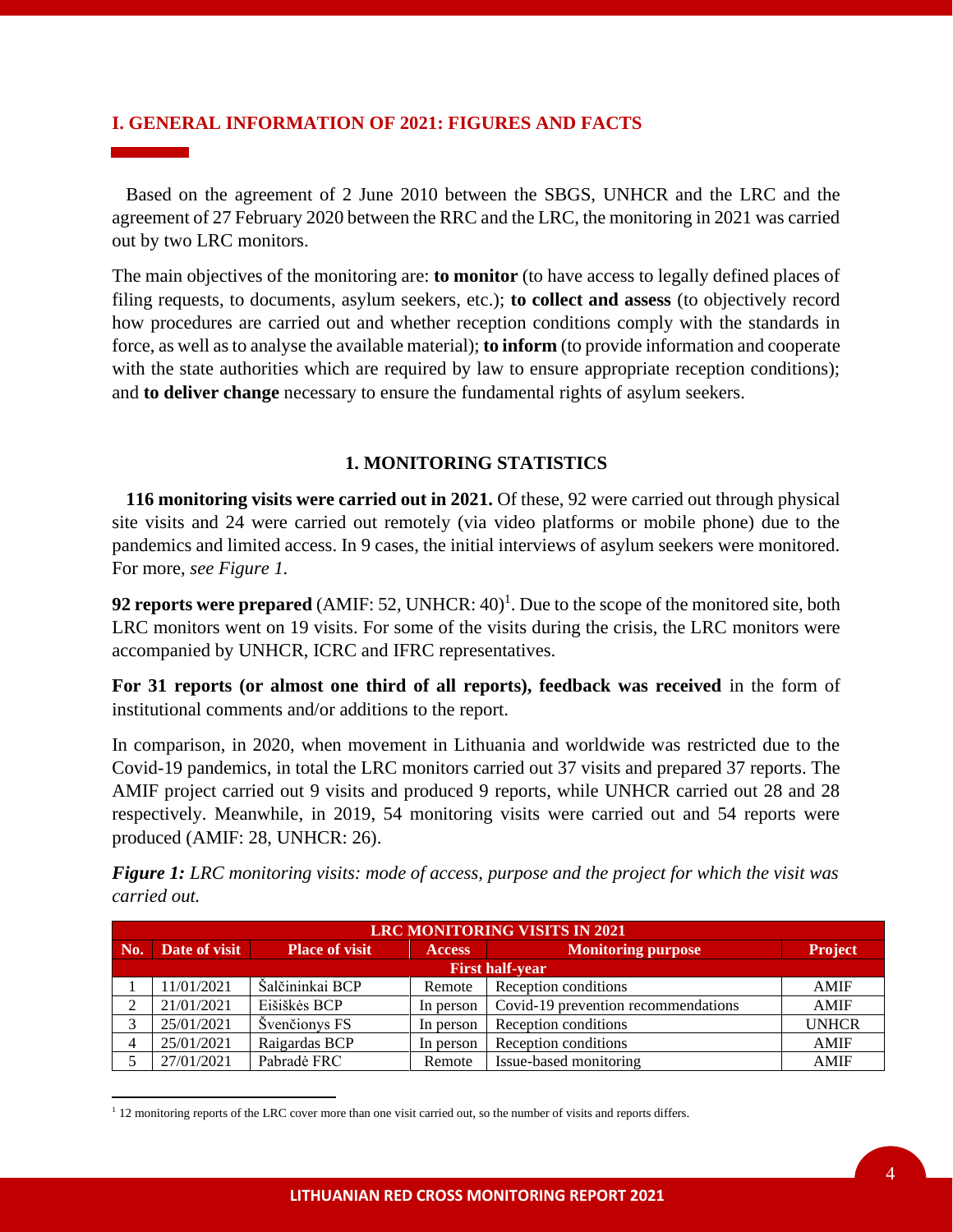| 6              | 11/02/2021               | Švenčionys FS                 | In person              | Reception conditions                                                       | <b>AMIF</b>          |
|----------------|--------------------------|-------------------------------|------------------------|----------------------------------------------------------------------------|----------------------|
| $\overline{7}$ | 11/02/2021               | Pabradė FRC                   | In person              | Case analysis                                                              | <b>AMIF</b>          |
| $\,8\,$        | 17/02/2021               | Vilnius                       | Remote                 | Reception conditions                                                       | <b>UNHCR</b>         |
| 9              | 23/02/2021               | Švenčionys FS                 | In person              | Initial interview                                                          | <b>UNHCR</b>         |
| 10             | 17/02/2021               | Pabradė FRC                   | Remote                 | Case analysis                                                              | <b>AMIF</b>          |
| 11             | 23/02/2021               | Švenčionys FS                 | Remote                 | Reception conditions                                                       | <b>UNHCR</b>         |
| 12             | 25/02/2021               | Rukla RRC                     | Remote                 | Issue-based monitoring                                                     | AMIF                 |
| 13             | 05/03/2021               | A. Barauskas FS               | Remote                 | Reception conditions                                                       | <b>AMIF</b>          |
| 14             | 06/03/2021               | Raigardas BCP                 | Remote                 | Reception conditions                                                       | <b>UNHCR</b>         |
| 15             | 16/03/2021               | Pabradė FRC                   | Remote                 | Initial interview                                                          | <b>UNHCR</b>         |
| 16             | 09/03/2021               | Rukla RRC                     | Remote                 | Reception conditions                                                       | <b>AMIF</b>          |
| 17             | 13/04/2021               | Raigardas BCP                 | Remote                 | Initial interview                                                          | <b>UNHCR</b>         |
| 18             | 13/04/2021               | Kapčiamiestis FS              | Remote                 | Reception conditions                                                       | <b>UNHCR</b>         |
| 19             | 16/04/2021               | Kapčiamiestis FS              | Remote                 | Reception conditions                                                       | AMIF                 |
| 20             | 16/04/2021               | <b>Tribonys FS</b>            | In person              | Initial interview                                                          | <b>UNHCR</b>         |
| 21             | 24/04/2021               | Kapčiamiestis FS              | Remote                 | Reception conditions                                                       | AMIF                 |
| 22             | 10/05/2021               | A. Barauskas FS               | Remote                 | Reception conditions                                                       | <b>AMIF</b>          |
| 23             | 10/05/2021               | Raigardas BCP                 | Remote                 | Initial interview                                                          | <b>UNHCR</b>         |
| 24             | 17/05/2021               | SBGS Varėna FD                | In person              | Initial interview                                                          | <b>UNHCR</b>         |
| 25             | 20/05/2021               | G. Žagunis FS                 | Remote                 | Reception conditions                                                       | AMIF                 |
| 26             | 24/05/2021               | Kapčiamiestis FS              | Remote                 | Reception conditions                                                       | <b>AMIF</b>          |
| 27             | 25/05/2021               | Pabradė FRC                   | Remote                 | Initial interview                                                          | <b>UNHCR</b>         |
| 28             | 01/06/2021               | Rukla RRC                     | Remote                 | Initial interview                                                          | <b>UNHCR</b>         |
| 29             | $\overline{02/06}/2021$  | Pabradė FRC                   | Remote                 | Issue-based monitoring                                                     | <b>UNHCR</b>         |
| 30             | 02/06/2021               | Kena FS                       | Remote                 | Reception conditions                                                       | AMIF                 |
| 31             | 09/06/2021               | Švenčionys FS                 | Remote                 | Reception conditions                                                       | <b>UNHCR</b>         |
| 32             | 15/06/2021               | Rukla RRC                     | In person              | Issue-based monitoring                                                     | <b>UNHCR</b>         |
| 33             | 11/06/2021               | <b>Border Guards School</b>   | In person              | Reception conditions                                                       | AMIF                 |
| 34             | 11/06/2021               | G. Žagunis FS                 | In person              | Reception conditions                                                       | <b>AMIF</b>          |
| 35             | 11/06/2021               | A. Barauskas FS               | In person              | Reception conditions                                                       | <b>AMIF</b>          |
| 36             | 11/06/2021               | Kabeliai FS                   | In person              | Reception conditions                                                       | <b>AMIF</b>          |
| 37             | 22/06/2021               | Pabradė FRC                   | In person              | Reception and protection conditions                                        | AMIF                 |
|                |                          |                               |                        | <b>Second half-year</b>                                                    |                      |
| 38             | 01/07/2021               | Pabradė FRC                   | In person              | Reception and protection conditions                                        | <b>UNHCR</b>         |
| 39             | 01/07/2021               | <b>Border Guards School</b>   | In person              | Reception and protection conditions                                        | <b>AMIF</b>          |
| 40             | 07/07/2021               | Vydeniai camp                 | In person              | Reception and protection conditions                                        | <b>AMIF</b>          |
| 41             | 07/07/2021               | Alytus camp                   | In person              | Reception and protection conditions                                        | AMIF                 |
| 42             | 07/07/2021               | Verebiejai camp               | In person              | Reception and protection conditions                                        | AMIF                 |
| 43             | 07/07/2021               | Pabradė FRC                   | In person              | Reception and protection conditions                                        | <b>UNHCR</b>         |
| 44             | 15/07/2021               | Tverečius FS                  | In person              | Reception and protection conditions                                        | <b>UNHCR</b>         |
| 45             | 15/07/2021               | Adutiškis FS                  | In person              | Reception and protection conditions                                        | <b>UNHCR</b>         |
| 46             | 16/07/2021               | Linkmenys camp                | In person              | Reception and protection conditions                                        | <b>UNHCR</b>         |
| 47             | 26/07/2021               | Kazitiškis camp               | In person              | Reception and protection conditions                                        | <b>UNHCR</b>         |
| 48             | 13/07/2021               | Rukla RRC                     | In person              | Reception and protection conditions                                        | <b>AMIF</b>          |
| 49             | 01/07/2021               | G. Žagunis FS                 | In person              | Reception and protection conditions                                        | <b>AMIF</b>          |
| 50             | 01/07/2021               | Purvėnai FS                   | In person              | Reception and protection conditions                                        | AMIF                 |
| 51             | 19/07/2021               | Padvarionys FS                | In person              | Reception and protection conditions                                        | AMIF                 |
| 52             | 19/07/2021               | Medininkai BCP                | In person              | Reception and protection conditions                                        | AMIF                 |
| 53             | 21/07/2021               | Druskininkai FS               | In person              | Reception and protection conditions                                        | AMIF                 |
| 54             | 21/07/2021               | Kabeliai FS                   | In person              | Reception and protection conditions                                        | AMIF                 |
| 55             | 22/07/2021               | G. Žagunis FS                 | In person              | Reception and protection conditions                                        | <b>UNHCR</b>         |
| 56             |                          |                               |                        | (second)                                                                   |                      |
|                |                          |                               |                        |                                                                            |                      |
| 57             | 26/07/2021<br>28/07/2021 | Pūškos FS<br>Kapčiamiestis FS | In person<br>In person | Reception and protection conditions<br>Reception and protection conditions | <b>UNHCR</b><br>AMIF |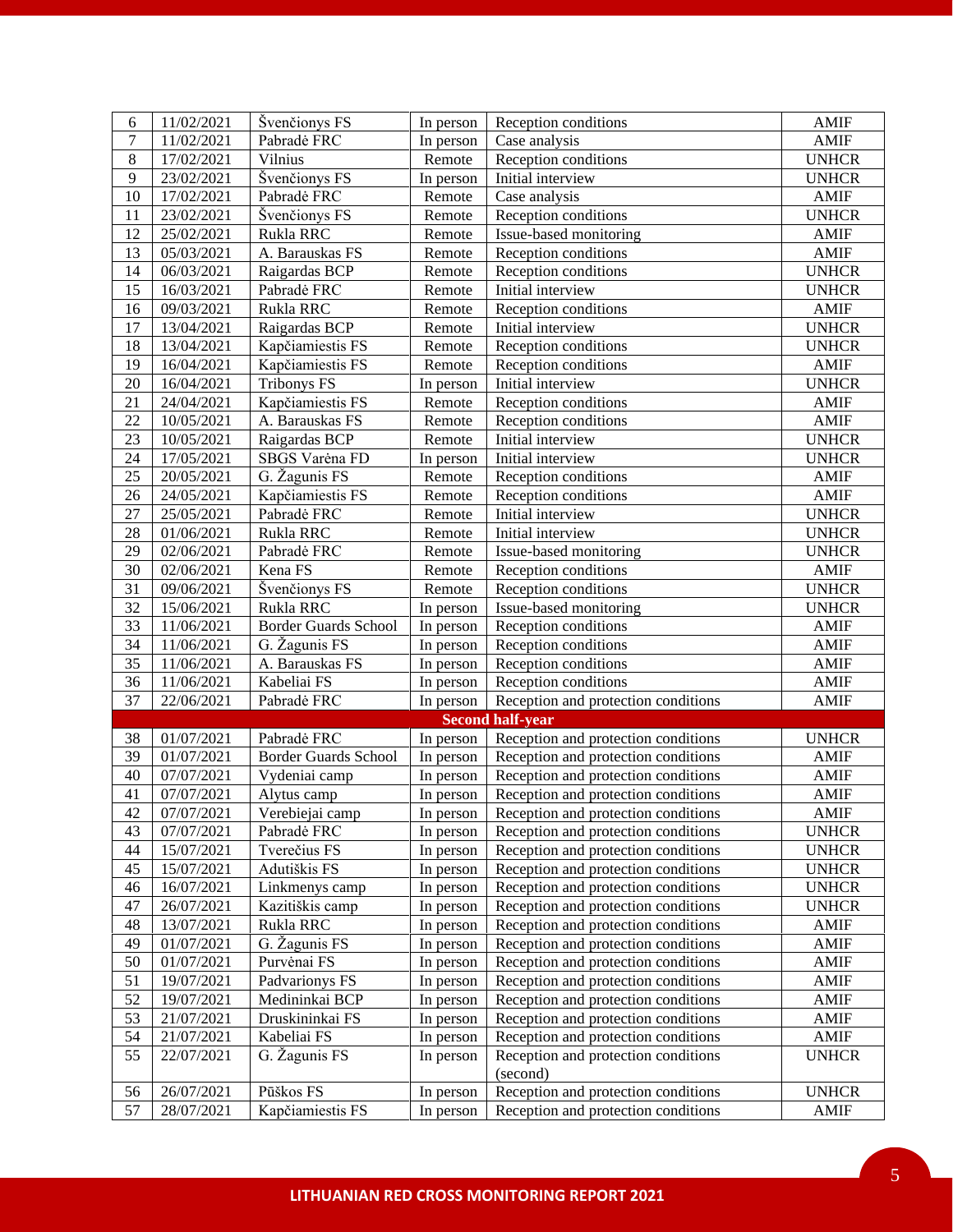| 58       | 28/07/2021               | Kapčiamiestis camp                       | In person | Reception and protection conditions                                        | <b>AMIF</b>          |
|----------|--------------------------|------------------------------------------|-----------|----------------------------------------------------------------------------|----------------------|
| 59       | 03/08/2021               | <b>Tribonys FS</b>                       | In person | Reception and protection conditions                                        | <b>AMIF</b>          |
| 60       | 03/08/2021               | Purvėnai FS                              | In person | Reception and protection conditions                                        | <b>AMIF</b>          |
| 61       | 04/08/2021               | Rūdninkai training                       | In person | Reception and protection conditions                                        | <b>AMIF</b>          |
|          |                          | ground                                   |           |                                                                            |                      |
| 62       | 06/08/2021               | Verebiejai camp                          | In person | Reception and protection conditions                                        | <b>AMIF</b>          |
|          |                          |                                          |           | (second)                                                                   |                      |
| 63       | 06/08/2021               | Alytus camp                              | In person | Reception and protection conditions                                        | <b>AMIF</b>          |
|          |                          |                                          |           | (second)                                                                   |                      |
| 64       | 10/08/2021               | Pavoverė FS                              | In person | Reception and protection conditions                                        | <b>UNHCR</b>         |
| 65       | 18/08/2021               | Švendubrė RBCP                           | In person | Reception and protection conditions                                        | <b>AMIF</b>          |
| 66       | 13/08/2021               | Lavoriškės FS                            | In person | Reception and protection conditions                                        | <b>UNHCR</b>         |
| 67       | 13/08/2021               | Padvarionys FS                           | In person | Reception and protection conditions                                        | <b>UNHCR</b>         |
|          |                          |                                          |           | (second)                                                                   |                      |
| 68       | 24/08/2021               | Rūdninkai training                       | In person | Reception and protection conditions                                        | <b>AMIF</b>          |
|          |                          | ground                                   |           | (second)                                                                   |                      |
| 69       | 26/08/2021               | Vydeniai camp                            | In person | Reception and protection conditions                                        | <b>AMIF</b>          |
|          |                          |                                          |           | (second)                                                                   |                      |
| 70       | 26/08/2021               | Adutiškis FS                             | In person | Reception and protection conditions                                        | <b>UNHCR</b>         |
|          |                          |                                          |           | (second)                                                                   |                      |
| 71<br>72 | 27/08/2021<br>02/09/2021 | Kybartai penitentiary<br>Kazitiškis camp | In person | Reception and protection conditions<br>Reception and protection conditions | AMIF<br><b>UNHCR</b> |
|          |                          |                                          | In person | (second)                                                                   |                      |
| 73       | 02/09/2021               | Druskininkai FS                          | In person | Reception and protection conditions                                        | <b>AMIF</b>          |
|          |                          |                                          |           | (second)                                                                   |                      |
| 74       | 06/09/2021               | G. Žagunis FS                            | In person | Reception and protection conditions                                        | <b>UNHCR</b>         |
|          |                          |                                          |           | (second)                                                                   |                      |
| 75       | 07/09/2021               | Kabeliai FS                              | In person | Reception and protection conditions                                        | <b>AMIF</b>          |
|          |                          |                                          |           | (second)                                                                   |                      |
| 76       | 07/09/2021               | Naujininkai RRC                          | In person | Reception and protection conditions                                        | <b>UNHCR</b>         |
| 77       | 13/09/2021               | Medininkai FRC                           | In person | Reception and protection conditions                                        | <b>UNHCR</b>         |
| 78       | 09/09/2021               | Linkmenys camp                           | In person | Reception and protection conditions                                        | <b>AMIF</b>          |
|          |                          |                                          |           | (second)                                                                   |                      |
| 79       | 14/09/2021               | Pūškos FS                                | In person | Reception and protection conditions                                        | <b>AMIF</b>          |
|          |                          |                                          |           | (second)                                                                   |                      |
| 80       | 14/09/2021               | Tverečius FS                             | In person | Reception and protection conditions                                        | <b>AMIF</b>          |
|          |                          |                                          |           | (second)                                                                   |                      |
| 81       | 15/09/2021               | Kapčiamiestis FS                         | In person | Reception and protection conditions                                        | <b>UNHCR</b>         |
|          |                          |                                          |           | (second)                                                                   |                      |
| 82       | 15/09/2021               | Kapčiamiestis camp                       | In person | Reception and protection conditions<br>(second)                            | <b>UNHCR</b>         |
| 83       | 16/09/2021               | Pavoverė FS                              | In person | Reception and protection conditions                                        | <b>AMIF</b>          |
|          |                          |                                          |           | (second)                                                                   |                      |
| 84       | 08/09/2021               | Švendubrė RBCP                           | In person | Reception and protection conditions                                        | <b>UNHCR</b>         |
|          |                          |                                          |           | (second)                                                                   |                      |
| 85       | 20/09/2021               | Kena FS                                  | In person | Reception and protection conditions                                        | <b>UNHCR</b>         |
| 86       | 21/09/2021               | Jieznas family support                   | In person | Reception and protection conditions                                        | <b>AMIF</b>          |
|          |                          | centre                                   |           |                                                                            |                      |
| 87       | 23/09/2021               | Verebiejai camp                          | In person | Reception and protection conditions                                        | <b>UNHCR</b>         |
|          |                          |                                          |           | (second)                                                                   |                      |
| 88       | 27/09/2021               | Pabradė FRC                              | In person | Reception and protection conditions                                        | <b>AMIF</b>          |
|          |                          |                                          |           | (second)                                                                   |                      |
| 89       | 29/09/2021               | Rukla RRC                                | In person | Reception and protection conditions                                        | <b>AMIF</b>          |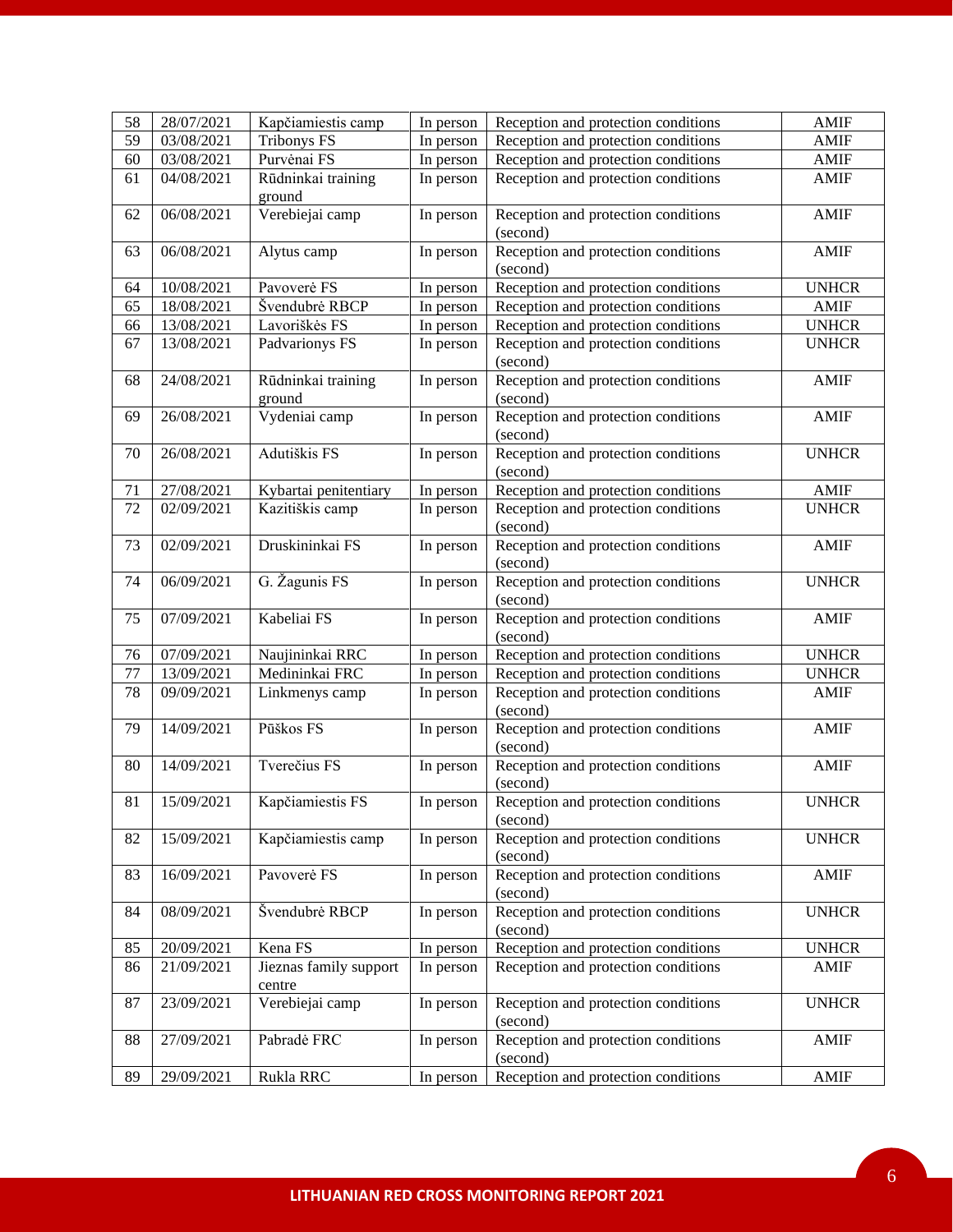| 90  | 06/10/2021    | Pabradė FRC                      | In person         | Reception and protection conditions<br>(second) | <b>AMIF</b>      |
|-----|---------------|----------------------------------|-------------------|-------------------------------------------------|------------------|
| 91  | 11/10/2021    | Druskininkai FS                  | In person         | Reception and protection conditions<br>(second) | <b>UNHCR</b>     |
| 92  | 11/10/2021    | Kabeliai FS                      | In person         | Reception and protection conditions<br>(second) | <b>UNHCR</b>     |
| 93  | 18/10/2021    | <b>Border Guards School</b>      | In person         | Reception and protection conditions<br>(second) | <b>AMIF</b>      |
| 94  | 18/10/2021    | Padvarionys FS                   | In person         | Reception and protection conditions<br>(second) | <b>UNHCR</b>     |
| 95  | 20/10/2021    | Kybartai FRC                     | In person         | Reception and protection conditions             | <b>AMIF</b>      |
| 96  | 25/10/2021    | Kabeliai FS                      | In person         | Reception conditions                            | <b>AMIF</b>      |
| 97  | 26/10/2021    | Adutiškis FS                     | In person         | Reception and protection conditions<br>(second) | <b>UNHCR</b>     |
| 98  | 25/10/2021    | A. Barauskas FS                  | In person         | Reception and protection conditions             | <b>AMIF</b>      |
| 99  | 27/10/2021    | Tverečius FS                     | In person         | Reception and protection conditions<br>(second) | <b>UNHCR</b>     |
| 100 | 03/11/2021    | Kena FS                          | In person         | Reception and protection conditions<br>(second) | <b>AMIF</b>      |
| 101 | 03/11/2021    | Lavoriškės FS                    | In person         | Reception and protection conditions<br>(second) | <b>AMIF</b>      |
| 102 | 03/11/2021    | Lavoriškės BCP                   | In person         | Reception conditions                            | <b>AMIF</b>      |
| 103 | 05/11/2021    | Naujininkai RRC                  | In person         | Reception and protection conditions             | <b>UNHCR</b>     |
| 104 | 09/11/2021    | Švenčionys FS                    | In person         | Reception and protection conditions<br>(second) | <b>UNHCR</b>     |
| 105 | 11/11/2021    | Lavoriškės BCP                   | In person         | Reception conditions                            | <b>AMIF</b>      |
| 106 | 16/11/2021    | <b>Tribonys FS</b>               | In person         | Reception and protection conditions<br>(second) | <b>AMIF</b>      |
| 107 | 16/11/2021    | G. Žagunis FS                    | In person         | Reception and protection conditions<br>(second) | <b>AMIF</b>      |
| 108 | 23/11/2021    | Padvarionys FS                   | In person         | Reception conditions                            | <b>AMIF</b>      |
| 109 | 25/11/2021    | Pabradė FRC                      | In person         | Reception and protection conditions             | <b>UNHCR</b>     |
| 110 | 30/11/2021    | Rukla RRC                        | In person         | Issue-based monitoring                          | <b>AMIF</b>      |
| 111 | 02/12/2021    | Naujininkai RRC                  | In person         | Issue-based monitoring                          | <b>AMIF</b>      |
| 112 | 08/12/2021    | Pabradė FRC                      | In person         | Issue-based monitoring                          | <b>AMIF</b>      |
| 113 | 09/12/2021    | Kybartai FRC                     | In person         | Issue-based monitoring                          | <b>AMIF</b>      |
| 114 | 13/12/2021    | Jieznas family support<br>centre | In person         | Issue-based monitoring                          | <b>AMIF</b>      |
| 115 | 14/12/2021    | Medininkai FRC                   | In person         | Issue-based monitoring                          | <b>AMIF</b>      |
| 116 | 27/12/2021    | Druskininkai FS                  | Remote            | Initial interview                               | <b>UNHCR</b>     |
|     | <b>Total:</b> | 116 visits                       | In person: 92     |                                                 | <b>AMIF: 72</b>  |
|     |               |                                  | <b>Remote: 24</b> |                                                 | <b>UNHCR: 44</b> |

 **The most frequently monitored objects** (including remote monitoring): the SBGS Pabradė Foreigners Registration Centre (FRC) – 13; Rukla RRC – 7; SBGS G. Žagunis Frontier Station (FS) and Kapčiamiestis FS – 6 in each; Švenčionys FS and Kabeliai FS – 5 in each.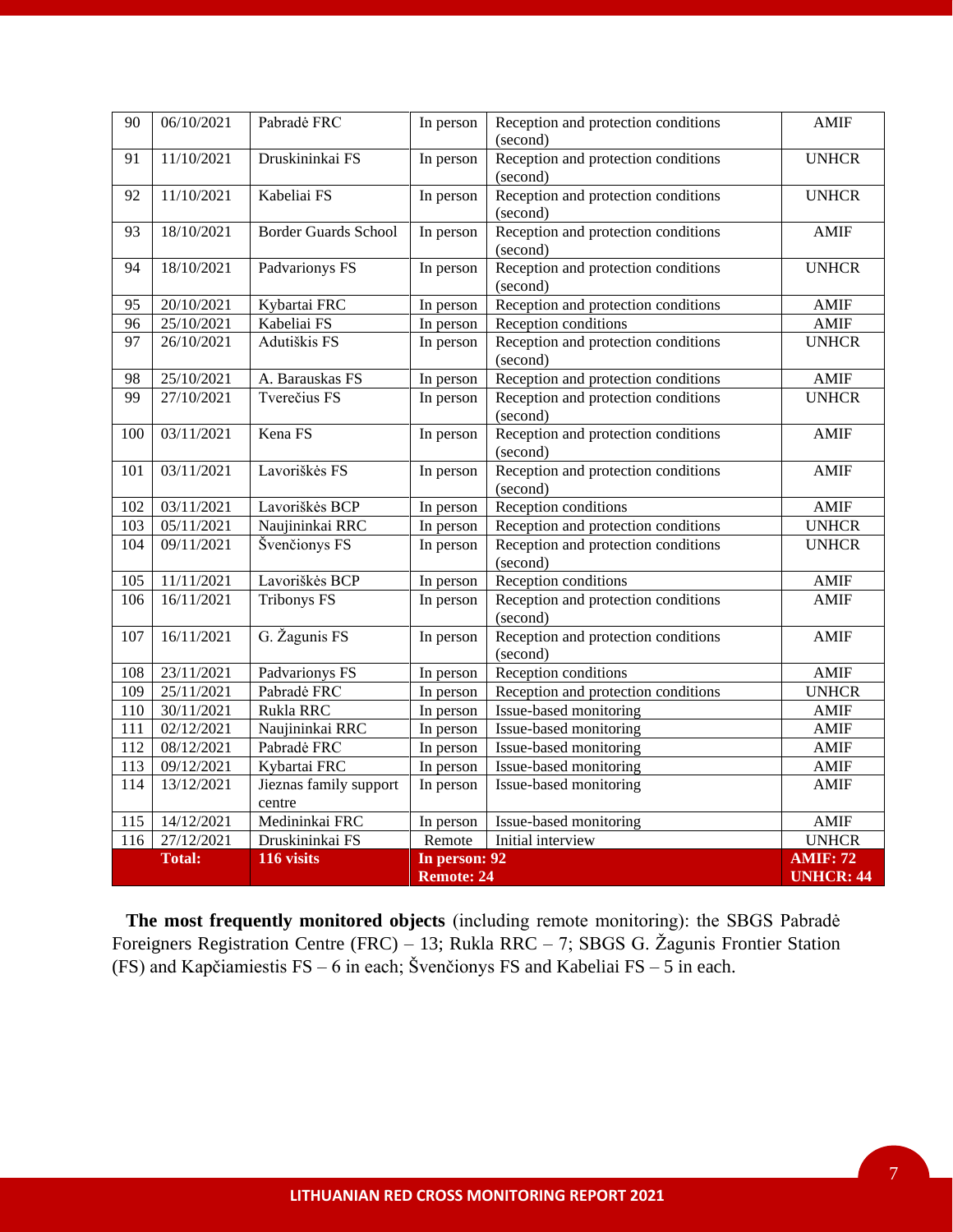# **2. BORDER MIGRATION STATISTICS**

 Looking at migration flows from a geographical perspective, **the largest number of irregularly arriving migrants in 2021 were located in the border sections of the SBGS within the borders of the following municipalities**<sup>2</sup> .

 **1. Varėna District Municipality** (area of operation of A. Barauskas FS, Kabeliai FS) – 955;

 **2. Šalčininkai District Municipality** (area of operation of G. Žagunis FS, Tribonys FS, Purvėnai  $FS - 932$ ;

**3. Druskininkai District Municipality** (area of operation of Druskininkai FS) – 880;

 **4. Ignalina District Municipality** (area of operation of Pūškos FS, Tverečius FS) – 573;

 **5. Švenčionys District Municipality** (area of operation of Švenčionys FS, Adutiškis FS, Pavoverė FS) – 459.

Countries of origin of irregularly arriving migrants in 2021 (detailed data on how many of these persons have applied for asylum in the course of their stay was not available at the time of drafting)<sup>3</sup>:

 **1. Iraq - 2,858 (66%); 2. Congo – 203 (4.7%); 3. Syria – 179 (4.1%); 4. Cameroon – 135 (3.1%); 5. Belarus – 106 (2.5%);** 6. Afghanistan – 101; 7. Russia – 89; 8. Iran – 87; 9. Guinea – 81; 10. Sri Lanka – 80; 11. India – 67; 12. Nigeria – 29; 13. Togo – 27; 14. Pakistan – 27;

 15. Turkey – 25; 16. Democratic Republic of Congo – 23; 17. Ivory Coast  $-23$ ; 18. Gambia – 19; 19. Somalia – 19; 20. Mali – 18; 21. Tajikistan – 17; 22. Yemen – 17; 23. Senegal – 15; 24. Eritrea – 10; 25. Other – 71;  **In total: 4,326.**

Composition of irregular migrants by age category in 2021:

 **0-9 years:** 509;  **10-19 years:** 867;  **20-29 years:** 1,885;  **30-39 years:** 736;  **40-49 years:** 243;  **50-59 years:** 63;  **60+ years:** 23.

 $2$  These statistics do not include migrants arriving through official border checkpoints. See Department of Statistics of the Republic of Lithuania, Irregular Migration Data 2021 (access - 1 January 2022)[: https://ls-osp-sdg.maps.arcgis.com/apps/dashboards/9b0a008b1fff41a88c5efcc61a876be2](https://ls-osp-sdg.maps.arcgis.com/apps/dashboards/9b0a008b1fff41a88c5efcc61a876be2)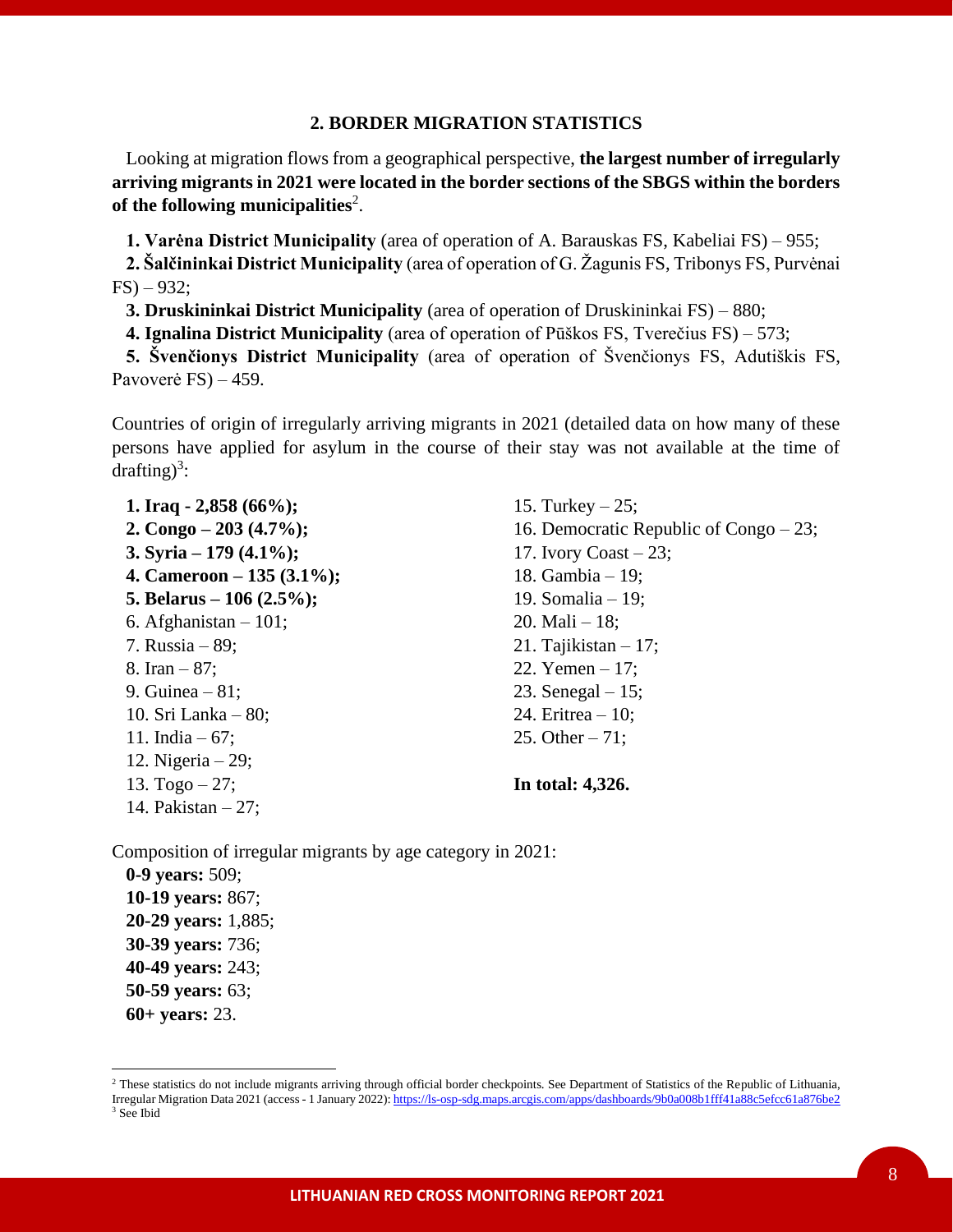# **3. GENERAL ASYLUM STATISTICS**

 **According to the MD, 3,597 asylum applications were accepted in Lithuania by 1 November 2021.** More than 80% of them were submitted in the second half of the year. The highest number of applications was accepted in August  $(1,160)^4$  – *see Figure 2*.

The statistics below include not only foreigners who arrived during the main migration flow in summer but also, for example, Afghan translators and their relatives transferred to Lithuania who have been granted refugee status, as well as Eritrean family members resettled from Ethiopia.



*Figure 2: Asylum applications and granted applications by month until 1 November 2021<sup>5</sup> .*

Most common countries of origin (data by 1 November  $2021$ )<sup>6</sup>:

- 1. Iraq: 2,164 asylum applications (60.1% of all applications);
- 2. Afghanistan: 220 (6.1%);
- 3. Belarus: 182 (5.1%);
- 4. Russian Federation: 121 (3.4%);
- 5. Cameroon: 114 (3.2%);
- 6. Syria: 109 (3%);
- 7. Congo: 98 (2.7%);
- 8. Guinea: 74 (2.1%);
- 9. Democratic Republic of Congo: 60 (1.7%);
- 10. Iran: 57 (1.6%);

**Asylum applications from these 10 countries constitute almost 89% of all applications** (*see Figure 3*).

9

<sup>4</sup> Se[e https://migracija.lrv.lt/lt/statistika/prieglobscio-skyriaus-statistika/statistika-1/2021-metai](https://migracija.lrv.lt/lt/statistika/prieglobscio-skyriaus-statistika/statistika-1/2021-metai)

<sup>&</sup>lt;sup>5</sup> No official MD annual statistics have been published. Calculated since current monthly MD data.

<sup>6</sup> Se[e https://migracija.lrv.lt/lt/statistika/prieglobscio-skyriaus-statistika/statistika-1/2021-metai](https://migracija.lrv.lt/lt/statistika/prieglobscio-skyriaus-statistika/statistika-1/2021-metai)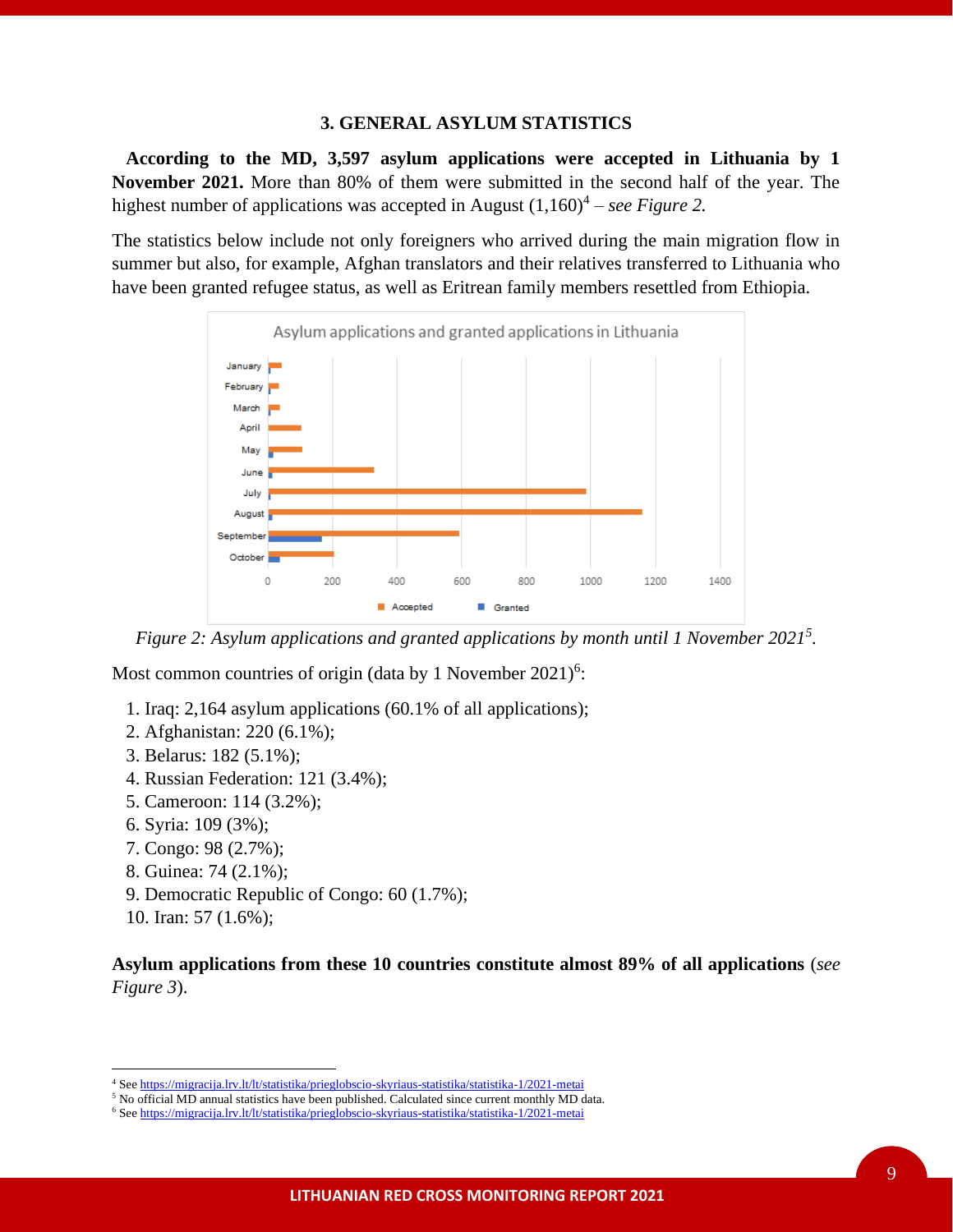

*Figure 3: Asylum applications by country of origin until 1 November 2021.*

For comparison, in 2020, according to the data of the MD and the SBGS, 321 asylum applications were submitted in Lithuania. By country of origin, the most prominent numbers were among citizens of Russian Federation (88 asylum seekers or 27% of all applicants), Belarus (81/25%) and Tajikistan (62/19%). The citizens of these three countries constituted 72% of all asylum seekers.

**By 1 November 2021 the MD had granted 283 applications** (granting refugee status or subsidiary protection), **representing 7.8% of the total number of applications**<sup>7</sup> *(see Figure 2).* The highest number of applications was granted in September (168). 166 of these (or almost 99%) were granted asylum to Afghan nationals<sup>8</sup>. On 1 November 2021, there were 1,800 asylum **applications pending.**

**Refugee status or subsidiary protection was granted to citizens of 10 countries**: Afghanistan (180 or about 64% of all applications granted), Belarus (53), Eritrea (24), Syria (9), Russian Federation (6), Tajikistan (4), Iraq (2), Turkey (2), Azerbaijan (1), China (1).

According to the data of the SBGS, until 31 December 2021 (inclusive), 3,039 asylum applications have been submitted in Lithuania (276 – at the border<sup>9</sup>, 2 763 – within the country<sup>10</sup>). The highest number of applications was submitted in July (1,467). August is notable for the number of asylum applications submitted at the border (194), while other months do not exceed 40. The number of asylum applications at the border in August also increased due to the aforementioned displaced Afghan nationals who applied for asylum at the airport's BCP.

<sup>7</sup> See Ibid

<sup>&</sup>lt;sup>8</sup> This increase in the number of applications granted by the MD is related to the aforementioned asylum seekers displaced from Afghanistan who had assisted the Lithuanian Armed Forces, the UN, the EU and other institutions during the previous mission in Afghanistan. In summer Afghan citizens were evacuated to Lithuania. [https://migracija.lrv.lt/lt/naujienos/prieglobstis-suteiktas-visiems-i-lietuva-perkeltiems-afganistanieciams.](https://migracija.lrv.lt/lt/naujienos/prieglobstis-suteiktas-visiems-i-lietuva-perkeltiems-afganistanieciams)

<sup>9</sup> It counts foreigners who have applied for asylum at official international land, air, and sea BCPs.

<sup>&</sup>lt;sup>10</sup> It counts foreigners who have applied for asylum at MD offices, as well as those who have entered the country by irregular crossing the border and those who have been detained on Lithuanian territory.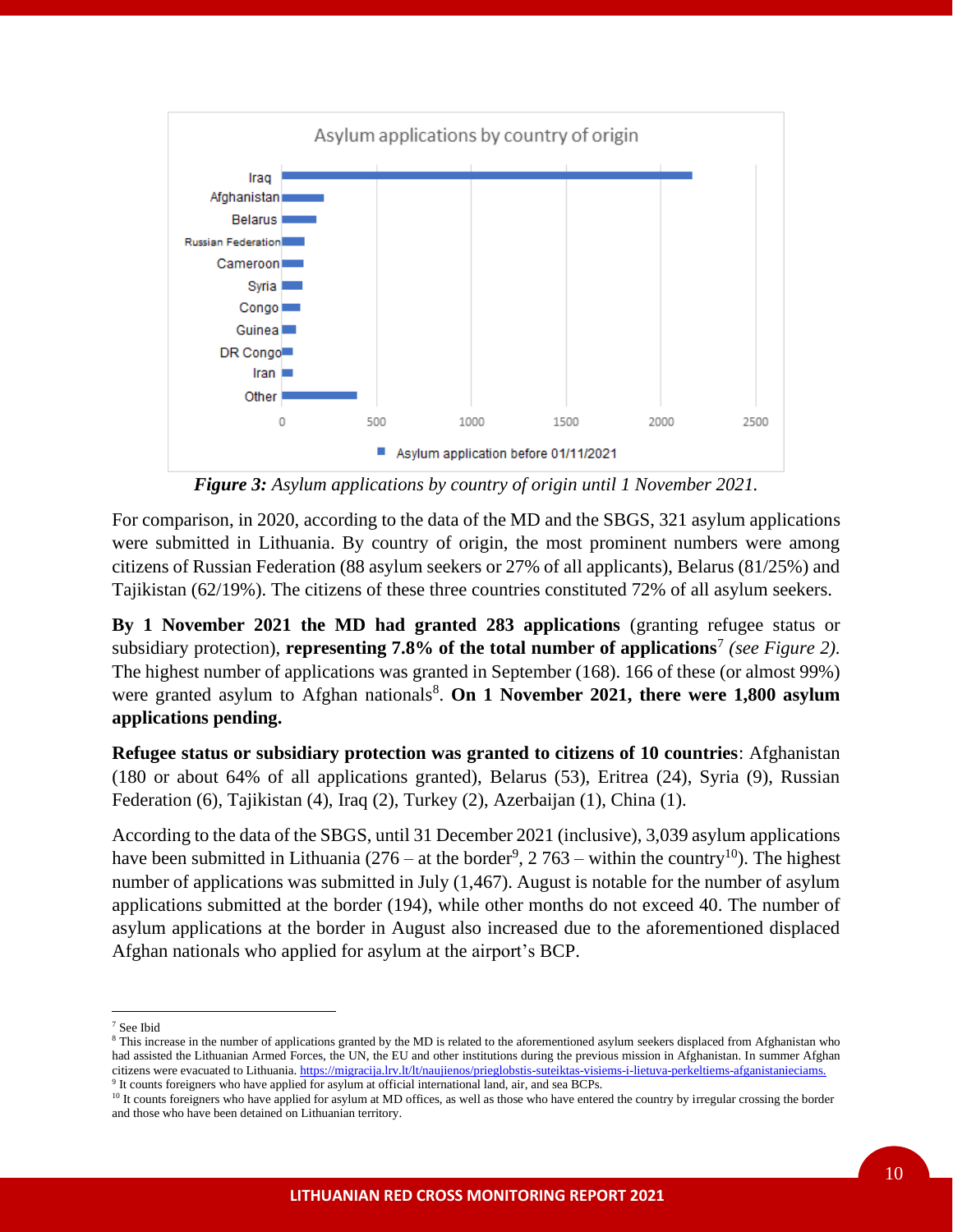# **II. FIRST HALF OF 2021 (JANUARY TO JUNE)**

 The first six months were marked by the fact that the country was still under quarantine due to Covid-19<sup>11</sup>. This caused limited physical access for monitors to the sites. Although no official ban was in place and a few visits took place, it was recommended to avoid direct contact. Live visits were allowed during the monitoring of initial interviews but reception conditions were recommended to be assessed remotely. In cooperation with the SBGS headquarters and the Frontier Stations (FS), officers assisted with video calls via computer or telephone, as well as sent photos of the premises, food parcels, etc. on request.

The end of the first half was marked by the unplanned expansion of the Pabradė FRC, when a significant increase in migration flows led to a shortage of space in two reception centres, including the RRC in Rukla, and to the urgent organisation of the country's first temporary tent camp.

# **1. ACTUAL DATA FOR THE 1ST HALF OF THE YEAR (UP TO 1 JULY 2021)**

| 2021      | 37 monitoring visits                     |
|-----------|------------------------------------------|
| January - | 14 visits in person and 23 remote visits |
| June      | 32 reports produced                      |

 **In total, 37 visits were carried out** (22 by AMIF and 15 by UNHCR). **There were 14 visits in person and 23 remote visits.** In 8 cases, initial migration interviews were monitored in the framework of the UNHCR project, while in the other cases, monitoring of reception conditions was carried out, as well as the implementation of the Covid-19 recommendations, the preparedness for reception of asylum seekers in crisis situations, and issue-based monitoring of access to education during quarantine and the mental health situation.

**32 reports were produced** (18 by AMIF and 14 by UNHCR). One of the reports covers more than 1 visit.

In terms of monitoring visits by marital status, the most frequent monitoring visits were of single men (12 cases); families with one or more children (5); single mothers with one or more children (2); unaccompanied minors (2); single fathers with one or more children (1); spouses (1). In other cases, a larger group of people was monitored on the ground of issue-based monitoring.

# **1.1. SBGS reports on asylum seekers**

 In the first half, 91 cases of asylum applications filed at the units of the SBGS (not at the MD offices) were recorded. Of these, 82 were reported to the LRC monitors (90%) and at least 9 were not reported. In 5 cases (2 of them were recorded in April, 3 in May) it was not reported about 13

<sup>&</sup>lt;sup>11</sup> The quarantine was in force from 00:00 am on 7 November 2020 until 12:00 pm on 30 June 2021. A state of emergency was declared nationwide from 1 July 2021.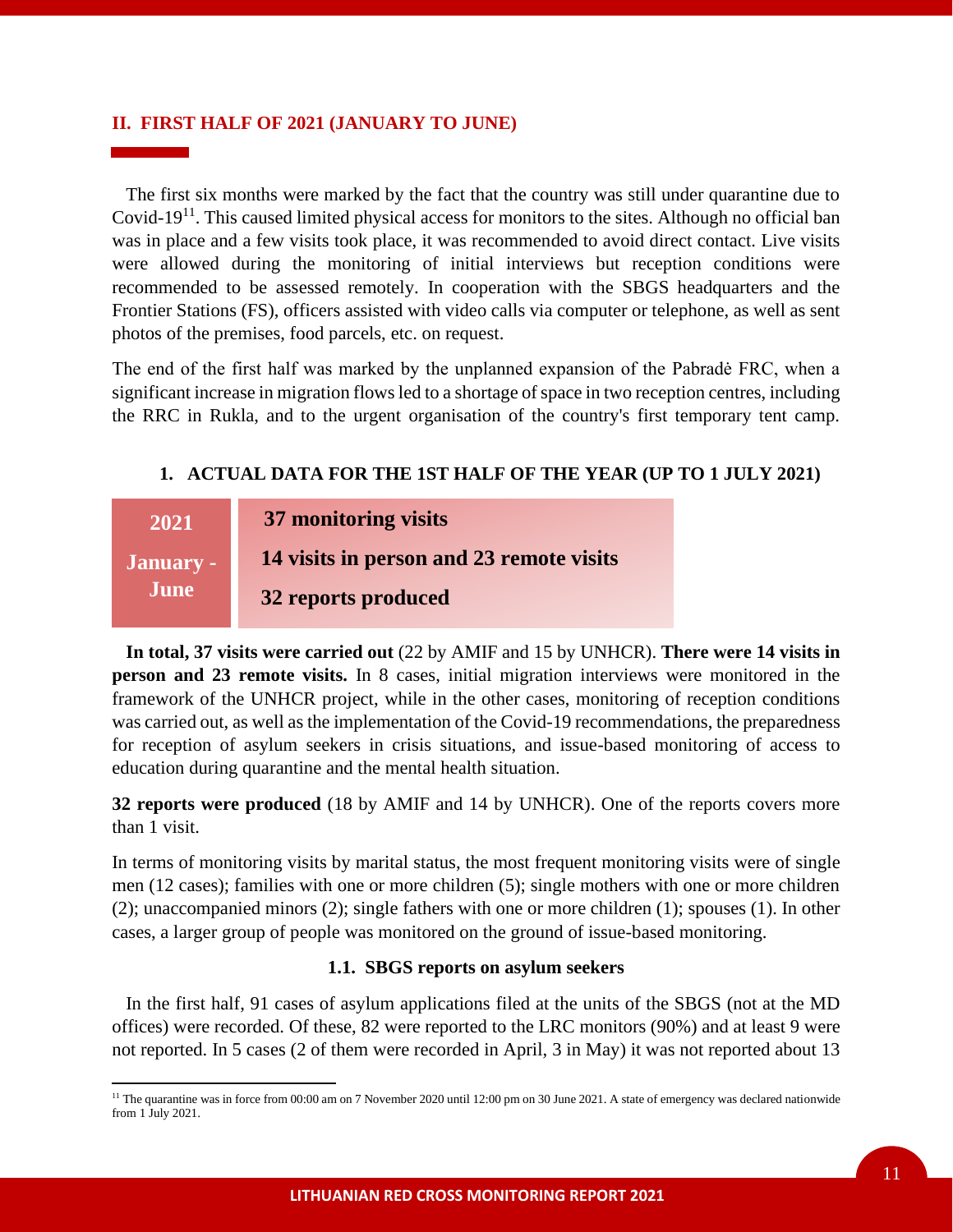persons returned under Dublin III Regulation via Vilnius Airport BCP, in 1 case it was not reported about 2 citizens of the Russian Federation who applied for asylum at Lavoriškės BCP, 3 more cases were not reported concerning 20 persons at the end of June at G. Žagunis FS and Adutiškis FS, when signs of the emerging migration crisis were already visible and the receipt of information from the SBGS border units became disruptive.

**The largest number of reports on asylum seekers was received from the following border units of the SBGS:** Kapčiamiestis FS (15); Vilnius Airport BCP, Švenčionys FS and Pūškos FS (10 each); A. Barauskas FS and G. Žagunis FS (9 each).

**The largest number of asylum applications, counting all persons** (out of 639), according to **the reports**, **was recorded in the following border units:** Pūškos FS (140); Kapčiamiestis FS and G. Žagunis FS (132 each); Švenčionys FS (63); Adutiškis FS (38); and A. Barauskas FS (33).

**Data on asylum seekers on the basis of sex, age and marital status as reported by the SBGS:** out of 639 registered persons, at least 194 were women, 410 were men, 156 were minors, 28 of them were unaccompanied<sup>12</sup>. 35 persons were not identified on the basis of sex, age or marital status due to lack of data.

# **1.2. Total national statistics on asylum seekers**

According to the  $MD<sup>13</sup>$ , 653 asylum applications were received in the first half of the year (as mentioned above, during the same period, the LRC monitors received reports from the SBGS about 639 persons as potential asylum seekers). As it is known, some foreigners apply for asylum through the MD units, so there may be discrepancies between the figures here and elsewhere, as the LRC receives current information on asylum seekers only from the SBGS.

Meanwhile, according to the data of the SBGS, 790 asylum applications were submitted in the country in the first half of the year (11 at the border, 779 within the country). Due to the strong increase in migration figures in June, the SBGS summary does not distinguish between asylum seekers registered in SBGS units and those registered in MD offices. This may have led to discrepancies with the data provided by the MD.

# **1.3. Lithuania in the EU context**

 According to Eurostat data, the number of first-time asylum seekers in the EU in the first half of 2021 was 200,445 or less than 2% higher than in the first half of 2020, when the number of first-time asylum seekers was  $197,730^{14}$ .

By the end of the first half of 2021, the number of asylum seekers in Lithuania has started to increase strongly. Meanwhile, in the EU context and comparing the first and second quarters, the number of asylum seekers increased by approximately 10% between April and June<sup>15</sup>.

 $12$  The number of minors (especially unaccompanied minors) has fluctuated as age determination procedures have been organised and the official number of minors has fallen sharply over time.

<sup>13</sup> Se[e https://migracija.lrv.lt/lt/statistika/prieglobscio-skyriaus-statistika/statistika-1/2021-metai](https://migracija.lrv.lt/lt/statistika/prieglobscio-skyriaus-statistika/statistika-1/2021-metai)

<sup>&</sup>lt;sup>14</sup> Se[e https://ec.europa.eu/eurostat/databrowser/view/MIGR\\_ASYAPPCTZM\\_\\_custom\\_1899339/default/table?lang=en](https://ec.europa.eu/eurostat/databrowser/view/MIGR_ASYAPPCTZM__custom_1899339/default/table?lang=en)

<sup>&</sup>lt;sup>15</sup> See Ibid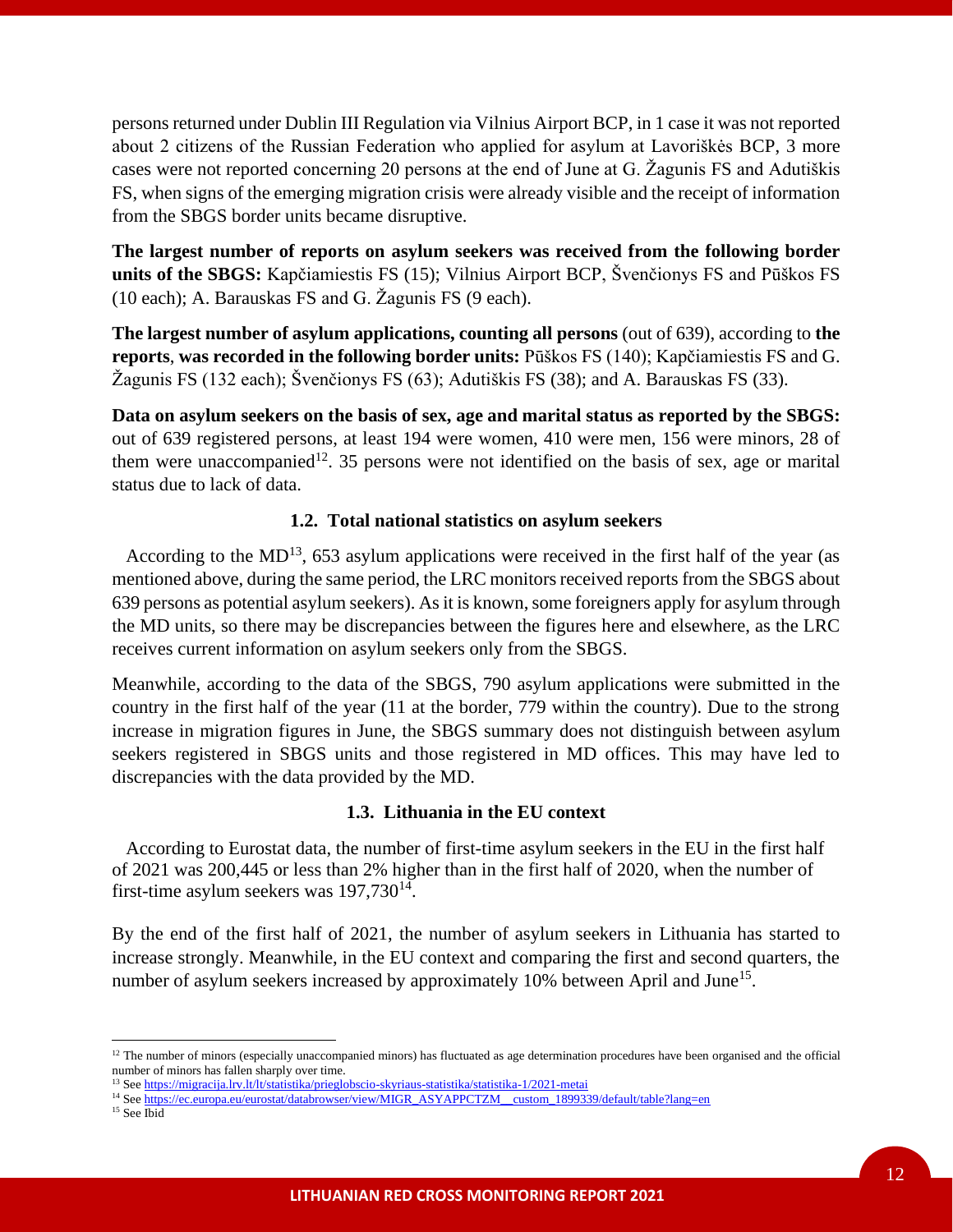While the first quarter of 2021 is not exceptional compared to the beginning of 2020, the second quarter (April-June) stands out with regard to 4 countries. Lithuania, together with Poland, Bulgaria and Croatia, recorded the highest increase in number of first-time asylum seekers at EU level in the second quarter of 2021 compared to the same quarter in 2020. Lithuania recorded the number of asylum seekers more than 20 times higher compared to the same period a year ago (2nd quarter of 2020: 25, 2nd quarter of 2021: 510), while the numbers in Poland (80 / 700) and Bulgaria  $(175/1415)$  increased 8 times, and in Croatia  $(95/640) - 6$  times<sup>16</sup>. It should be kept in mind that 2020 was a pandemic year and the movement of foreigners was severely restricted.

According to the trends in successful asylum applications, for example, for the whole year of 2020, 41% of all first-time asylum applications in EU countries were granted in the first instance<sup>17</sup>, while in Lithuania, by mid-2021, only 8.7% of applications were granted (refugee status or subsidiary protection), counting both first-time and repeated asylum applications.<sup>18</sup>.

According to the MD data, in the first half of the year, the largest share of asylum seekers consisted of the citizens from Iraq (280), Belarus (120), Russian Federation (51), Syria and Iran (44 each), Tajikistan (37), Turkey (15) and Afghanistan (12). The number of citizens of any other country was below  $10^{19}$ . For more on the percentage distribution, *see Figure 4*.



*Figure 4: Countries of origin of asylum seekers in Lithuania in the first half of 2021.*

At EU level, the countries of origin of asylum seekers vary. Out of 200,445 asylum seekers in the first half of 2021, the largest numbers are among citizens from Syria (40,340), Afghanistan (24,840), Pakistan (8,270), Iraq (7,855), Turkey (6,385), Somalia (6 370), Bangladesh (5,950), Morocco (5,505), Nigeria (5,200) and Venezuela  $(4,980)^{20}$ . Citizens of these 10 countries represent almost 58% of all asylum seekers. For more on the percentage distribution, *see Figure 5*.

<sup>&</sup>lt;sup>16</sup> See Ibid

<sup>&</sup>lt;sup>17</sup> Se[e https://ec.europa.eu/eurostat/statistics-explained/index.php?title=Asylum\\_statistics](https://ec.europa.eu/eurostat/statistics-explained/index.php?title=Asylum_statistics)

<sup>18</sup> Se[e https://migracija.lrv.lt/lt/statistika/prieglobscio-skyriaus-statistika/statistika-1/2021-metai](https://migracija.lrv.lt/lt/statistika/prieglobscio-skyriaus-statistika/statistika-1/2021-metai)

<sup>19</sup> See Ibid

<sup>&</sup>lt;sup>20</sup> Se[e https://ec.europa.eu/eurostat/statistics-explained/index.php?title=Asylum\\_quarterly\\_report#Where\\_do\\_asylum\\_applicants\\_come\\_from.3F](https://ec.europa.eu/eurostat/statistics-explained/index.php?title=Asylum_quarterly_report#Where_do_asylum_applicants_come_from.3F)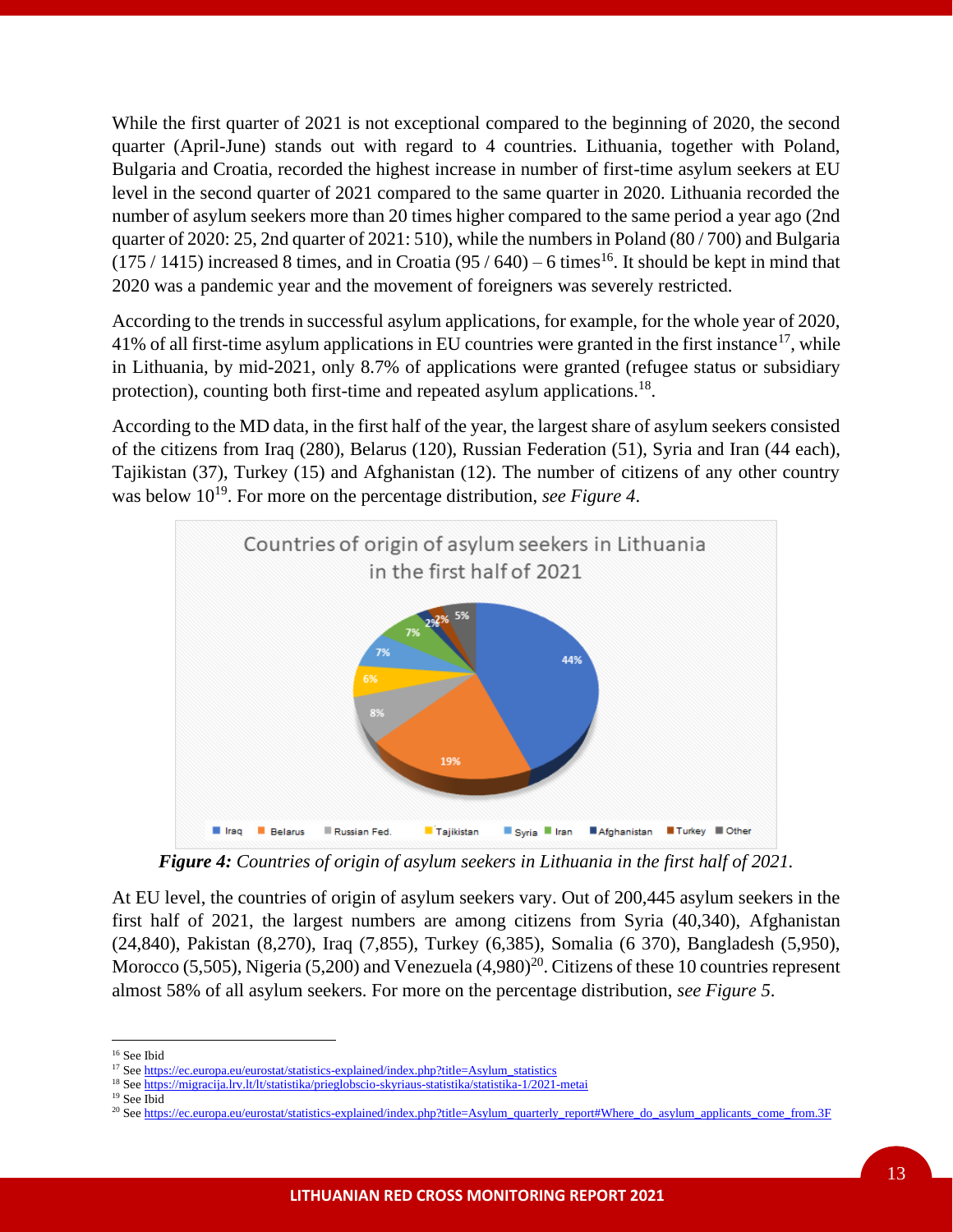

At EU level, the top 10 does not include, for example, the Russian Federation or Tajikistan, one of the most frequent countries of origin of asylum seekers in Lithuania in recent years.

*Figure 5: Countries of origin of asylum seekers in the EU in the first half of 2021.*

# **2. MONITORING RESULTS FOR THE 1ST HALF OF 2021**

 This section presents the main observations and shortcomings recorded in each of the following areas: (1) reception of asylum seekers, (2) restriction of freedom of movement and (3) access to procedures. The sub-sections below highlight examples recorded during the monitoring, such as the lack of access to contact relatives in certain monitored cases, the long periods of stay at the border, the restrictions on movement concerning the quarantine imposed due Covid-19, as well as procedural shortcomings in the conduct of the initial migration interviews.

A separate sub-section also highlights the decrease in standards of reception conditions and the change in guidelines used by monitors.

# **2.1. Reception of asylum seekers**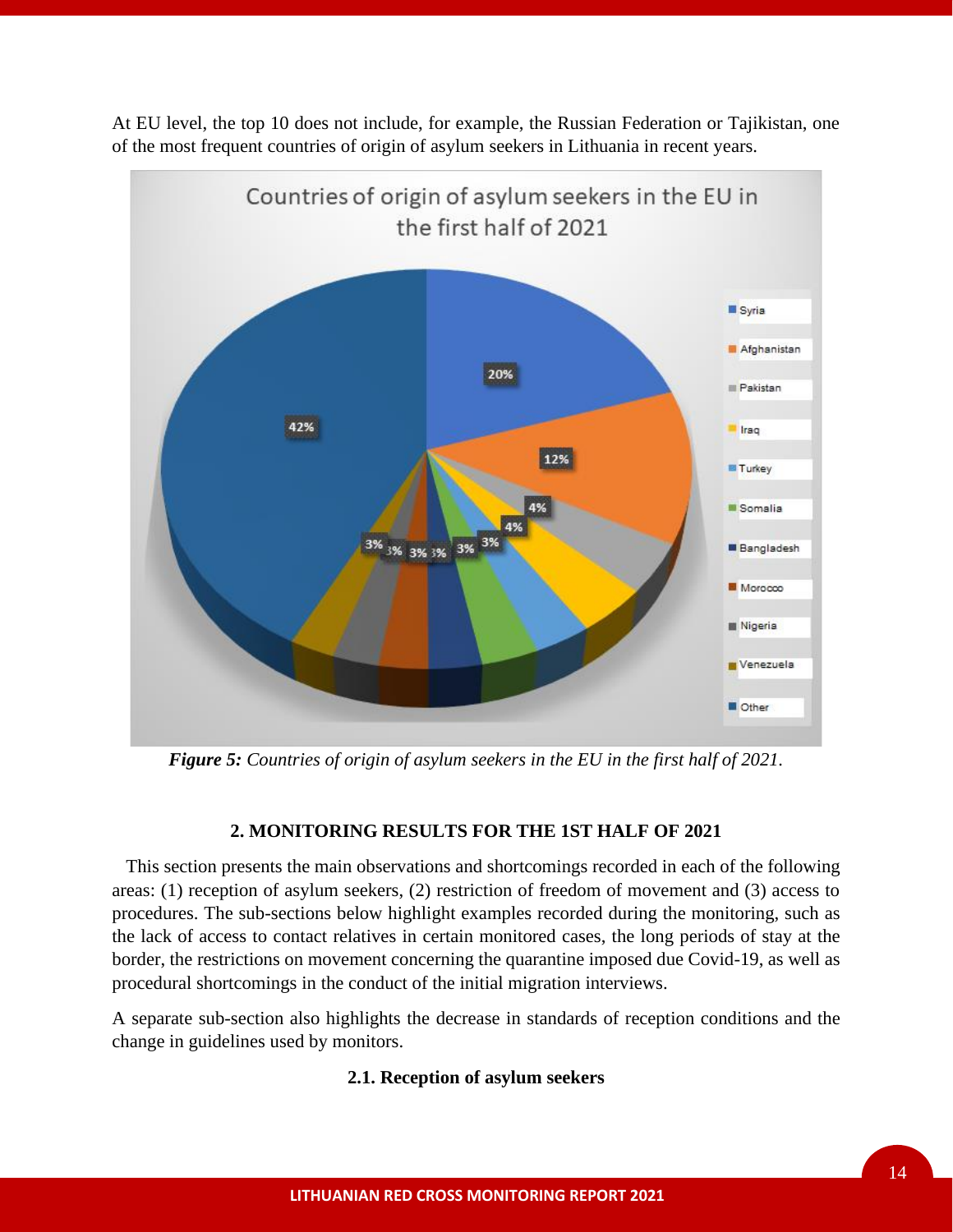#### **2.1.1. Communication and possibility to contact relatives**

 In at least 9 cases in the first half of the year, the LRC monitors recorded that asylum seekers were not provided with the possibility to contact their relatives and to inform about their location during their stay in the SBGS BCPs or FSs, as well as in the Pabradė FRC tent campus (11/02/2021: Švenčionys FS; 24/04/2021: Kapčiamiestis FS; 20/05/2021: G. Žagunis FS; 02/06/2021: Kena FS; 09/06/2021: Švenčionys FS; 11/06/2021: SBGS Border Guard School; 18/06/2021: Tverečius FS and Pūškos FS, 22/06/2021: Pabradė FRC).

# **2.1.2. Access of minors to education**

 Continuing the issue-based monitoring of minors' access to education during quarantine started in November 2020 in Pabradė FRC, a similar monitoring was carried out in Rukla RRC in February 2021. It was noted that distance learning is organised in this centre, the necessary conditions are in place, and other educational support is provided.

#### **2.1.3. Mental health in quarantine conditions**

 In the first half of the year, attention was paid to mental health in quarantine conditions in Pabradė FRC, following the report on a suicide attempt by an asylum seeker. Considering the particular case (monitoring started on 27/01/2021), information was collected on access to psychological services when quarantine limited access to such services. It was recommended to strengthen the monitoring and referral of people with psychological challenges, addictions and other similar complaints to specialists. Mental health monitoring was also developed in the detention section of Pabradė FRC but it was not completed due to the unexpected migration crisis.

#### **2.2. Restriction of freedom of movement**

### **2.2.1. Restrictions on movement associated with Covid-19**

 Several monitoring cases have been carried out in relation to the quarantine and the resulting restrictions. In accordance with the Government Resolution No 1226 of 4 November 2020 "On the declaration of quarantine in the territory of the Republic of Lithuania"  $21$ , the residents of Pabradė FRC were not allowed to leave the centre for more than 2 hours (excluding activities related to employment and education). For this reason, **the rights of asylum seekers to move outside the territory of the centre for important reasons may have been unjustifiably restricted during the quarantine**, compared to the rest of the population of the country. This practice was also partly applied in Rukla RRC but in this case the internal rules of procedure were invoked (monitoring of 25/02/2021).

For example, the 11 February 2021 report records that an asylum seeker seeking to live on his own is unable to travel from Pabradė FRC to Vilnius to search for a place to rent, and to return back.

The monitoring carried out on 17 February 2021 is also related to the restriction of mobility and the challenges it poses, and it revealed that a resident of Pabradė FRC suffering from toothache at

<sup>&</sup>lt;sup>21</sup> See Sub-clause 2.2.13 of the Resolution Clause 2.2 "Regarding working, economic activities and other conditions", which stipulates that it is forbidden for asylum-seekers accommodated in FRCs, who have the right to move within the territory of the Republic of Lithuania, to leave the FRC for more than 2 hours a day:<https://e-seimas.lrs.lt/portal/legalAct/lt/TAD/a2b5da801f4a11eb9604df942ee8e443>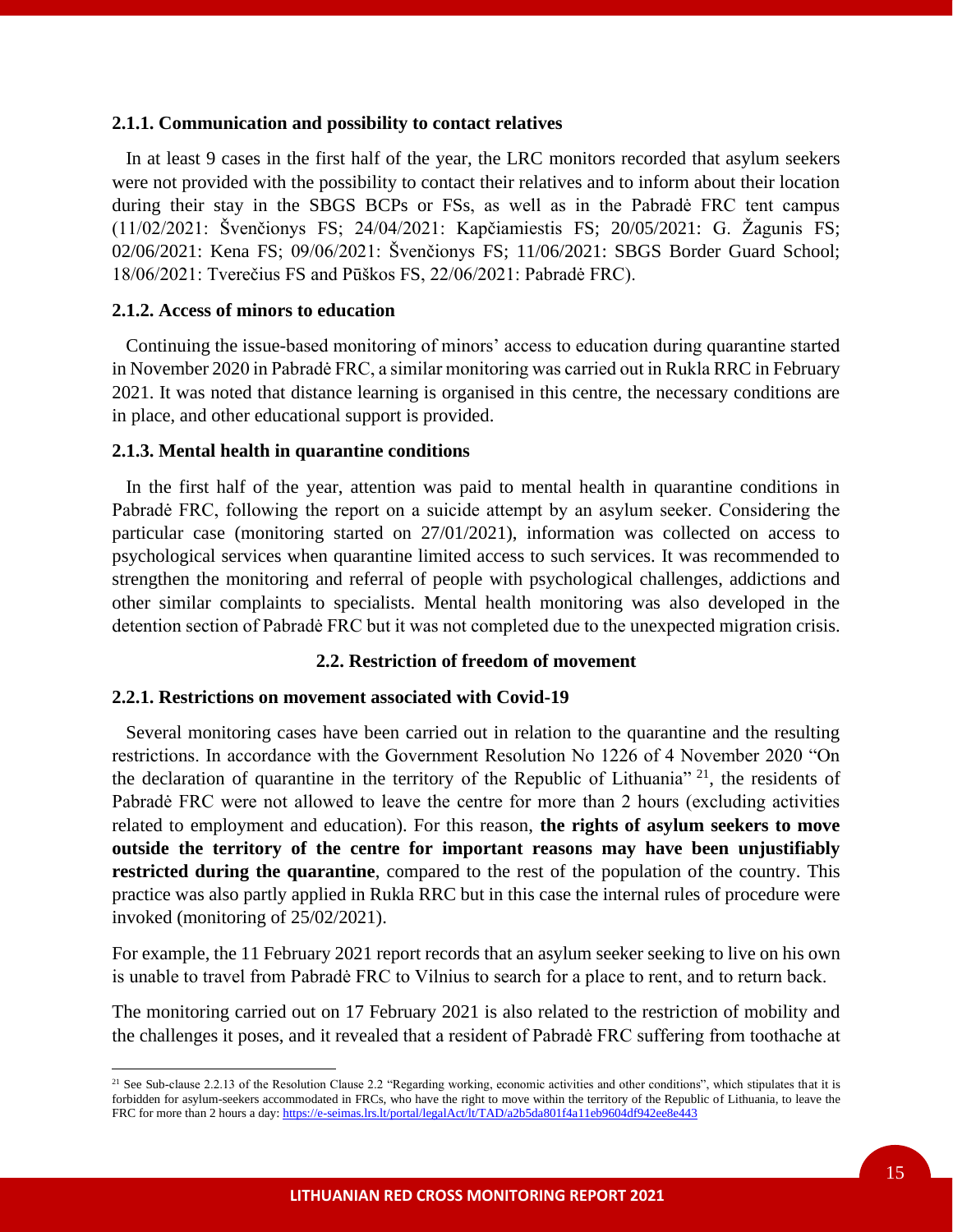the weekend could not be treated on the spot, the Emergency Medical Service (EMS) refused to come, and the asylum seeker's journey to and from Vilnius would have breached the 2 hour rule.

# **2.2.2. Length of stay in border units of the SBGS**

 In the first half of the year, cases of **asylum seekers (including families with small children) staying longer than 48 hours in SBGS BCPs**<sup>22</sup> and receiving only dry rations were recorded. The reasons for long stays at the border in the first half of the year varied: waiting for the Covid-19 test results, protracted initial migration procedures and/or failure to coordinate promptly referrals to long-term accommodation centres (Pabradė FRC or Rukla RRC).

For example, the report of 11 January 2021 on a Tajik family in Šalčininkai BCP (single father with 2 minor children) records that Covid-19 tests were received almost a week later. All that time the family spent in the asylum seekers' room in the BCP during renovation works and were fed on dry rations. Also, following the test results, the adult asylum seeker was found to be infected with Covid-19 and together with the children was taken to the Abromiškės Rehabilitation Hospital for isolation. Afterwards the family was returned to the premises of the BCP.

In another case (report of 2 June 2021) it was recorded that an Iraqi family with two small children spent 9 days in the Kena FS before being referred to the Pabradė FRC. This is the longest time of stay of asylum seekers at the border in the first half of the year recorded by the monitors. During this time the asylum seekers were not able to contact their relatives and the NGOs delivered twice additional food because the children did not eat the dry rations. Moreover, in this BCP there is no possibility to open a window and ventilate the premises, asylum seekers are usually locked in.

# **2.3. Access to procedures**

# **2.3.1. Monitoring of initial interviews**

 In 2021, the LRC monitors participated in 9 initial surveys in 7 different locations. 6 interviews were conducted and monitored remotely (some of them were mixed interviews, e.g. the asylum seeker, the officer and/or the monitor were together in the room but the interpreter participated remotely). **8 initial interviews were monitored in the first half of the year** and 1 in the second half of the year.

Interviews with asylum seekers from Turkey, Nigeria, Myanmar, Belarus, Uzbekistan, Syria, Iraq and Iran were monitored. Two of the asylum seekers interviewed were unaccompanied minors, one was a woman and one was a person with disabilities.

In the first half of the year, information on the ongoing interviews was regularly received from the border units of the SBGS under control of Vilnius Frontier District (FD) and Varėna FD, as well as from the Pabradė FRC.

The most common **procedural shortcomings recorded in the interviews monitored were the lack of information to the participating asylum seekers about the course of the interview** (4

<sup>&</sup>lt;sup>22</sup> The provision in Chapter IV of the Order of the Minister of the Interior of the Republic of Lithuania "On the Description of the Conditions of Accommodation of Asylum Seekers at Border Inspection Posts" regarding the duration of 48 hours expired on 8 July 2021 and the latest version of it does not contain any maximum duration of stay at Border Inspection Posts.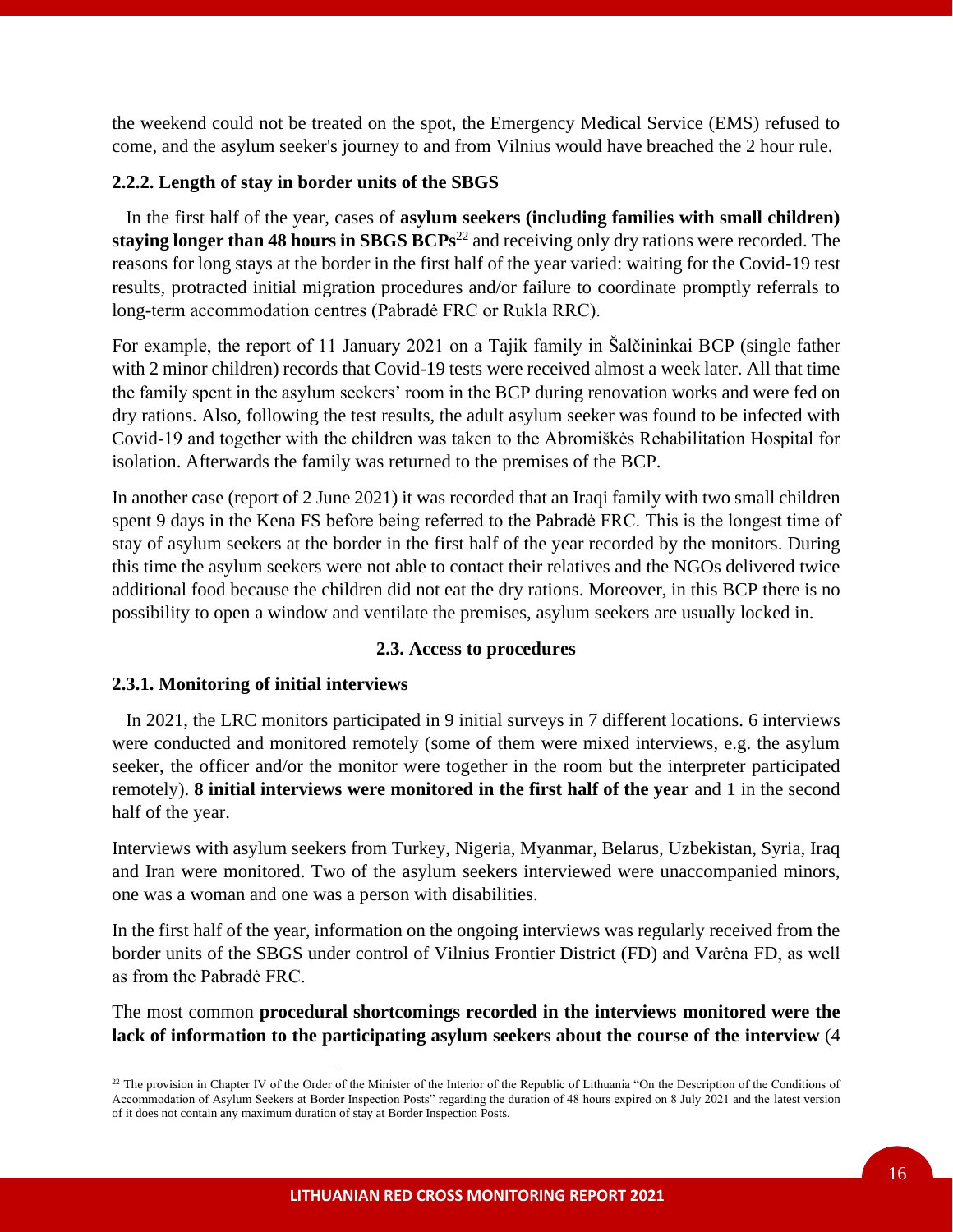cases), **the failure to provide the asylum seeker with information on the purpose of the interview** (5 cases), and **the failure to familiarise asylum seekers with the protocol at the end of the interview** (4 cases). It should be noted that most of the interviews were conducted and monitored remotely due to safety concerns in the context of the Covid-19 pandemics.

The practice of remote monitoring was continued in 2020. In order to improve the quality of remote interviews, LRC presented EASO and UNCHR guidelines on remote monitoring to SBGS officers in early 2021. During the year, the situation in remote interviewing improved as it was switched to using the secure paid version of Zoom. However, the issue of additional cameras necessary for high quality communication and monitoring remains unsolved. Usually, one camera is used, therefore a monitor can see only an officer or only an asylum seeker. Some information is lost as it is difficult to assess the communication as well as body language of the people in the room.

# **2.4. Applying the humanitarian standards**

 In June, in preparation for the increased flow of irregularly arriving migrants, a temporary tent camp of two sections to accommodate 350 men was set up in Pabradė FRC with the support of the Lithuanian Armed Forces.

As the flows increased, the monitors relied not only on EASO standards applied in the  $EU^{23}$  but also on the generally accepted handbook on humanitarian standards,  $SPHERE<sup>24</sup>$ , which sets lower standards that are relevant not only for Europe but also for other continents. The reason for this is that current situation has led to a fall in the standards of reception conditions, as tents have been built alongside the usual dormitories and other facilities, which eventually have been replaced by modular houses. Also, the protection factor has become relevant. The manner of accommodation has raised protection challenges, and it has become important to monitor how the protection of migrants, their dignity, right to adequate services, procedures, legal assistance, etc. is ensured.

During the monitoring of the Pabradė FRC tent camp on 22 June 2021, substantial non-compliance with minimum humanitarian standards was recorded: (1) inadequate placement of tents in terms of fire prevention; (2) temperatures in living tents not complying with hygiene standards; (3) lack of access to medical services; (4) incomplete information, lack of interpreters and staff; (5) lack of drainage system and lack of base of the tent campus; (6) lack of hygiene products; (7) lack of privacy in sanitary facilities. After reception conditions have changed, these and other aspects will be later recorded as systemic (*see Part III of the report*).

Some of the recommendations have been subsequently implemented in the Pabradė FRC. For example, the cooling/heating infrastructure has been adjusted, the supply of hygiene and other items has been improved, and residents were able to cook additional food in their tents or in a common area. However, the basic layout of the campus (spaces between tents, the extent of sanitary facilities, the lack of hard surfaces in case of flooding, etc.) remained actually unchanged until the relocation of the foreigners into the modular houses.

<sup>&</sup>lt;sup>23</sup> See "EASO guidance on reception conditions: operational standards and indicators": [https://easo.europa.eu/sites/default/files/Guidance-on-](https://easo.europa.eu/sites/default/files/Guidance-on-ReceptionConditions-LT.pdf)[ReceptionConditions-LT.pdf](https://easo.europa.eu/sites/default/files/Guidance-on-ReceptionConditions-LT.pdf)

<sup>&</sup>lt;sup>24</sup> See SPHERE handbook (2018 edition)[: https://spherestandards.org/handbook-2018/](https://spherestandards.org/handbook-2018/)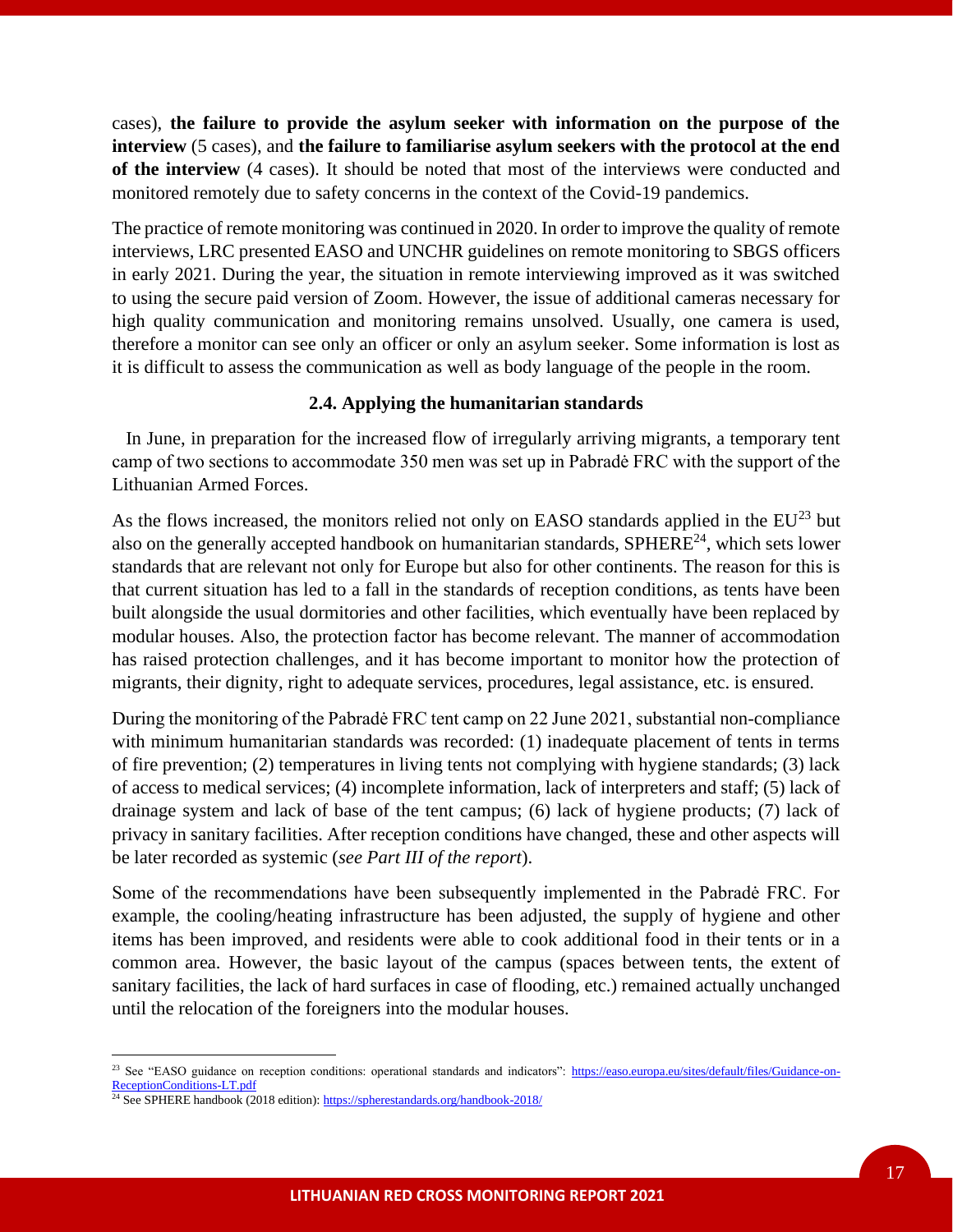#### **3. CONCLUSIONS**

 Assessing the results of the monitoring during the first half of the year, it can be stated that the acceptance of asylum applications, the provision of material conditions, the initial procedures (interviews) and the accommodation in the centres functioned practically without any major disruption, apart from the objective challenges that the quarantine posed for the State and society.

The SBGS reported 90% of asylum applications at border units, allowing to perform monitoring in person, where possible, but recommending the use of remote measures. On the part of the SBGS, remote measures were ensured.

Asylum seekers living in reception centres also faced quarantine challenges. First of all, it concerns the potentially unjustified restriction of the movement of asylum seekers in Lithuania compared to the rest of the population. Secondly, access to services. Services were available but due to the objective reasons they did not correspond to the pre-quarantine situation, i.e. they were provided remotely, required advance registration, etc.

#### **Key observations:**

 1. Non-reporting of asylum seekers was recorded but it was not systematic and rather random cases.

 2. Serious systematic non-compliance with reception conditions was not in fact recorded or recorded minimally and there is no reason to consider that the non-compliance is recurrent. **The main non-compliance is the limited possibility for asylum seekers to contact their relatives after submitting their asylum application in the SBGS BCPs and FSs, as identified in several monitoring reports.** This non-compliance was not absolute in the first half of the year but a few recorded cases call for attention.

 3. Access to education (Rukla RRC), mental health and partly to health care services (Pabradė FRC) was monitored as parts of services in reception centres. **Recommendations were made to strengthen mental health prevention and to ensure better access to mental health services** (it concerned all centres during the quarantine period).

 4. Even after applying the EASO standard, which is lower than the one applied to the EU countries, the first alarming non-compliance with the minimum humanitarian standards was recorded in the temporary camp of tents in the Pabradė FRC. For more on the emerging systematic challenges, *see Part III of the report.* 

 5. Throughout the quarantine period, it was established that asylum seekers were only allowed to leave the Pabradė FRC for 2 hours, excluding circumstances related to work and education. **Such restriction may have unduly restricted the freedom of movement for a sufficiently long period of time, when the rest of the population had such right after mitigation of the quarantine restrictions.**

 6. Compared to 2020, the quality of the initial migration interviews has improved (especially in case of remote interviews). However, **it was recommended to improve the infrastructure part and install more video cameras so that all participants of interviews can be seen.**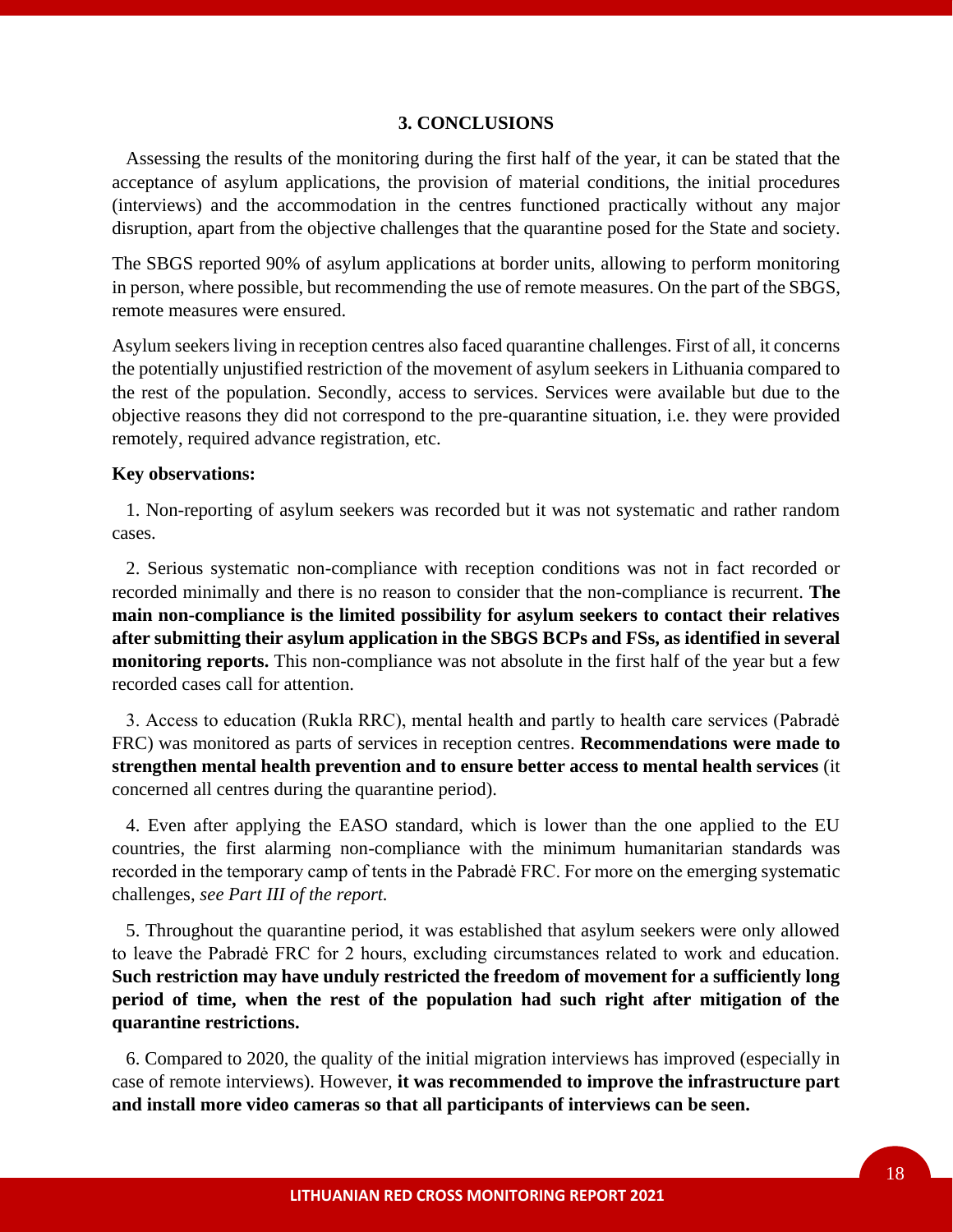# **III. SECOND HALF OF 2021 (JULY TO DECEMBER)**

 From a monitoring perspective, the second half of the year was fundamentally different. Firstly, the number of migrants in increased significantly. Secondly, the number of accommodation places for foreigners increased (initially, in temporary accommodation centres and then in newly established long-term accommodation centres). Thirdly, the accountability was de-fragmented, as new stakeholders have emerged in the migration system (several municipalities agreed to provide temporary accommodation). Fourthly, the identification of migrants, the registration of asylum seekers, the relocation of asylum seekers, etc., these factors made it difficult to track the situation and collect information.

In order to manage the crisis, amendments to the Law of the Republic of Lithuania on the Legal Status of Aliens have been initiated, which provide that if a state of war, a state of emergency, a case or event of emergency is declared due to a mass influx of aliens, the rights of asylum seekers may be restricted. The work of monitors with asylum seekers and other migrants (in some cases it was not possible to identify what number of them holds the status of asylum seeker) has also changed, as actually all migrants crossing the border irregularly have been legally refused entry into Lithuania and *de facto* detained. This has led to restrictions on movement, inaccessibility of means of communication and other constraints. The search for missing relatives has become particularly relevant, as migrants have got lost during the journey and due to the turmoil at the border. Family members living in other EU countries were also looking for missing people.

The so-called return<sup>25</sup> policy<sup>26</sup> was introduced in August and it stipulated that asylum applications can only be accepted after legal entry or legal presence of a migrant in the country. Asylum applications made outside the established procedures are not accepted and migrants crossing the border irregularly are not allowed to enter the country. The SBGS can accept asylum applications only considering vulnerability and individual circumstances. It is also possible to submit an asylum application at a diplomatic mission or consular post of the Republic of Lithuania. The LRC monitors did not monitor the process of refusal of entry in 2021.

At the end of the year, a joint issue-based monitoring was carried out to assess the access of foreigners to medical services in *de facto* detention facilities.

# **1. ACTUAL DATA FOR THE 2ND HALF OF THE YEAR (UP TO 31 DECEMBER 2021)**

| 2021            | 79 monitoring visits                   |
|-----------------|----------------------------------------|
| July -          | 78 visits in person and 1 remote visit |
| <b>December</b> | 60 reports produced                    |
|                 |                                        |

<sup>&</sup>lt;sup>25</sup> The measure or policy applied is referred to differently in different sources: return, redirection, deterrence. In humanitarian context (other than legal documents), this action or measure is also known as "pushback".

<sup>&</sup>lt;sup>26</sup> See Decision of the Minister of Interior of the Republic of Lithuania - Head of State Level Emergency Operations "On the Management of the Mass Influx of Aliens in the Border Territories of the State Border of the Republic of Lithuania with the Republic of Belarus and the Reinforcement of the Border Protection"[: https://vrm.lrv.lt/uploads/vrm/documents/files/LT\\_versija/Sprendimas\\_Nr\\_%2010V-20.pdf](https://vrm.lrv.lt/uploads/vrm/documents/files/LT_versija/Sprendimas_Nr_%2010V-20.pdf)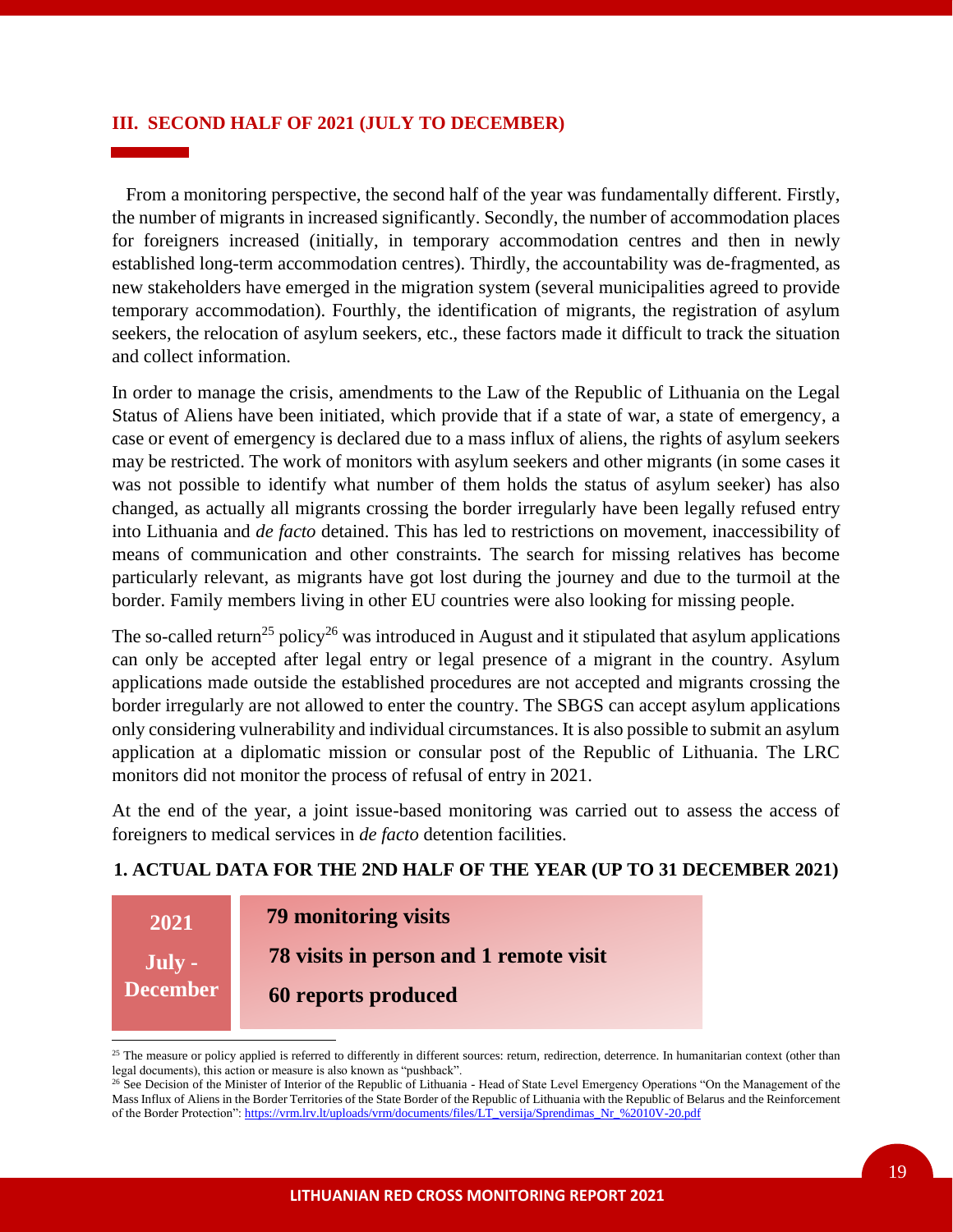**In total, 79 visits were carried out** (50 by AMIF and 29 by UNHCR). **78 visits were carried out in person and 1 was carried out remotely** (the latter being the only initial interview monitored in the second half of the year).

**In total, 60 reports were produced** (34 by AMIF and 26 by UNHCR). 11 reports cover more than 1 visit. 1 UNHCR report (about Kapčiamiestis camp) was not submitted because at the time of the report drafting this camp, which was under the responsibility of the Lazdijai District municipality, had been closed down and the migrants evicted.

According to preliminary data, counting only temporary camps and not reception centres, **during the monitoring visits carried out in the second half of the year, at least 2,400 asylum seekers (about 400 of them minors) and other migrants were monitored.** The number of people living in the camp on the day of the visit was counted<sup>27</sup>. Since October, the total number of foreigners referred to permanent accommodation places ranged from  $3,000$  to  $3,500^{28}$ .

# **1.1. SBGS reports on asylum seekers and other migrants**

 As of 1 July 2021, the system of reports of the SBGS on asylum seekers was not working smoothly. Reports on the number of asylum seekers, their gender, country of origin, etc. did not reach the LRC monitors regularly. Over time, the SBGS started to produce the summarized weekly statistics, which did not provide sufficient demographic information on asylum seekers, and subsequently even this statistics was not provided. The provision of statistics was resumed in autumn when the situation stabilised.

At least 167 cases of non-notification from the border units of the SBGS were recorded in the second half of the year. Meanwhile, 158 cases of one or more persons applying for asylum were reported. The actual number of (non)notification is likely to be higher, as the LRC monitors recorded 3,056 notifications on migrants in their statistics between 1 January and the end of the year (the exact number of migrants considered as asylum seekers according to the data of MD is unknown), while the number of migrants who irregularly crossed the border officially recorded in 2021 was 4,326.

# **1.2. Organization of second visits**

 **During the migration crisis, 32 camps were visited** (Pūškos FS, Tverečius FS, Adutiškis FS, Švenčionys FS, Pavoverė FS, Lavoriškės FS and BCP, Kena FS, Padvarionys FS, Medininkai BCP of SBGS Vilnius FD; G. Žagunis FS, Tribonys FS, Purvėnai FS, A. Barauskas FS, Kabeliai FS, Druskininkai FS, Švendubrė RBCP, Kapčiamiestis FS of SBGS Varėna FD; SBGS Pabradė FRC; SBGS Border Guard School; Public Security Service under the Ministry of Interior (PSS) Rūdnininkai training ground; Poškonys school (Šalčininkai district); Kapčiamiestis premises (Lazdijai district); Alytus aerodrome (Alytus city); Vydeniai school (Varėna district); Verebiejai school (Alytus district); Linkmenys school, Kazitiškis school (both in Ignalina district); Rukla

<sup>&</sup>lt;sup>27</sup> Some people may coincide, as foreigners were transferred from one temporary camp to another, so revisits are not counted.

<sup>&</sup>lt;sup>28</sup> According to the data of the SBGS of 27 December 2021, there were only 7 migrants residing in temporary accommodation places (BCPs and FSs), all of them were newly arrived asylum seekers in the Republic of Lithuania. For the rest, the vast majority of foreigners were already directed to long-term accommodation places by the end of the year.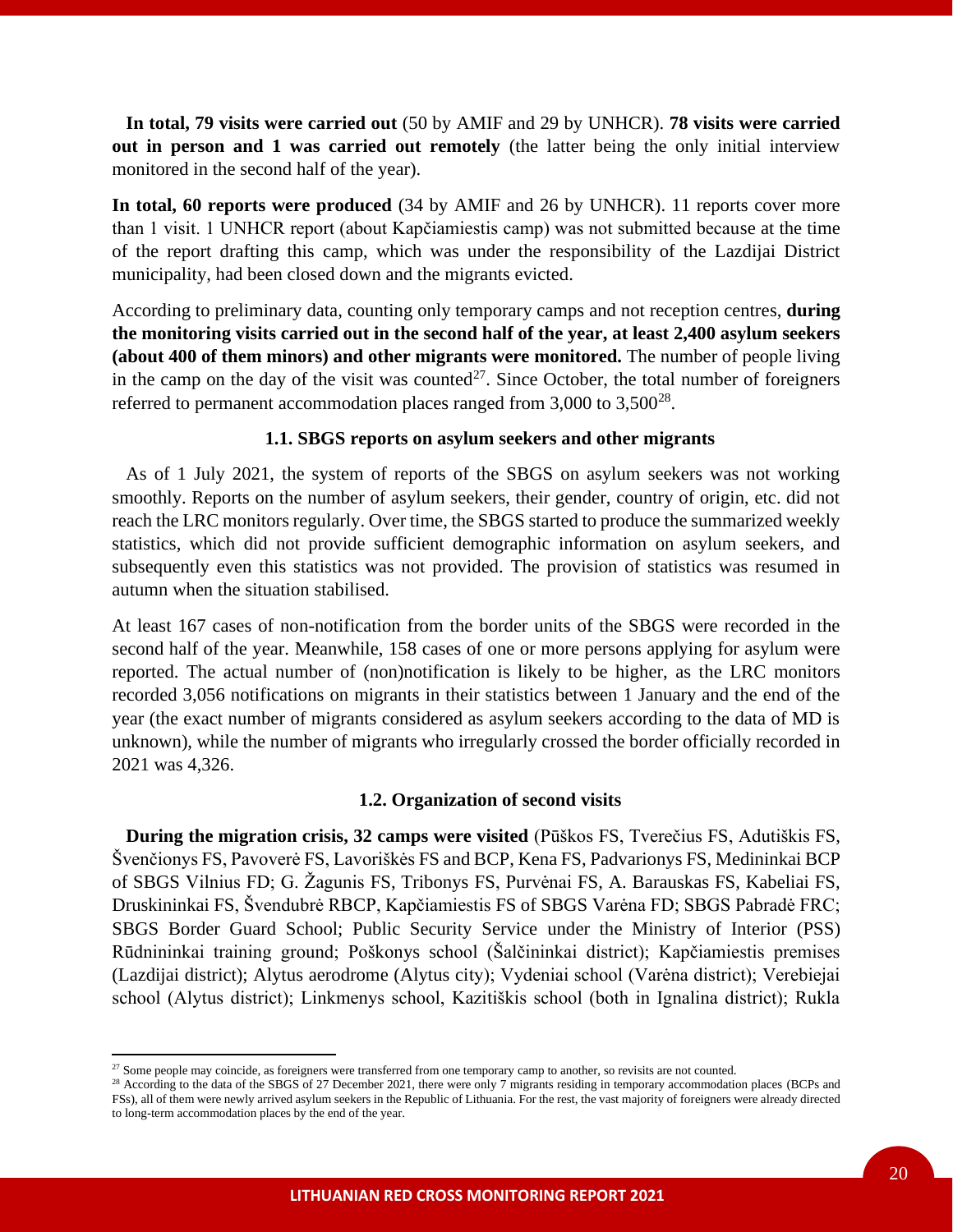RRC; SBGS Kybartai FRC; Naujininkai RRC; SBGS Medininkai FRC). The only object not visited out of 33 was Petroškai camp (Lazdijai district) for Covid-19 infected persons.

# **32 visits were carried out for the second time to camps which received LRC recommendations** regarding non-compliance with minimum humanitarian standards:

 1. Target grouping at the initial stage (by gender, ethnic, religious, racial and other potentially discriminatory groups, including unaccompanied minors) $^{29}$ .

 2. Separation of single men and women in the living space and access to separate sanitary facilities<sup>30</sup>.

- 3. Possibility to contact relatives $31$ .
- 4. Provision of humanitarian aid (clothing, footwear, blankets, hygiene products, etc.) $32$ .
- 5. Electricity and heating<sup>33</sup>.
- 6. Access to health care services and medicines  $34$ .
- 7. Resettlement of vulnerable people to camps with adequate infrastructure and proper security<sup>35</sup>.
- 8. Preventing hierarchical structures and castes<sup>36</sup>.
- 9. Provision of hot meal<sup>37</sup>.
- 10. Ensuring adequate informational coverage<sup>38</sup>.
- 11. Ensuring proper asylum procedures<sup>39</sup>.
- 12. Prevention of the use of violence, deterrence, coercive measures, collective punishment<sup>40</sup>.
- 13. Access to water (drinking and domestic) $41$ .
- 14. Ensuring privacy in the living space and in general<sup>42</sup>.
- 15. Possibility to launder clothes and bed linen $43$ .
- 16. Ensuring access to education for minors<sup>44</sup>.
- 17. Ensuring a minimum living space<sup>45</sup>.

Following the second visits, after assessment of the aspects recommended to be corrected in the arrangement of the reception conditions showed that **in 1 case** the recommendations made **were fully taken into account** under present circumstances, **in 21 case they were partially taken into account** (correcting part of the problematic aspects rather than the entirety of the problems), and **in 1 case** the recommendations **were not taken into account** (there were recorded analogous substantive non-compliances with minimum standards).

<sup>&</sup>lt;sup>29</sup> See "EASO guidance on reception conditions: operational standards and indicators", Standards 6 and 11.

<sup>&</sup>lt;sup>30</sup> See "EASO guidance on reception conditions: operational standards and indicators", indicators 6.2 and 8.6.

<sup>&</sup>lt;sup>31</sup> See "EASO guidance on reception conditions: operational standards and indicators", Standards 18, 19 and 20.

 $32$  See "EASO guidance on reception conditions: operational standards and indicators", Standards 23, 24, 25 and 26.

<sup>&</sup>lt;sup>33</sup> See "EASO guidance on reception conditions: operational standards and indicators", indicators 20.1 and standard 9.

<sup>&</sup>lt;sup>34</sup> See "EASO guidance on reception conditions: operational standards and indicators", Standard 29. <sup>35</sup> See "EASO guidance on reception conditions: operational standards and indicators", Standards 34 and 36.

<sup>&</sup>lt;sup>36</sup> See "EASO guidance on reception conditions: operational standards and indicators", Standard 11.

<sup>&</sup>lt;sup>37</sup> See "EASO guidance on reception conditions: operational standards and indicators", Standard 21.

<sup>&</sup>lt;sup>38</sup> See "EASO guidance on reception conditions: operational standards and indicators", Standards 30, 31 and 32.

<sup>&</sup>lt;sup>39</sup> See "EASO guidance on reception conditions: operational standards and indicators", Standards 30, 31 and 32.

<sup>&</sup>lt;sup>40</sup> See "EASO guidance on reception conditions: operational standards and indicators", Standards 37, 38, 39 and 40.

<sup>&</sup>lt;sup>41</sup> See "EASO guidance on reception conditions: operational standards and indicators", Standards 8 and 22.

<sup>&</sup>lt;sup>42</sup> See "EASO guidance on reception conditions: operational standards and indicators", Standards 6, 8 and indicator 32.2.

<sup>&</sup>lt;sup>43</sup> See "EASO guidance on reception conditions: operational standards and indicators", Standard 16.

<sup>44</sup> See "EASO guidance on reception conditions: operational standards and indicators", Standard 27.

<sup>&</sup>lt;sup>45</sup> See "EASO guidance on reception conditions: operational standards and indicators", Standard 5.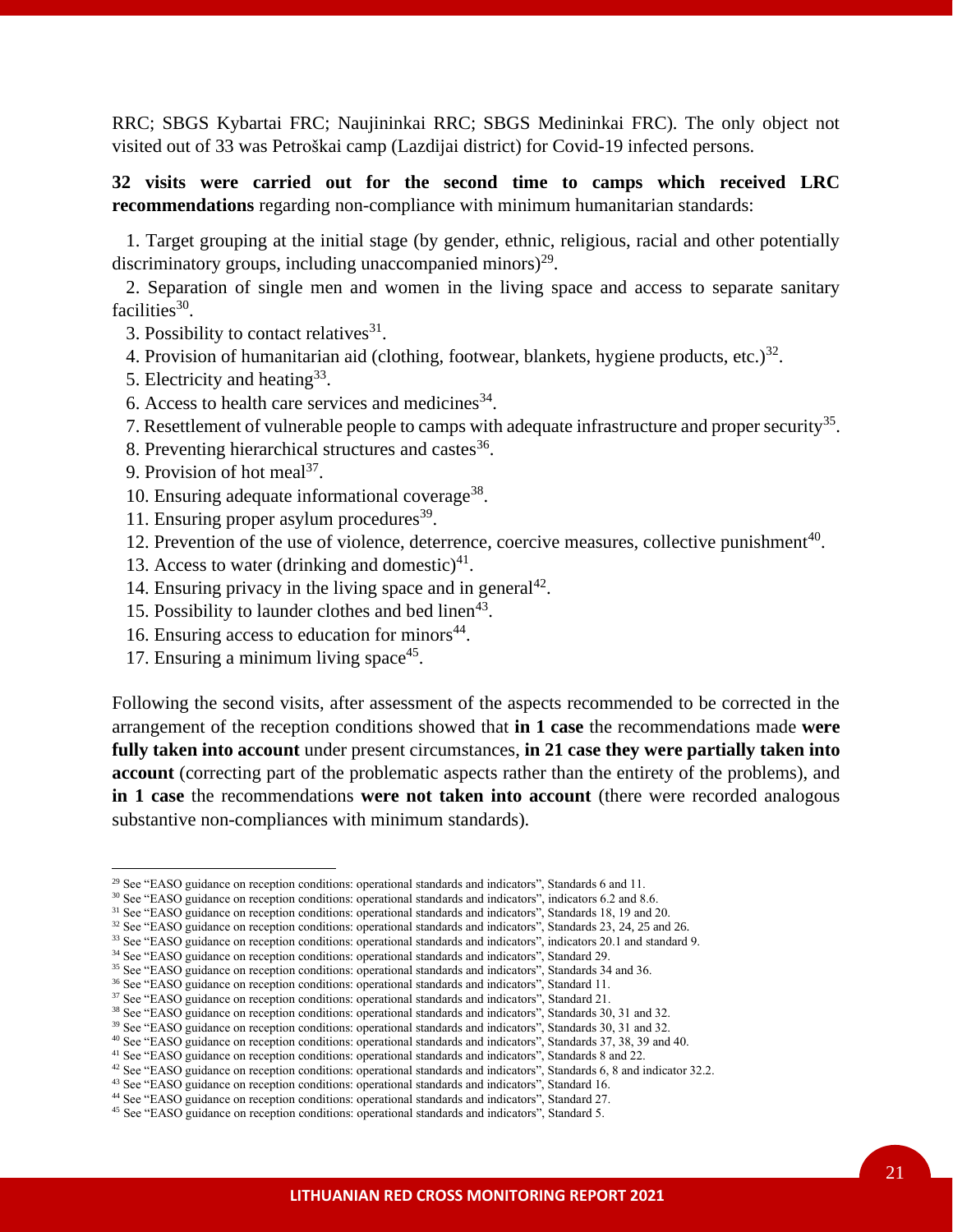# **The recommendations were taken into account by:**

1. Vydeniai camp;

#### **The recommendations were taken into account partially by the following:**

 1. Verebiejai camp (warm water showers, additional toilets installed, improved order and cleanliness; also improved catering for people, mobile commerce arranged);

 2. Alytus camp (warm water showers, additional toilets installed, improved order and cleanliness; also improved catering for people, mobile commerce arranged);

 3. Adutiškis FS (expansion of sanitary facilities; improved food supply; improved access to water; possible agreement among themselves on where to live; access to medical services; provision of medicines; improved provision of clothes and blankets, hygiene products);

 4. Druskininkai FS (initiated supply of hot meals; visits of medical staff; improved provision of clothes; household waste management);

 5. Kazitiškis camp (expansion of sanitary facilities; improved access to water; improved communication with relatives; improved access to medical services; improved provision of clothes and blankets; household waste management);

6. G. Žagunis FS (expansion of sanitary facilities; improved provision of clothes and blankets);

 7. Kabeliai FS (expansion of sanitary facilities; expansion of residential infrastructure; access to health care services and medicines; improved provision of clothes; management of household waste);

 8. Švendubrė RBCP (resettlement of some vulnerable persons; supply of hot meals; improved security situation; improved provision of clothes and blankets);

 9. Linkmenys camp (expansion of living space; contact with relatives; access to health care services and medicines; improved provision of clothes and hygiene products);

10. Tverečius FS (expansion of living space; improved access to clothes and hygiene products);

 11. Pūškos FS (hot water supply; improved provision of clothes and hygiene products; improved contact with relatives);

 12. Kapčiamiestis FS (expansion of sanitary facilities; resettlement from tents to rooms and/or modular houses; supply of hot meal; improved communication with relatives; improved security situation; improved provision of clothes and blankets);

 13. Kapčiamiestis camp (more comfortable accommodation; improved provision of clothes, shoes, mattresses, blankets; vulnerable and socially excluded people were resettled to other camps);

 14. Pavoverė FS (received additional clothing and hygiene products; allowed to choose living space);

 15. Pabradė FRC tent camp (transfer of people into modular houses; heating provided for those remaining in tents);

16. Border Guard School (improved health care services; possible longer stay outdoors);

 17. Padvarionys FS (expansion of living space and provision of heating; improved catering; improved access to water; people recovered their phones; improved access to health care services; improved provision of clothes and hygiene products; household waste management);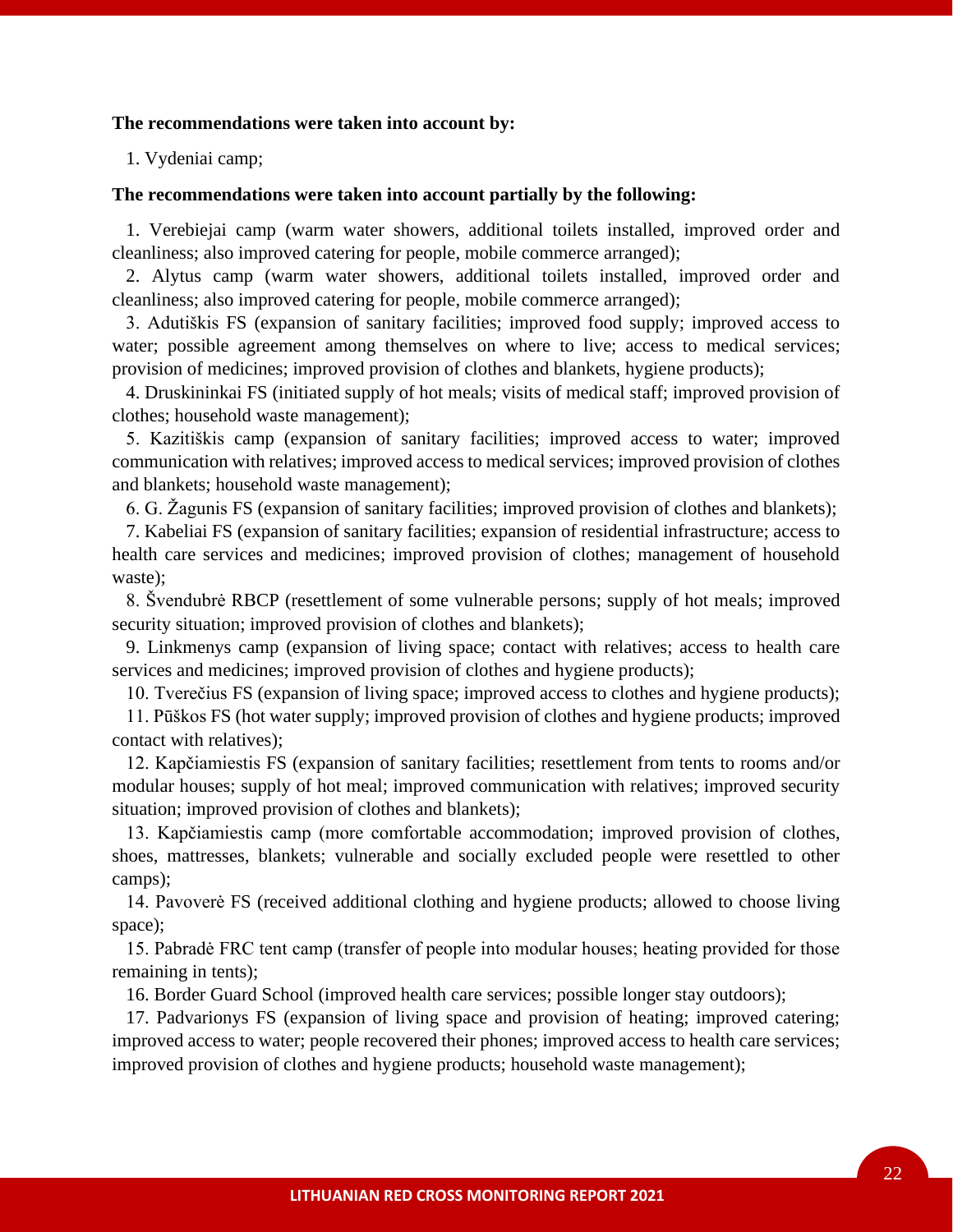18. Kena FS (additional shopping organised; personal phones recovered; improved access to health care services);

 19. Lavoriškės FS (improved catering; personal phones recovered; improved access to health care services; possible greater freedom of movement within the territory);

 20. Švenčionys FS (expansion of sanitary facilities; expansion of living space; improved catering; improved access to health care services; improved provision of clothes, shoes and hygiene products);

 21. Tribonys FS (expansion of sanitary facilities; expansion of living space; improved catering and possibility to cook; improved access to health care services; improved provision of clothes, shoes and hygiene products; public access to at least partial information);

#### **The recommendations were not taken into account by:**

1. PSS Rūdninkai training ground;

**Five objects were revisited more than once** (Padvarionys FS, G. Žagunis FS, Druskininkai FS, Kabeliai FS, Verebiejai camp).

# **2. MONITORING RESULTS FOR THE 2ND HALF OF 2021**

 This section presents the main observations and shortcomings recorded in each of the following areas: (1) reception of asylum seekers, (2) restriction of freedom of movement and disproportionate use of force and (3) access to procedures. The sub-sections below highlight the non-compliances identified during the monitoring with references to particular examples.

A summary of the establishment of new reception centres and the expansion of existing centres is also presented, as well as a summary of the monitoring carried out on access to health care services in permanent accommodation centres.

#### **2.1. Reception and protection of asylum seekers and other migrants**

#### **2.1.1. Accountability and functions in the newly established camps**

 In July, a number of new camps were spontaneously set up for the temporary accommodation of foreigners. 8 of them belonged to 7 different municipal administrations and 1 to the PSS. Other camps were set up within the SBGS units as part of an internal expansion.

It was the new camps not under the control of the SBGS that created administrative and accountability challenges in carrying out different functions. Firstly, the perimeter protection of the territory, which was provided in different camps by various entities: the SBGS, the PSS, Lithuanian Armed Forces, National Defence Volunteer Forces, Lithuanian Riflemen Union and police. Secondly, the logistics chain and supplies (food, water, clothing and footwear, hygiene products, sanitation, medicines, etc.). Third, access to health care services. Fourthly, migration procedures, which were coordinated between the SBGS and the MD; also, specialists from the Ministry of Foreign Affairs, the Ministry of National Defence and other institutions were involved.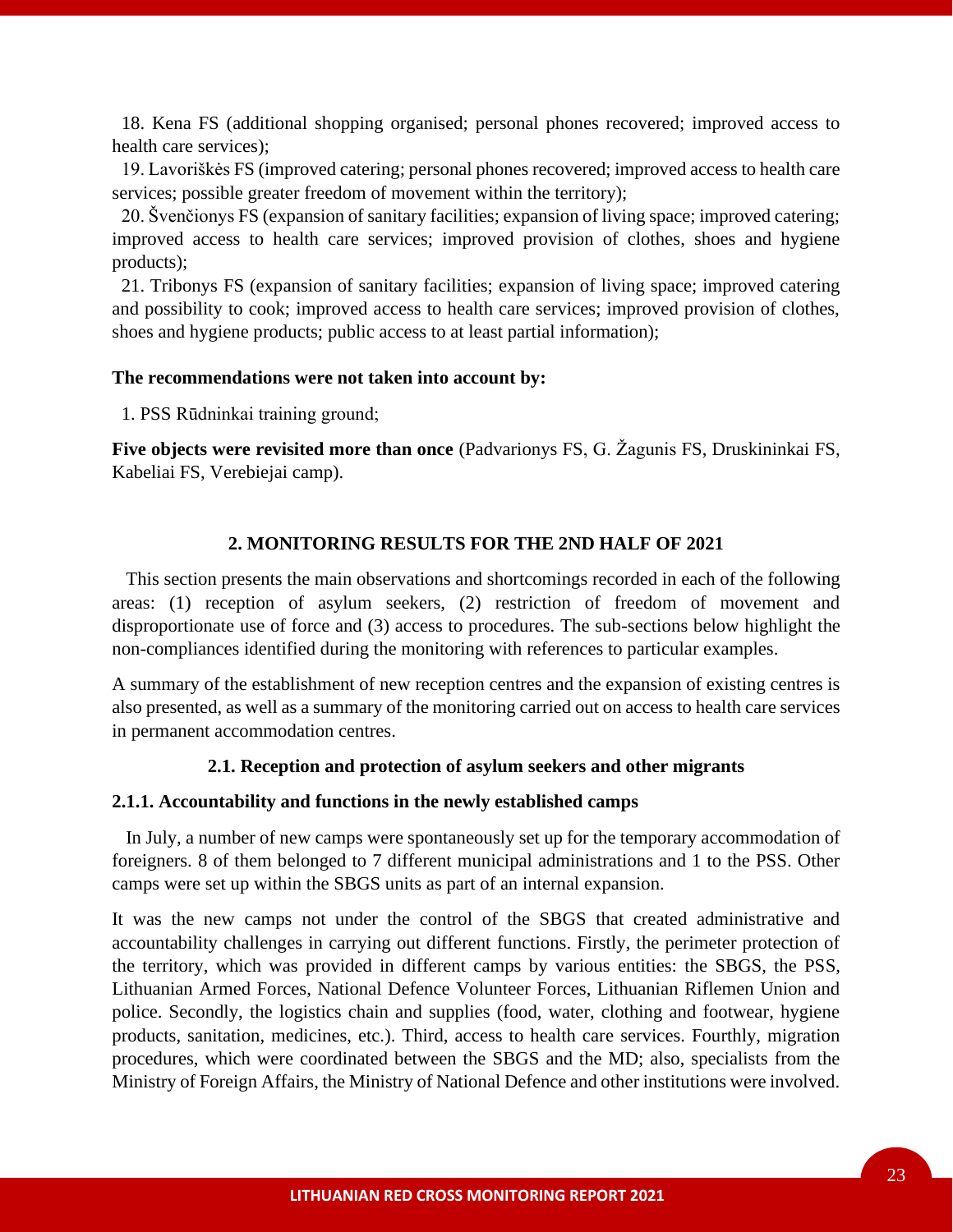The Decision of the Minister of the Interior – Head of State Level Emergency Operations "On the Internal Procedures and Rules for the Administration of Accommodation Places for Foreigners"<sup>46</sup> adopted on 14 August 2021 partially helped to address the challenges and defined the functions, but systematic problems remained.

# **2.1.2. (Non)compliance with minimum humanitarian standards**

 In places of temporary accommodation, as well as in regular and then newly established reception centres, the monitors recorded higher or lower non-compliance with the minimum humanitarian standards in accordance with EASO and/or SPHERE guidelines. At the beginning of the migration crisis, actually all reports mentioned non-compliance with the standards in various aspects. During the second visits, it was recorded that only one of 32 accommodation places visited had not improved, while in other cases the non-compliance had been remedied or the situation had partially improved, which is considered to begood practice. For more on the main challenges and second visits, *see 1.2*. *Organization of second visits*.

It should be noted that during the crisis the LRC monitors were faced with the good practice of the representatives of the border units of the SBGS seeking advice on the application of humanitarian standards. For example, the proactivity of the staff of the Pūškos FS in this respect is noteworthy.

The perception that not everyone is treated equally and that similar standards are not applied in the reception of asylum seekers and other migrants has led to discontent or even riots. For example, on 28 July 2021, it was recorded that the residents of the Kapčiamiestis FS have information that migrants accommodated in the Kapčiamiestis camp, located a few kilometres away, receive a full catering three times a day and in general have better conditions (they all live in a building, not in tents). It is noted in the report that the unequal conditions cause frustration and dissatisfaction.

# **2.1.3. (Non)availability of Services**

 One of the key aspects identified by the LRC monitors was the (non)availability of services in the new camps. Services were often available with limited or no accessibility. Only in late autumn the situation stabilised, but in September, October and in some places in November a lack of services was still recorded, especially in the border units of the SBGS.

**Between the beginning of July and mid-November, shortage of various services was recorded at least at 27 sites visited.** Foreigners had no or insufficient access to health care services, psychological services, leisure and education, as well as to additional shopping opportunities.

For example, during the visit to the Border Guard School of the SBGS on 18 October 2021, educational services have not yet been organised for school-age children. In other centres, such services had already started in autumn.

The arrival of mobile shops was particularly relevant to the residents of the Pabradė FRC when they were not allowed to leave the territory. This was recorded in the reports of 27 September 2021 and also 25 November 2021, when a large campus of modular houses was already functioning in the Pabradė FRC, accommodating more than 500 people.

<sup>46</sup> Se[e https://vrm.lrv.lt/uploads/vrm/documents/files/LT\\_versija/SPRENDIMAI/Sprendimas\\_Nr\\_%2010V-31.pdf](https://vrm.lrv.lt/uploads/vrm/documents/files/LT_versija/SPRENDIMAI/Sprendimas_Nr_%2010V-31.pdf)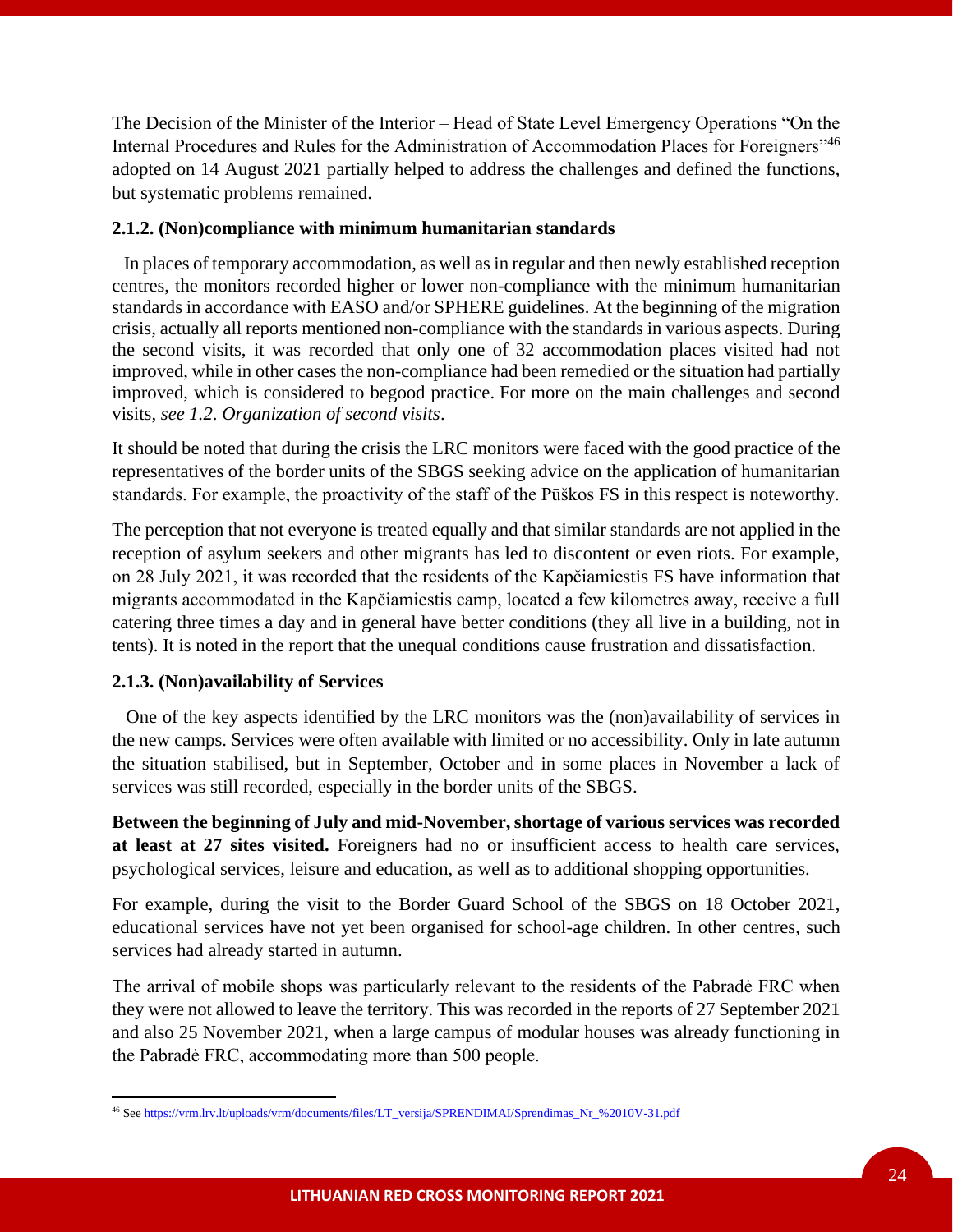The situation regarding access to health care services started to improve towards the end of summer, when mobile medical teams as well as psychologists started visiting camps. However, due to the number of people the assistance provided was insufficient. For example, on 14 September 2021, it was established that in the Pūškos FS there are still no regular medical visits, only EMS arrives on call. A similar situation was stated during the monitoring of the same date in Tverečius FS: no regular visits of medical teams; if needed, foreigners are registered for consultation at the nearest town clinic.

#### **2.1.4. Identification and allocation**

 The lack of services is closely linked to identification, registration and appropriate allocation of persons based on vulnerability and special needs. **The issue of prompt and appropriate allocation remained relevant until late autumn and was recorded in more than 20 reports.**

Examples are given below:

 *1. On 1 July 2021 a man with disability was moved from the tent camp to the dormitory at the Pabradė FRC and accommodated in a room with another person with disability and he has to sleep on the upper deck of a bunk bed (he has a prosthetic leg).*

 *2. On 19 July 2021 a cancer patient lives in the basement of Medininkai BCP.*

 *3. On 21 July 2021 the staff of Kabeliai FS was not aware of a pregnant woman accommodated there.* 

 *4. On 21 July 2021 there are vulnerable people in Druskininkai FS. For example, there is a person unable to walk on his own from the tent to the sanitary unit.*

 *5. On 26 July 2021 unaccompanied minors live with adult males in the Kazitiškis camp.*

 *6. On 28 July 2021 there are pregnant women and unaccompanied minors in Kapčiamiestis FS.*

 *7. On 3 August 2021 there are pregnant women and patients requiring special care in Purvėnai FS and Tribonys FS (later it was added that one pregnant woman from Tribonys FS has suffered a miscarriage).*

 *8. On 4 August 2021 there are minors, sick and addicted persons in Rūdininkai training ground.*

 *9. On 10 August 2021 there are records of vulnerable people: small children, elderly women with health problems in Pavoverė FS.* 

 *10. On 18 August 2021 there are pregnant women, sick people, babies and unaccompanied minors in Švendubrė RBCP.*

 *11. On 24 August 2021 at least one minor was still living in the Rūdininkai training ground and there are patients who are not allocated to other places.*

 *12. On 26 August 2021 vulnerable people were recorded living in inadequate conditions in Adutiškis FS (pregnant woman, women and children living in a garage and tents).*

 *13. On 7 September 2021 a 10-year-old boy with post-traumatic mental disorder and impaired development is staying with his father in a tent camp in Kabeliai FS. Special treatment is required.*

 *14. On 8 September 2021 families with small children, pregnant women and vulnerable people with special needs are accommodated in Švendubrė RBCP.* 

 *15. On 9 September 2021 a minor with his father is accommodated in the single men's section of the Linkmenys camp.*

 *16. On 14 September 2021 an unaccompanied minor was living in Tverečius FS.*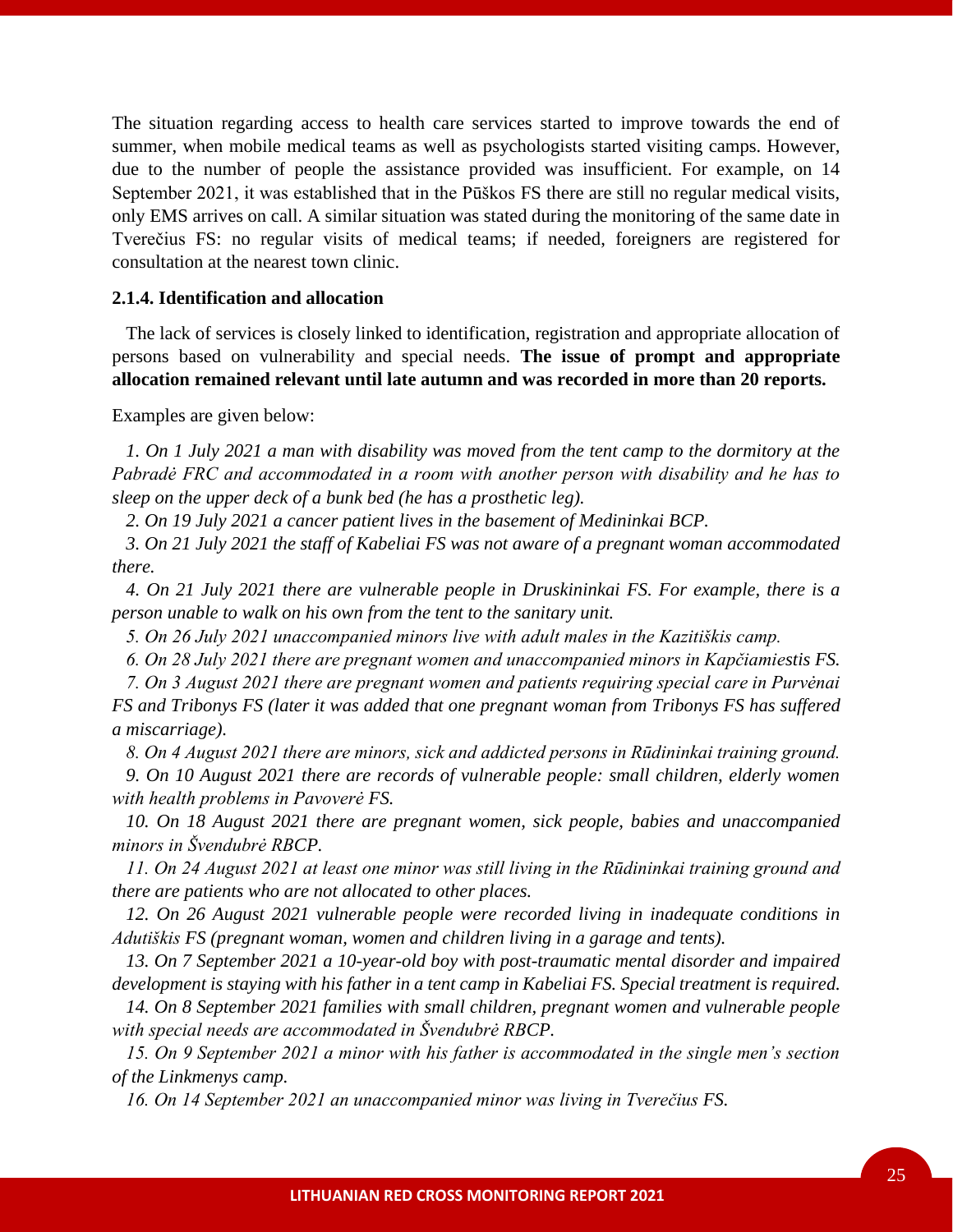*17. On 14 September 2021 a pregnant woman was living in the Pūškos FS.*

 *19. On 11 October 2021 there were unaccompanied minors still remaining in the Kabeliai FS.*

 *20. On 20 October 2021 there are vulnerable people in Kybartai FRC: sick people as well as LGBTQ persons.*

 *21. On 25 October 2021 there are pregnant women in A. Barauskas FS.*

 *22. On 27 October 2021 persons with mental disorders live in Tverečius FS.*

In all cases, representatives of the SBGS and other camps were informed about these and other cases, so that vulnerable people could be resettled when some other places became available.

The monitors also noted that sometimes the country of origin is misidentified. For example, in the monitoring carried out on 13 July 2021 in Rukla RRC, the official data indicates that the person is a citizen of Congo. However, the interviewee himself claimed to be a citizen of the Democratic Republic of Congo.

# **2.1.5. Accommodating different ethnic groups together**

 In most of the new camps, foreigners were accommodated spontaneously, with actually no regard for sensitive ethnic, religious or racial aspects, nor for the risks arising from gender, age, sexual orientation, etc.

At least **in 28 monitoring reports concluded that the composition of the camp population is mixed and this causes or is likely to cause tensions, conflicts or outbreaks of violence.** In this respect, the importance of not only reception conditions but also protection conditions in the organisation of the accommodation of foreigners in both temporary and long-term accommodation should be emphasized.

Several reports recorded examples of the problems of inadequate organisation of accommodation:

 *1. On 18 August 2021 conflicts arising between different ethnic groups were recorded in Švendubrė RBCP, on 21 July 2021 – in Druskininkai FS and Kabeliai FS, on 14 September 2021 – in Pūškos FS. Africans and Iraqi Yazidis claimed that Iraqi Arabs control access to sanitation facilities. Yazidi women and girls claimed that they are psychologically and physically harassed by Iraqi Arabs. African women feel insecure.*

 *2. On 24 August 2021, disturbing aspects were recorded in the Rūdininkai training ground. According to residents, hierarchy and internal violence exist in the camp. It was recorded that sanitary facilities were assigned according to ethnic groups and discrimination was observed.* 

 *3. During the monitoring visit on 02 September 2021, one girl from Sri Lanka was living in Kazitiškis camp and communicating in some limited English. The monitor and the lawyer managed to talk to the girl with the help of her English-speaking friend interpreting over the phone. The girl was experiencing social isolation because there were no more people in the border post from similar cultures speaking the same language.*

 *4. On 09 September 2021, it was recorded in the Linkmenys camp that there are manifestations of hierarchical fragmentation. For example, in the men's section, citizens of Sri Lanka and Pakistan were discriminated against. Sri Lankans mentioned that they sometimes stay without food because other residents go first and take more portions, so men have to share among themselves.*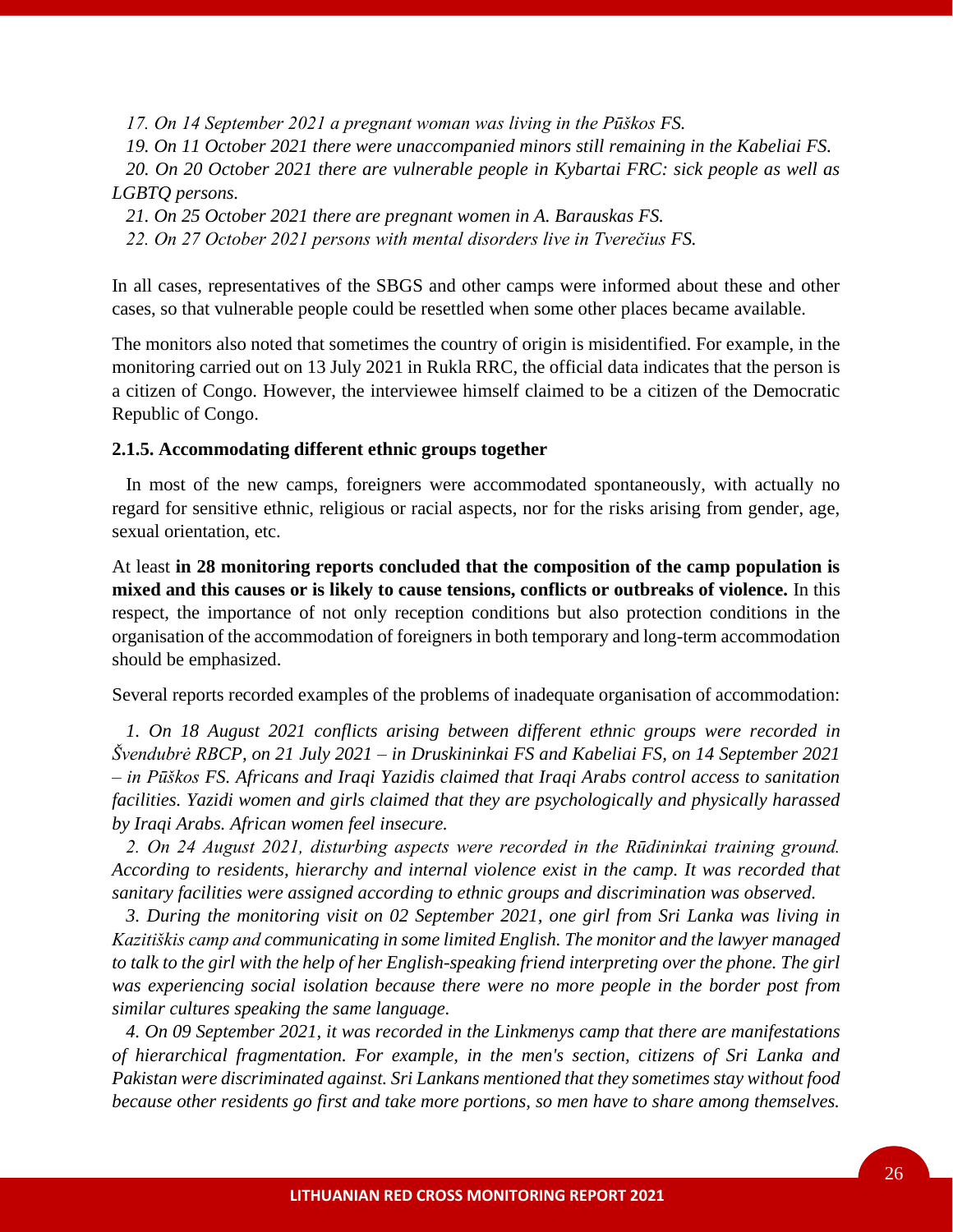*The same happens with the distribution of other products, access to health care, etc. African girls living in the gym of the same camp said that having Iraqi men in the same space makes them feel bad. They said that Iraqi men insult them, take pictures and videos of them sleeping, coming out of the shower rooms, etc. Older Muslim women also sleep next to strange men in the gym.*

# **2.1.6. Communication with relatives**

 Access to relatives, lawyer or receiveing legal advice is an important aspect. **Practices regarding access to personal phones or alternative means of communication varied in the second half of the year.** In fact, this was one of the few things not covered in the documents related to crisis management. This led to very different practices depending on the camp manager.

It should be noted that the best situation in this respect was in the premises provided by the municipalities, where foreigners were able to recover their personal phones relatively quickly and to purchase Lithuanian SIM cards at their own expense or with the help of NGOs. Personal phones were also returned at the reception centres in Rukla RRC, Pabradė FRC and at the Rūdninkai training ground controlled by the SBGS. However, there were cases where phones were not returned or got lost. For example, on 29 September 2021 at the Rukla RRC, it was recorded that not all residents had recovered their personal phones during their resettlement to the RRC.

Another practice applied was the possibility to call relatives regularly. Some border units of the SBGS provided shared phones or family reconnection services were provided by NGOs.

The worst situation with regard to communication was recorded in the border units of the SBGS. In some cases, communication was not possible for more than 2 months because the persons accommodated had not yet recovered their personal phones and NGOs were not allowed to organise the family reconnection service. For example, this situation occurred and was recorded on 02 September 2021 in Druskininkai FS, as well as on 08 September 2021 in Švendubrė RBCP. On 16 September 2021 it was recorded in Pavoverė FS that this service was not recommended for security reasons but in this case it was possible to contact relatives in the camp earlier.

In most cases, the staff of FSs and BCPs of the SBGS pro-actively requested the LRC or other NGOs for the Restoring Family Links service (communication with relatives) in order to improve the psychological micro climate in the camp and to avoid discontent and riots among foreigners.

It should be noted that the monitoring visits also documented good practices in the border units of the SBGS. For example, on 19 July 2021, it was recorded that some of the residents of Padvarionys FS got their mobile phones, and on 18 October 2021, practically all residents of this camp were using phones. The same situation was recorded on 19 July 2021 at the Medininkai BCP under the Padvarionys FS.

#### **2.1.7. Meeting relatives and delivering parcels**

 In contrast to the possibility of contacting relatives, the procedure for meeting relatives and delivering parcels was regulated in the aforementioned Decision of the Minister of the Interior – Head of State Level Emergency Operations "On the Internal Procedures and Rules for the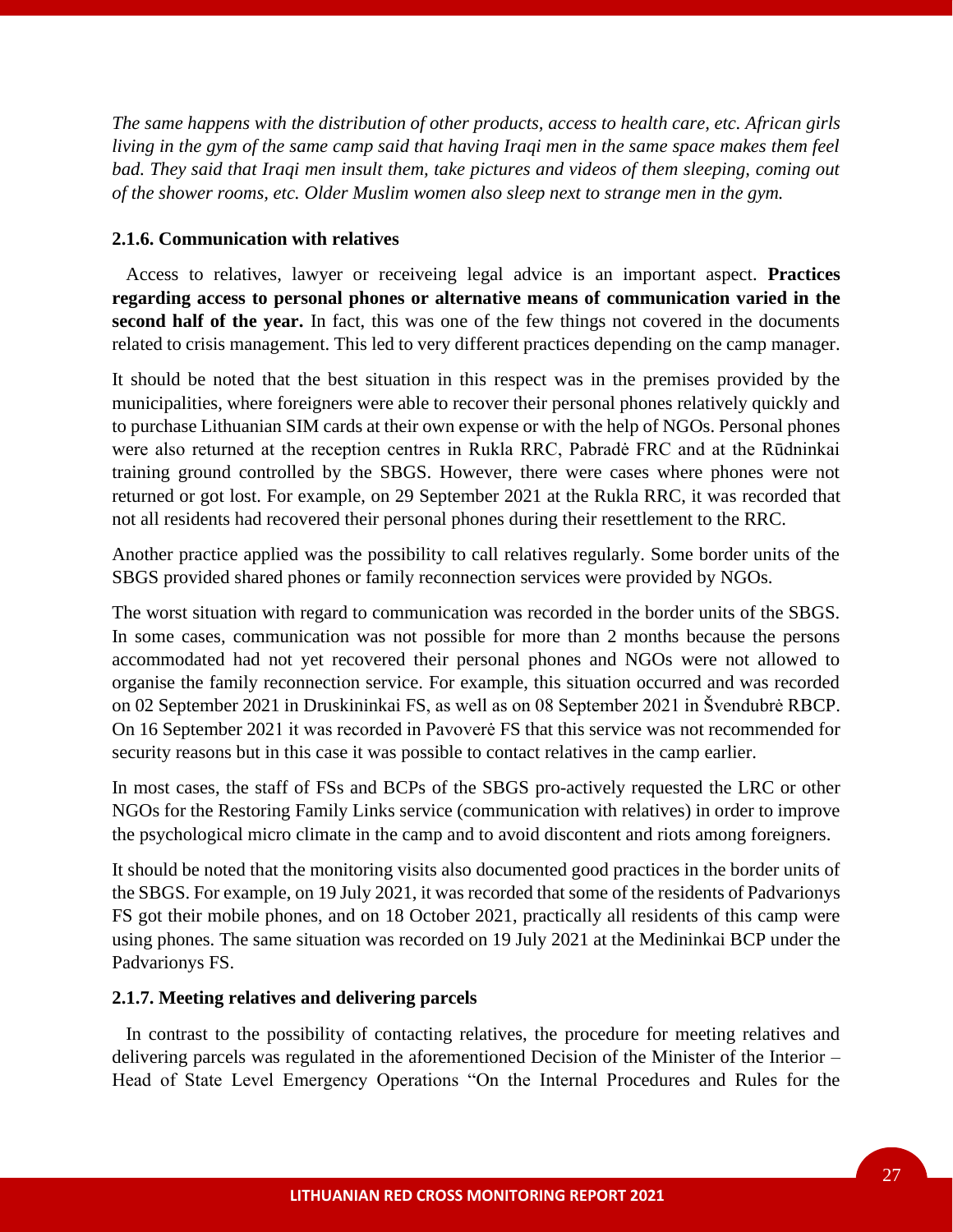Administration of Accommodation Places for Foreigners" <sup>47</sup>. However, at the end of the year, this practice was still not effectively applied and did not meet the needs of *de facto* detained foreigners to see their visiting relatives and receive parcels (especially cash, as many of them ran out of personal funds during their stay in Lithuania).

The most frequent complaints about parcels arrangements were received from the residents of the Kybartai FRC and Medininkai FRC. Meanwhile, good practice regarding meetings was recorded, for example, on 18 October 2021 in Padvarionys FS, when an Iraqi woman was visited by her husband, who has a residence permit in Germany. The officials used the educational premises for the meeting and the family could spend two days for 5 hours together.

It should also be noted that the visiting arrangements were essentially restricted by the state of emergency imposed on 10 November<sup>48</sup>. However, the delivery of parcels should not have been affected in any way by this regulation.

# **2.2. Restriction of freedom of movement and disproportionate use of force**

 As mentioned above, due to the law amendments *de facto* all foreigners who entered Lithuania irregularly were detained and considered to be refused of entry to the country. Actually all monitoring reports record restrictions on movement, with no exceptions for minors, pregnant women, other vulnerable people and those with special needs. This section focuses on two aspects: (1) the restriction of freedom of movement and (2) the potentially disproportionate use of force against foreigners in their places of accommodation.

# **2.2.1. Restrictions on movement**

 Despite the fact that all foreigners were *de facto* detained, additional categories of restrictions can be identified. Firstly, the possibility of leaving not only the camp site itself, but also a building or room was limited. Secondly, the walking outside was also restricted.

Until the beginning of the migration crisis, the only Pabradė FRC detention site was applying practices typical of detention facilities, i.e. additional physical protection, limited access to the building, separation of residents by sectors, etc.

When the crisis started, there remained 2 reception centres where a small proportion of the residents had the right to leave the premises (Rukla RRC and Pabradė FRC). Only all the residents of Jieznas Family Support Centre (FSC) have the right to leave the premises.

# **At least 10 reports recorded additional restrictions on movement inside the camp:**

<sup>&</sup>lt;sup>47</sup> See Section II of Decision "On the Internal Procedures and Rules for the Administration of Accommodation Places for Foreigners". "Arrangement" of accommodation places"[: https://vrm.lrv.lt/uploads/vrm/documents/files/LT\\_versija/SPRENDIMAI/Sprendimas\\_Nr\\_%2010V-31.pdf](https://vrm.lrv.lt/uploads/vrm/documents/files/LT_versija/SPRENDIMAI/Sprendimas_Nr_%2010V-31.pdf)

<sup>&</sup>lt;sup>48</sup> The state of emergency came into force on 10 November 2021 (extended until 14 January 2022) (1) in the entire border area along the state border of the Republic of Lithuania with Belarus and 5 km inland from the border area; (2) in places of accommodation for foreigners designated by the authorities of the Republic of Lithuania (in the territory of the Pabradė FRC, in the territory of the Medininkai FRC and in the territory of the Kybartai FRC, in the Rukla RRC and in its adjacent territory, in the RRC Naujininkai Refugee Camp), and within a 200-meter perimeter around the places of accommodation.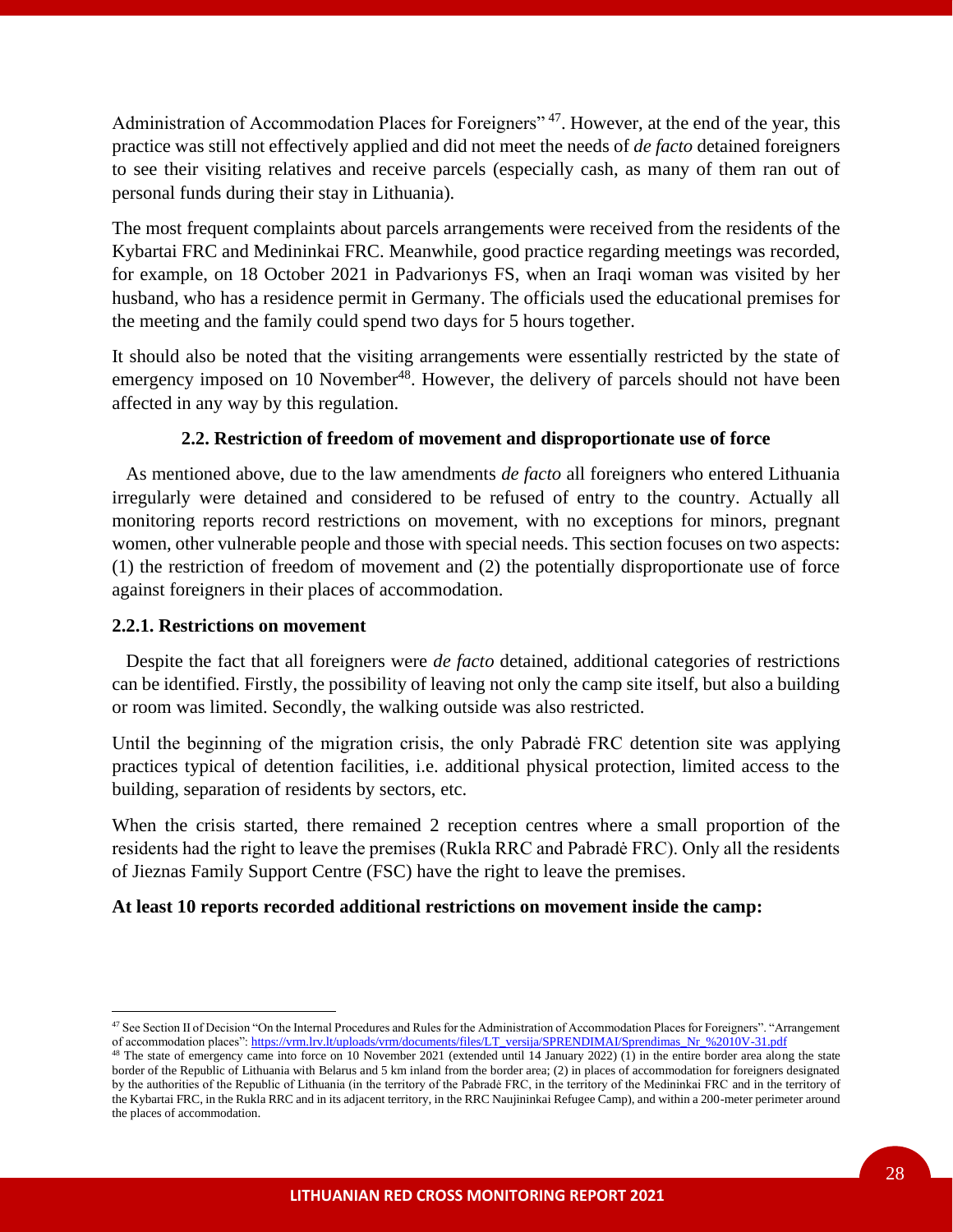*1. On 1 January 2021 at the SBGS Border Guard School, it was recorded that persons staying for 20 days or more were not allowed to go outdoors. This includes pregnant women and children. The entrances to the different floors are also locked.*

 *2. On 16 July 2021 there was no possibility for residents to go outside in the Linkmenys camp, residents were under quarantine. The indoor temperature is high in the premises and there is a shortage of fresh air.* 

 *3. On 19 July 2021 it was recorded that in Padvarionys FS the residents in the detention room are locked. The formal reason for this is that these persons have negative Covid-19 tests, so it is sought to avoid contact with new arrivals and it is also undesirable that they move freely around the officers' workplace.* 

 *4. On 19 July 2021 persons living in the basement of Medininkai BCP are locked and are not allowed to go outside for fresh air. The site is undergoing reconstruction works. Meanwhile, a woman asylum seeker and her daughter, who live upstairs in another room, are able to move around more freely.*

 *5. On 9 September 2021 the Linkmenys camp has strict outdoor walking schedules, which are minimal, and some people who are discriminated against by other residents do not go outside at all. According to people, in practice being outdoors is limited to 15 to 30 minutes a day.*

 *6. On 20 September 2021 men from Kena FS complained that they are locked in their rooms after 10 pm and then for some of them (12, who live in the former training premises) the toilet is not accessible. They are forced to urinate in bottles.*

 *7. On 18 October 2021 at the Border Guard School of the SBGS, people can go for a walk outside for 2 hours a day according to a fixed schedule. There is a small area for walking, with additional fencing. Residents are not happy that they cannot go out at the time of their choice, for example, in good weather. They are only allowed to go outside according to a walking schedule set by the security. Sometimes it occurs in the evening hours when it is dark and cold.*

 *8. On 20 October 2021 Kybartai FRC has so-called rehabilitation rooms where people are placed separately and isolated from others. The reasons for this are often unexplained.* 

 *9. On 3 November 2021 Kena FS has limited conditions for outdoor walks. Walking outside close to the building is allowed for 1 hour a day in groups of 5 people.*

 *10. On 3 November 2021 in Lavoriškės FS it is allowed to be outdoors from 10 am to 10 pm.* 

As at the end of the year all foreigners were moved out of the border units of the SBGS and the temporary municipal camps were closed, additional restrictions on movement inside the territory were applied only to the Pabradė FRC (detention part) and the Kybartai FRC. Inside the territory, movement was also partially restricted to the residents of new modular houses established in the Pabradė FRC and the Rukla RRC, which were separated from the rest of the territory by additional fence. However, there were no restrictions on residents' time spent outside, and the area equipped with leisure facilities, etc.

# **2.2.2. Disproportionate use of force**

 A factor contributing to the progressive increase in restrictions on movement, and also to the possible disproportionate use of force, is the relatively high incidence of unauthorized departures of foreigners from accommodation places. In some cases, the runaways are linked to the possibility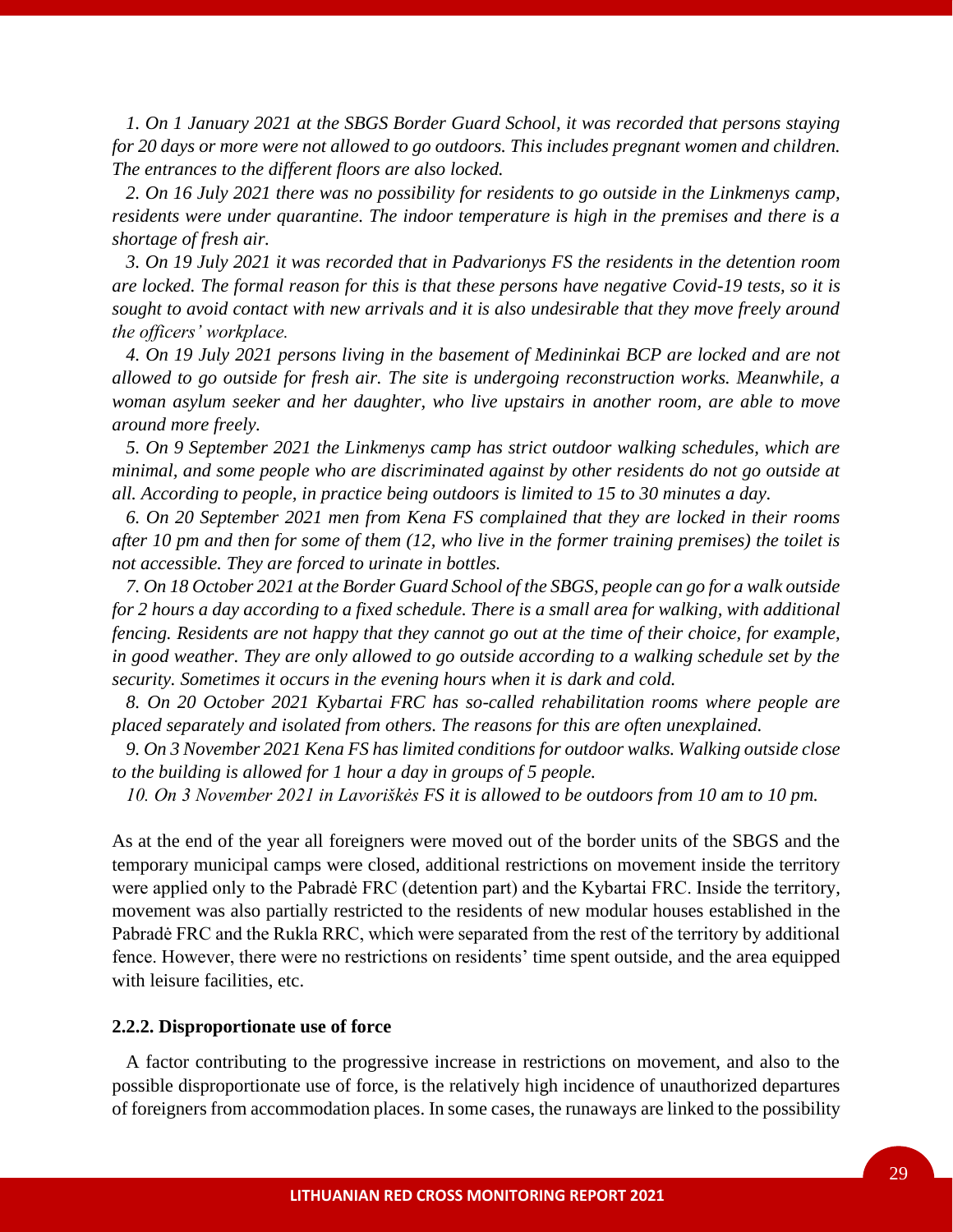to leave the camp existent prior to the amendment of the Law of the Republic of Lithuania on the Legal Status of Aliens. But, for example, in Pabradė FRC or Rukla RRC, the practice of granting temporary leave to some foreigners is still used<sup>49</sup>, and in Jieznas RRC such right to leave the territory is granted to all residents. In other cases, the attempts of runaway have been carried out by physically breaking through a barrier or other security barriers surrounding the territory. Some of such persons were detained in Lithuania, some in other EU countries and returned to Lithuania, some were not found<sup>50</sup>.

# **8 monitoring reports recorded the possible use of excessive force and/or other punitive, coercive and intimidating measures:**

 *1. On 1 July 2021 there were recorded testimonies at the Border Guard School that the officers demonstratively approach with dogs and allegedly imitate attack actions when residents are near windows or open them.* 

 *2. On 18 August 2021 the residents of Švendubrė RBCP claimed that they are treated like convicts (according to them, PSS officers refer to migrants as (quotation) "prisoners", "without rights", racist and derogatory remarks are made, including, for example, threats that if they do*  not clean their toilets and showers, they will be locked up and will be forced to use th toilet *outdoors), that the officers lack awareness of their legal status etc.* 

 *3. On 24 August 2021, collective punishment measures were recorded at the Rūdininkai training ground for an attempt by some of the residents to escape (according to interviewees, officers of an unnamed authority went into tents, beat them with sticks and used electric shock).*

 *4. On 26 August 2021 the residents of Adutiškis FS complain that they feel pressure from the officers. According to them, one night they were searched for a phone. People were threatened with electric shock, dogs and guns. The officers did not deny that a search was carried out but denied the statements about threatening.*

 *5. On 2 September 2021 there were recorded testimonies at Druskininkai FS that, for example, when a resident refused to eat the food provided to him and demonstratively threw it on the ground, the officers, according to the migrant, took him to the detention room and kept him there and used violence and threatening. Another resident testified that due to the fact that allegedly 4 illegally stored phones were found in the camp, the searches were carried out and some of the foreigners were taken one by one to a nearby forest. The officers allegedly wore camouflage uniforms without distinctive markings, beat them and used electric shock to extract confessions.*

 *6. On 9 September 2021 possible inadequate conduct of officers with regard to migrants was recorded at the Linkmenys camp. Several people alleged that officers had come to the gym with dogs and threatened the residents. They said that there was not only psychological but also physical violence, and that several people were allegedly hit by officers.* 

 *7. On 27 September 2021 the residents of Pabradė FRC claimed that some officers behave unethically towards them. For example, when they were exercising, one of SBGS officers released a fighting dog onto the sports field, which attacked a kicked ball. This action frightened people.* 

<sup>&</sup>lt;sup>49</sup> These centres accommodate foreigners who arrived in Lithuania before the migration crisis in summer of 2021 and before the amendment of the law, as well as those who are subject to a court-ordered alternative detention measure. Free movement within the country is also generally granted to the citizens of Belarus who have applied for asylum.

<sup>&</sup>lt;sup>50</sup> The LRC does not have precise data on persons who have absconded and have subsequently been found or not found.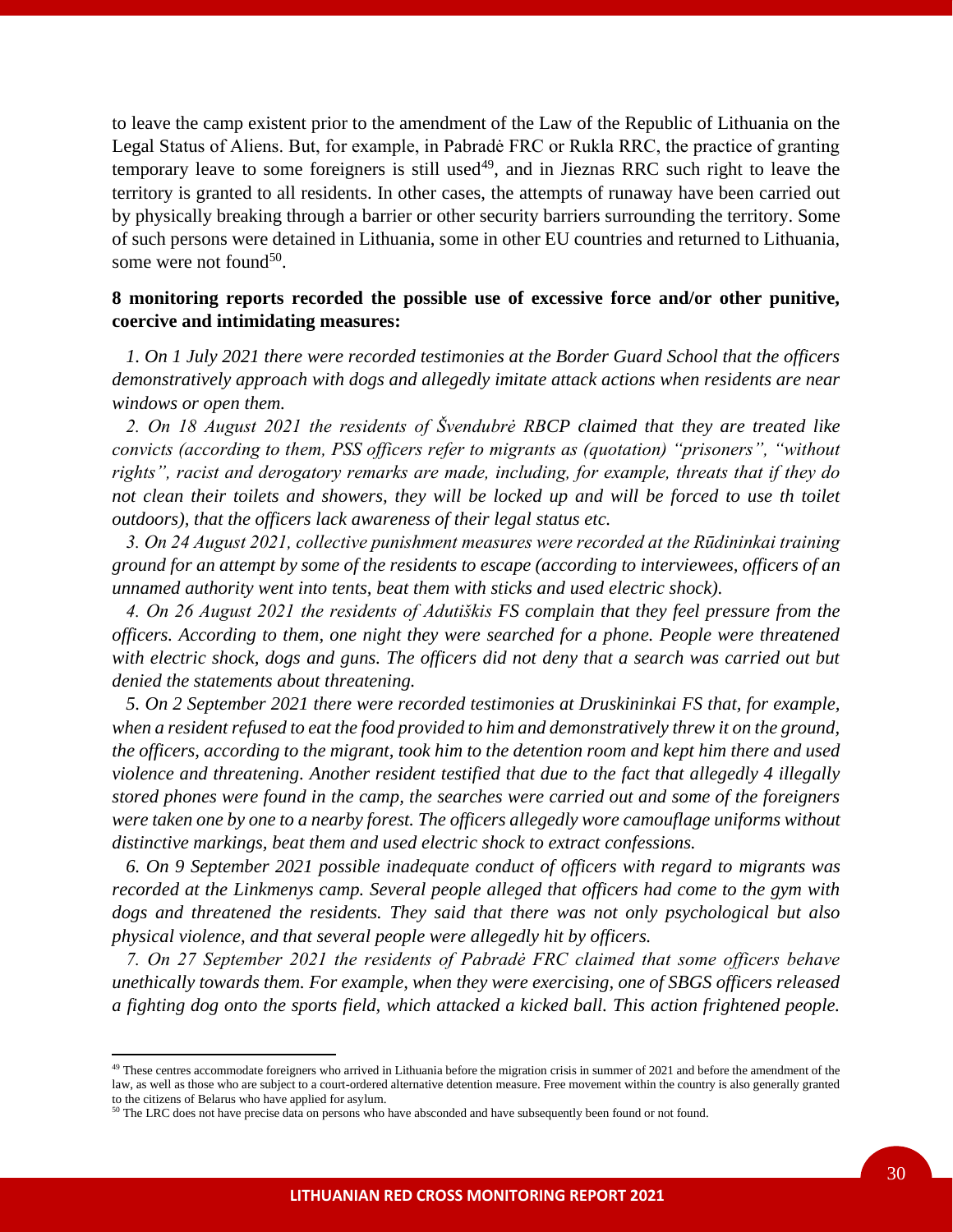*Video footage taken by the migrants shows how people who were exercising retreat when they see an unleashed dog, and after a while a SBGS officer appears smoking and takes his dog out.* 

 *8. On 20 October 2021 Kybartai FRC applies a measure for unexplained reasons to lock people in so-called rehabilitation rooms, isolating them from others. There is also a regular measure of night checks with floodlights.*

In another case, the Verebiejai camp was revisited following signals from residents. A report on the possible use of excessive force was drafted.

According to the information available to the LRC, no formal complaints from foreigners have been lodged following such negative information and no official investigations (in the absence of complaints) have been initiated. In many cases, foreigners were unable to identify the exact institution where officers may have used excessive force or exceeded their powers. As mentioned above, more than one institution provided guard function in the camps during the crisis.

It should be noted that in most cases, the foreigners interviewed told the monitors that they were afraid to talk openly about the violence or use of force they had experienced and were unwilling to cooperate with law enforcement institutions in order to initiate investigation of possible illegal activities or exceeded powers.

# **2.2.3. Separation from relatives**

 In addition to the restriction of movement, another relevant problem that has been recorded is the occasional separation of relatives and accommodation of them in different camps. This mostly occurred due to 3 reasons: (1) unintentional separation due to a complicated situation, i.e. the large flow of people and inadequate identification and registration; (2) deliberate separation justified by the lack of space in one or the other camp; (3) due to the isolation concerning Covid-19.

Below you can find some examples of separation from relatives recorded in the monitors' reports:

 *1. On 1 July 2021 at the SBGS Border Guard School, it was recorded that in the same dormitory family members were separated and accommodated on different floors, although there was enough space.* 

 *2. On 1 July 2021 at least two cases of family members being separated upon entry into Lithuania have been determined at the SBGS Border Guard School. In one case, two adults, a brother and a sister, were separated.*

 *3. On 7 July 2021, at least one case was identified in the Vydeniai camp, where a young man claimed that his brother was separated from him upon entering Lithuania.*

 *4. On 13 July 2021 a couple of people interviewed in the Rukla RRC stated that their family members had been relocated to another place after entering Lithuania.*

 *5. On 18 August 2021 the residents of Švendubrė RBCP testified about isolation of those with positive Covid-19 test result. People who tested positive were taken away but their relatives have not been informed for a while about their exact location, their state of health etc.* 

 *6. On 2 September 2021, the separation of a 15 year old teenager from his adult sister and her family was recorded in Druskininkai FS. The family does not know his location.*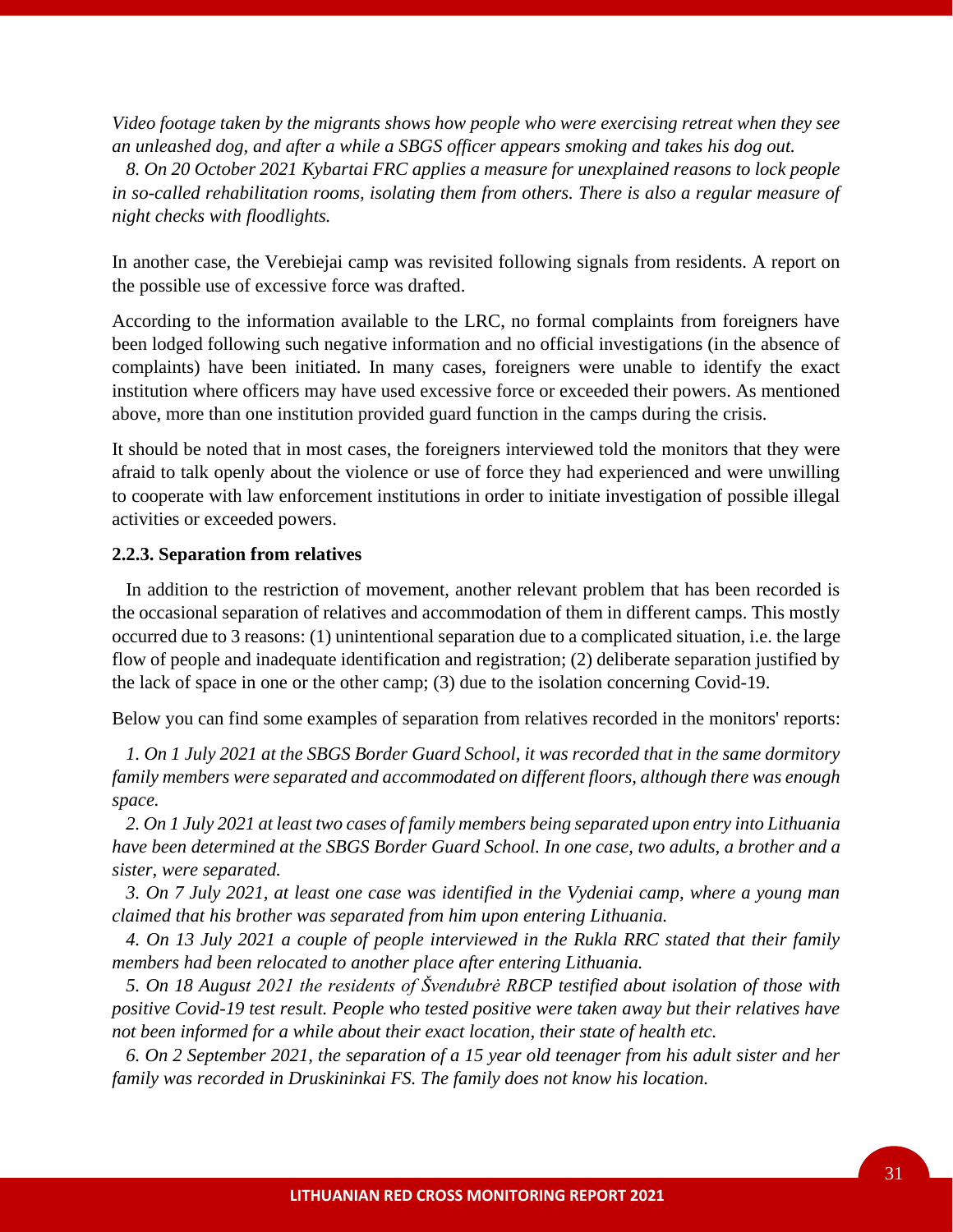*7. On 6 September 2021, after the outbreak of Covid-19 in G. Žagunis FS, some people were quarantined in the nearby Poškonys school, where some people have been living for more than 28 days in accordance with the requirements of the National Centre of Public Health. One family has been living in such separation for 20 days: the mother and her 2.5 year old child live in the Poškonys school, the father and his 4.5 year old son live in G. Žagunis FS. According to the father, the forced separation of the family causes psychological distress for the child.*

 *8. On 7 September 2021 a young African man was separated from his pregnant partner in Kabeliai FS. He was separated because he was involved in a fight in the Alytus camp.* 

 *9. On 3 November 2021 two African women in Kena FS stated that they were separated from their partners.*

 *10. On 3 November 2021 at Lavoriškės FS, one girl stated that during the transfer from the previous camp she was separated from her two adult brothers, who now live in Medininkai FRC.* 

The LRC monitors informed the camp administrator or another representative about these and other similar recorded cases of separation of relatives. If there was space in the designated temporary camp or reception centre, the separated families were reunited. However, this process continued until late autumn before all the people were moved to long-term accommodation.

#### **2.3. Establishment of new reception centres and expansion of existing centres**

 **By October,** in addition to the Pabradė FRC, Rukla RRC and Jieznas FSC, **3 new reception**  centres had been established: Medininkai FRC, Kybartai FRC and Naujininkai RRC<sup>51</sup>. The LRC monitors were given the opportunity to assess the premises in Kybartai and Naujininkai before the establishment of the long-term accommodation. On 27 August 2021, a visit was carried out to the Kybartai penitentiary and on 7 September 2021 to the former Naujininkai lodging house.

On assessment of infrastructure and conditions in Kybartai it was concluded that this or another facility with the primary purpose of detention could only be a temporary solution to resettle people from the tents in a cold weather. If another facility without stigmatising elements is found, it was recommended that the foreigners awaiting the decision of MD should be moved to premises corresponding to dignity and human rights. By the end of the year, no major improvements had been made to the centre. The Kybartai FRC was still overcrowded (640 on 27 December 2021), with limited access to hot water, etc. This centre remains one of the major critical issues to be addressed in 2022.

The former Naujininkai lodging house, including its infrastructure, environment, etc., was also assessed by the LRC monitors and recommendations were made. The comments were taken into account and the premises were urgently renovated and adapted to the needs of the accommodated foreigners (mostly families). At the end of the year, the Naujininkai RRC was one of the few accommodation facilities for foreigners that received minimal comments during the re-monitoring process and the progress has been recorded.

<sup>&</sup>lt;sup>51</sup> Some sources refer to the facility as the Naujininkai Refugee Camp, but for the sake of convenience in this report the facility is referred to as the Naujininkai RRC, as it is a structural unit of the Rukla RRC, with its own premises, infrastructure, staff, services, etc.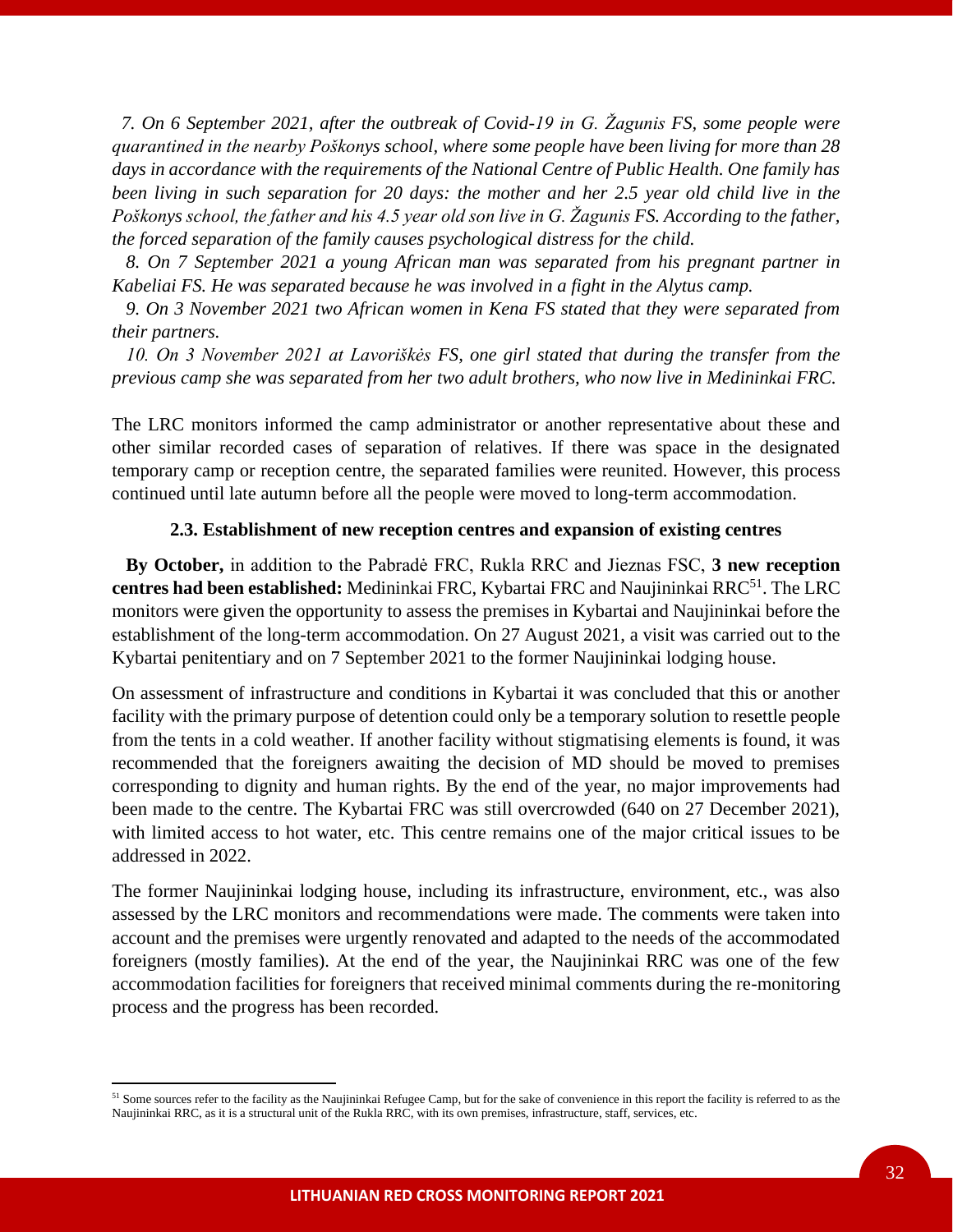The installation of the Medininkai FRC also was not smooth. The site was characterised by a relatively small area, a lack of common spaces. Despite the lack of quality in infrastructure planning, the Medininkai FRC has another major challenge: the target group(s) of the centre is not fully defined. Paradoxically, the Medininkai FRC has accommodated families with children, single men and women, LGBTQ community members, a wide ethnic diversity, etc. Considering the vulnerabilities and other problematic aspects, this centre remains in an undefined status due to its location, specifics, lack of staff, etc., as it cannot be compared to Rukla RRC, Naujininkai RRC, or Jieznas FSC, which accommodate the vulnerable persons and those with special needs.

The transfer of people from the SBGS border units has also led to a significant increase in the size of the existing centres in Rukla RRC and Pabradė FRC. Not only the number of residents has increased, but also new infrastructure has been installed, such as camps of modular houses inside the territory, additionally surrounded by a fence and preventing free movement inside the territory.

In Pabradė FRC, despite the challenges posed by the significant increase of residents, such as access to health care services, outbreaks of infectious diseases (scabies, tuberculosis), the organisation of additional shopping within the centre, etc., a systematic approach and a clearly structured procedures for the reception of asylum seekers are evident. The logical planning of the territory and the logistic chain, as well as the availability of experienced staff, help the centre to maintain a functioning order. There are, however, aspects to be improved. For example, food supply and choice in providing a vegetarian alternative in the modular house sectors. Also the arrangement of contacting relatives in the detention section.

The Rukla RRC focuses on vulnerable people, who need to be provided with adequate living conditions, protection, access to appropriate services, etc. The reception conditions in the centre are being improved in line with the recommendations but the significant increase in the number of residents poses a lot of challenges. Most of them are related to the accommodation of vulnerable people in the modular house camp. The minimum living conditions in this part of the RRC are ensured but the layout of the area is not convenient and suitable for the targeted vulnerable group. The camp is located on a paved area, there is no green area, movement is limited within the whole RRC area (access to the common area is only possible with the permission of administration), the toilets for men and women are not separated and are located on one side of the camp only, and the campus is accommodated with pregnant women. Also, the area, where many minors live, is guarded by heavily armed officers, which causes to people additional stress. Shopping is limited to the local shop, where prices are above average and the choice is limited. Several hundred residents feel frustrated when they see that other migrants living in the same area have better conditions (live in dormitories, some can leave the territory, etc.), and complain about inequality.

Jieznas FSC is a small centre compared to other long-term accommodation facilities, with up to 50 beds. It should be noted that Jieznas FSC is the only open-type migrant camp in Lithuania where freedom of movement is not restricted. It provides sufficient living space, ensures the fundamental right to dignity, privacy and security, education and employment services for minors, as well as provides employment opportunities in accordance with the legal status available. All these circumstances, as well as the relationship with the staff and the efforts they make, contribute to a relatively good micro-climate for the people who live here, the majority of whom are families.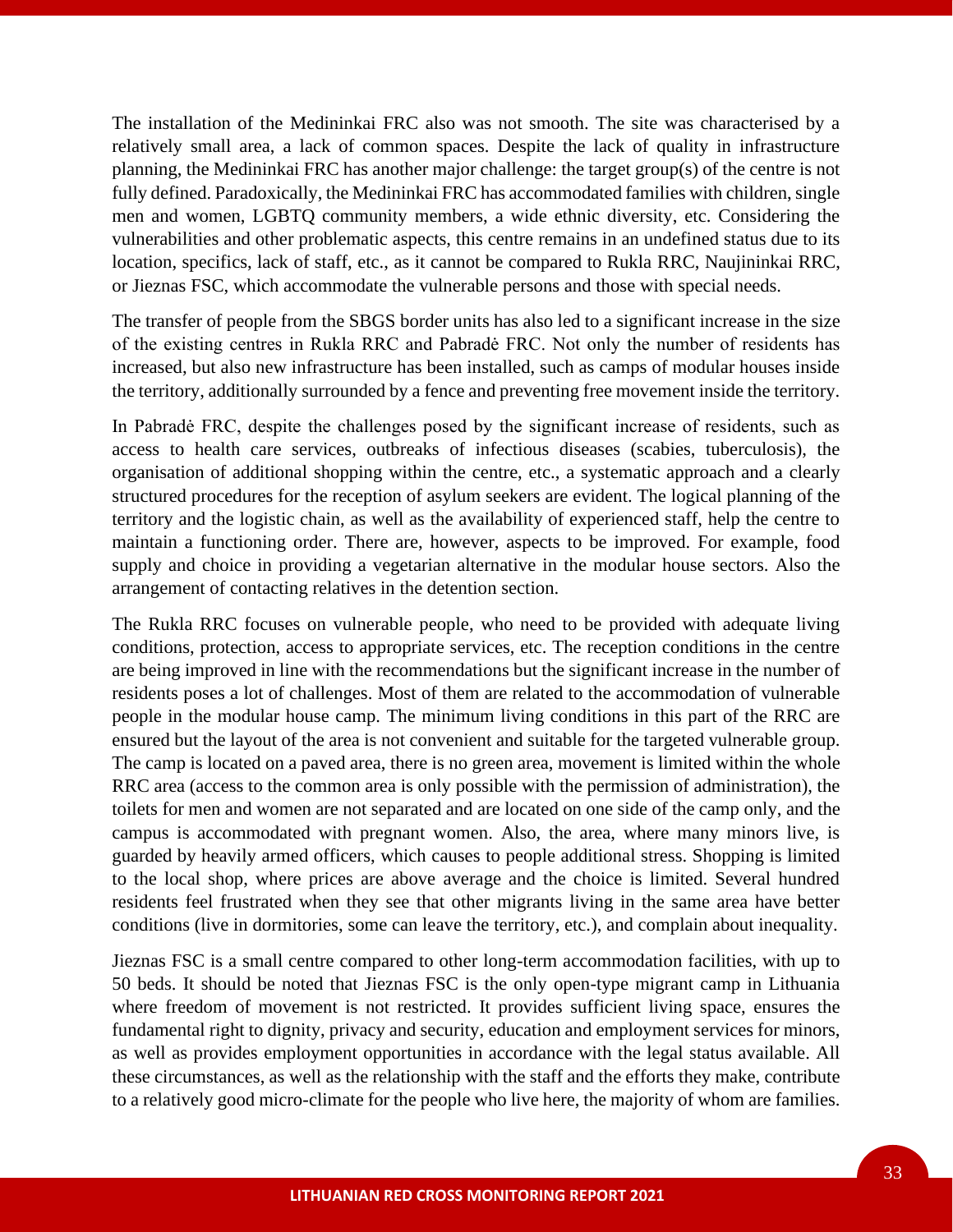# **2.4. Migration procedures**

#### **2.4.1. Access to procedures**

 **At least 28 monitoring reports in the second half of the year recorded one or more aspects related to migration procedures:** (1) lack of information in the language you understand on legal status, general procedures (including appeal, deadlines, the procedures for submitting documents, contact details, etc.); (3) lack of access to state-guaranteed legal aid or private legal counsel; (4) misleading information on the rights and obligations of asylum seekers; (5) the assistance of interpreter and quality of interpretation; (6) prejudice, pressure to return voluntarily or rejection of the asylum application, etc.

Most of the foreigners monitored were not informed or were not sufficiently informed about who were the lawyers representing them or which migration officer was in charge of their case. As mentioned in the previous sections of the report, some migrants did not have the means of communication (phone, access to e-mail) to make contact, as there were restrictions on communication in the accommodation places. There were cases where foreigners claimed to have lodged an asylum application but when they asked for further information, they found out that their applications were not registered. Following the intensive and accelerated processing of asylum applications, in late summer and early autumn, the lack of information on the MD decisions in a language people could understand was recorded in almost all reports.

Below you can find some examples of observations recorded in the reports relating to access to procedures and information:

 *1. On 21 July 2021, Kabeliai FS recorded that officers distributed information material to migrants in various languages, the content of which was intended to intimidate and affect. The handouts, which do not indicate the primary source of information, presume that none of the irregularly arriving foreigners have received or will receive asylum.* 

 *2. On 05 August 2021, in the Alytus camp it was recorded that most people had already spent there a month but had not yet had an initial interview. According to the residents, they were visited by (quotation) an unnamed "migration worker who was rude and threatened that all migrants would be deported and that no one would get asylum this year (in 2021)".* 

 *3. On 24 August 2021, during the repeated visit to the Rūdninkai camp, the migration interviews had already started. People stated that during the interviews they experience pressure to return voluntarily to their country of origin and the information provided is of subjective character. According to them, they were threatened that if they refused to return voluntarily, (quotation) "they would face a long cold winter in tents". None of the migrants interviewed confirmed that they had been informed of the possibility to appeal against a negative decision by the MD. People confirmed that they had access to interpreters but some of them were not satisfied with the quality of the interpretation.* 

 *4. On 26 August 2021 according to the people in the Vydeniai camp, the MD staff and other officials with whom they had to communicate about the procedures use (quotation) "psychological coercion methods", pressure to sign voluntary return documents, urge them to refuse asylum applications, do not inform them about their rights established by the law, etc.*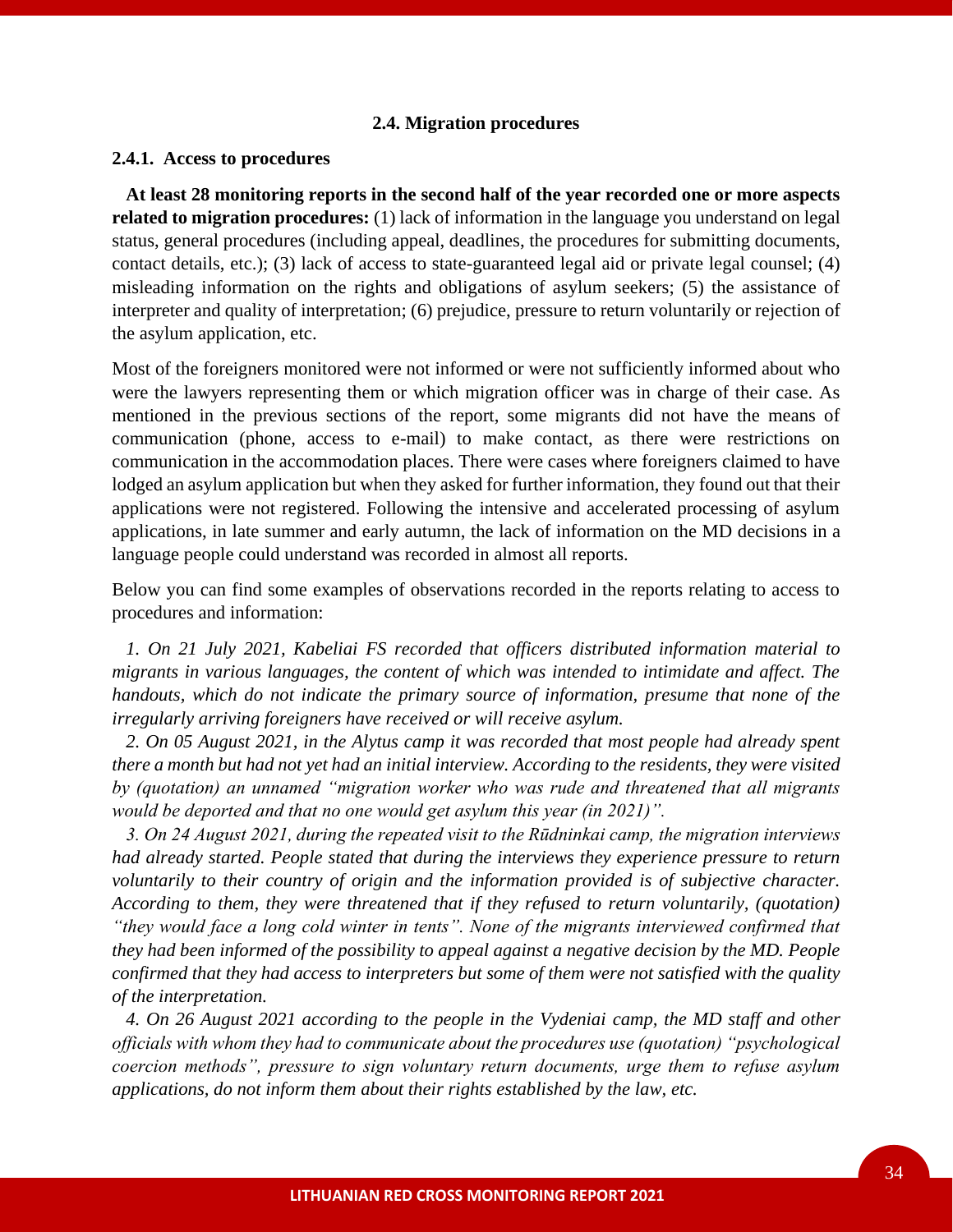*5. On 15 September 2021 a lack of information about the procedures and the current legal situation has been recorded in the Kapčiamiestis camp. People receive the decisions of the MD in Lithuanian, which they do not understand, but they are asked to sign the acknowledgement of the decisions. An email address is provided for appealing against decisions but people did not have email access at the time of the visit.*

 *6. On 6 October 2021 in the detention section of the Pabradė FRC, it was recorded that (1) an Iraqi citizen stated that he had his identity document with him when entering Lithuania, which was taken during the inspection together with other belongings. However, it was later established during the interview that this person did not have the document with him. Similar testimonies were given by 3 other Iraqi citizens who entered Lithuania in July. According to the migrants, the documents appeared after they had signed the voluntary return agreement. (2) An Afghan citizen showed a court decision which, according to him, contains information not corresponding true circumstances told by him. The man claimed that he have not provided such information. (3) The migration documents of the people staying in the women's section also contain inaccuracies. For example, information about the presence of a lawyer in the proceedings, although the asylum seeker stated that no lawyer was present during the interviews.*

 *7. On 20 October 2021 according to the residents of Kybartai FRC, the MD ignores the requests sent by e-mail.* 

 *8. On 3 November 2021, Kena FS recorded that an African woman applied to the MD for stateguaranteed legal aid but received an official reply that she was not entitled to this service because she was not an asylum seeker. The foreigner assured that she was applying for asylum.*

 *9. On 3 November 2021 asylum seekers from Lavoriškės FS stated that they did not fully understand their legal situation and claimed that there was a lack of information and clarification. For example, one of them stated that she had sent a letter to the MD but had not received a reply. Another stated that she did not know to whom to send her appeal against the decision, as she did not see any indication of what to do after receiving the negative decision.*

 *10. On 16 November 2021 (1) people in G. Žagunis FS who received negative decisions of the MD said that they were informed of the contacts (including the email address of a lawyer for stateguaranteed legal aid) for further actions. However, migrants raised the issue that they could not make contact when only an email address was provided, as they did not have phones with a web browser, personal email access, etc. (2) Several asylum seekers interviewed stated that during the migration process (they could not indicate an exact date) there were persons who did not identify themselves and who, according to them, made pressure on them for voluntary return.* 

These cases were referred to camp administrators or representatives. The main responses to the observations made were: (1) the camp does not manage accurate data on the legal status of one or another resident; (2) there is a lack of data on the exact date and/or representatives of the authorities who visited the camp when the incidents referred to by the foreigners might have occurred; (3) local representatives (e.g. head of the FS or BCP or other representatives) are not competent to comment on the proceedings related to the MD.

#### **2.4.2. Reporting on initial interviews**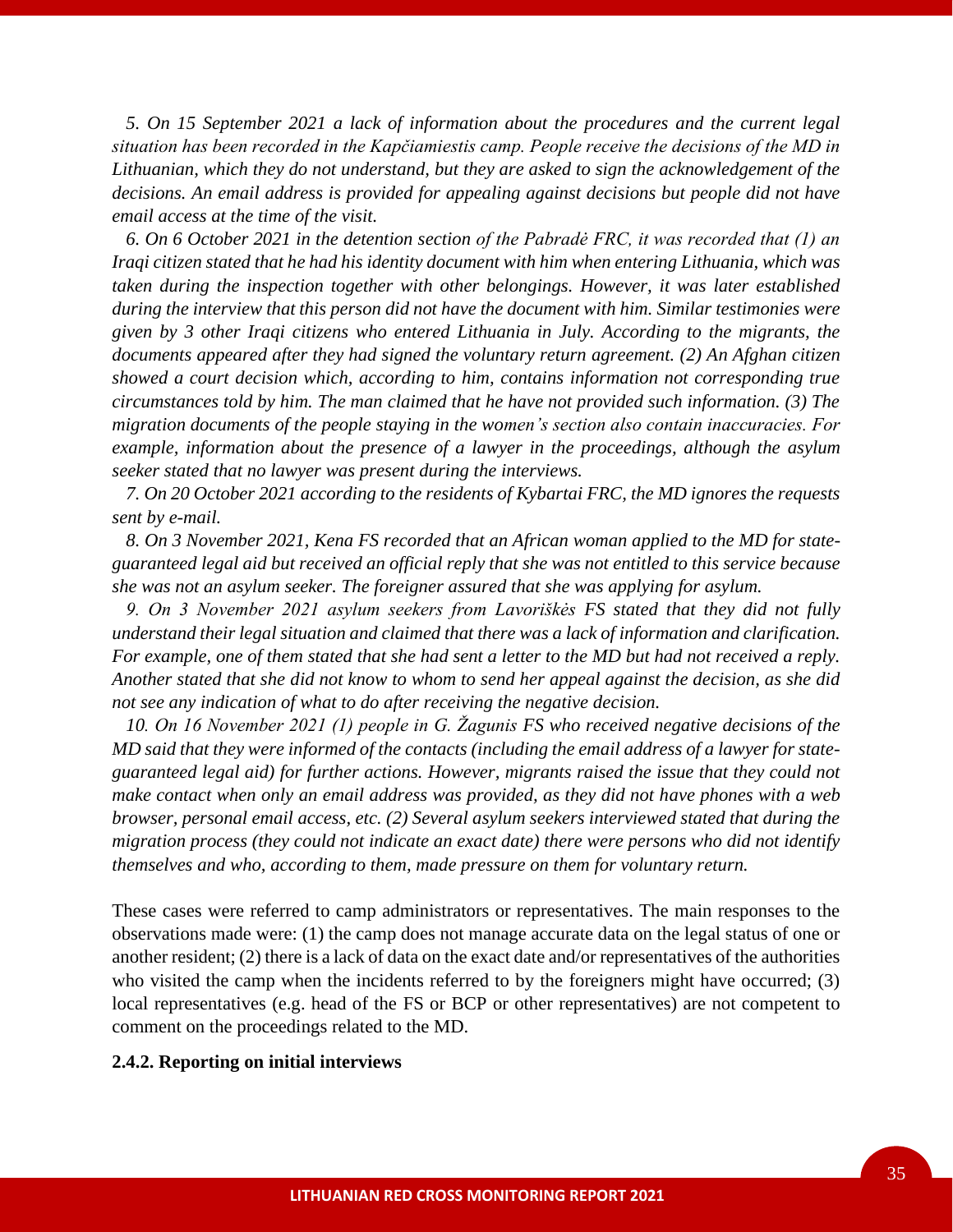The increase in migration flows has led to a significant decrease in the number of reports of initial interviews of asylum seekers received from the SBGS. Reporting was irregular and fragmented. In the first half of the year 53 notifications were received, while over 600 people applied for asylum during the same period, in the second half of the year only 31 notification was received (over 2,000 persons applied for asylum during that period).

In the second half of the year, information on the initial interviews was often received on the same day, a few hours before the interview, which made it difficult for monitors to plan and attend the interviews. This is one of the main reasons why only one interview was monitored during the second half and it is objectively difficult to assess how the access to the procedures was ensured for asylum seekers (access to information, presence of interpreters and lawyers, access to the protocol, etc.) only according to migrants' testimonies without personal participation of montor.

In the second half of the year, the majority of reports received were from the Pabradė FRC, which is considered as a good practice.

# **2.5. Access to medical services in permanent accommodation centres**

 At the end of the year, 6 reception centres (SBGS Pabradė FRC, Medininkai FRC and Kybartai FRC, Rukla RRC and Naujininkai RRC, Jieznas FSC) carried out a joint issue-based monitoring in order to assess the compliance with the decision of the Minister of the Interior – Head of State Level Emergency Situations "On the provision of healthcare services to foreigners" <sup>52</sup> and the accessibility of the medical services at the places of these 6 centres. Identical questionnaires were submitted to the managers of all centres in order to obtain information on vulnerability identification, local medical capacity, EMS on call, mobile medical teams, logistics, etc.

The foreigners interviewed were also asked identical questions. In total, the monitors conducted 85 interviews with foreigners from 18 different countries of origin in 6 centres (43 interviews were conducted with individuals and 42 with family households consisting of 2 or more family members). In total, information on access to medical services was related to 201 person. During interviews the information on 129 adults (58 women and 71 men) and 72 minors was collected.

The data obtained from the centres showed that (1) despite the number of residents, not all centres have local medical staff and in general the amount of staff is not sufficient in relation to the number of residents; (2) the frequency of visits by mobile medical teams is sufficient but given the number of residents, the number of visiting medical staff is insufficient to respond to the needs; (3) the centres have complete first aid kits as well as routine medicines; (4) the centres are often assisted by the local municipality with the delivery of medical services and medicines; (5) with the exception of the Naujininkai RRC, actually all centres are located in settlements where there are no hospitals and where patients have to be transported to larger medical facilities in other towns; (6) in many cases, the number of psychologists is insufficient or unavailable, and therefore, the services of NGOs or others are used; (7) the vulnerability assessment is partly carried out in the centres but it is slow (lack of capacity and a clear system).

<sup>&</sup>lt;sup>52</sup> See Decision No 10V-4 of the Minister of the Interior - Head of State Level Emergency Situations "On the provision of healthcare services to foreigners"[. Current version.](https://www.e-tar.lt/portal/legalAct.html?documentId=e2fc4ab026d411ecad73e69048767e8c)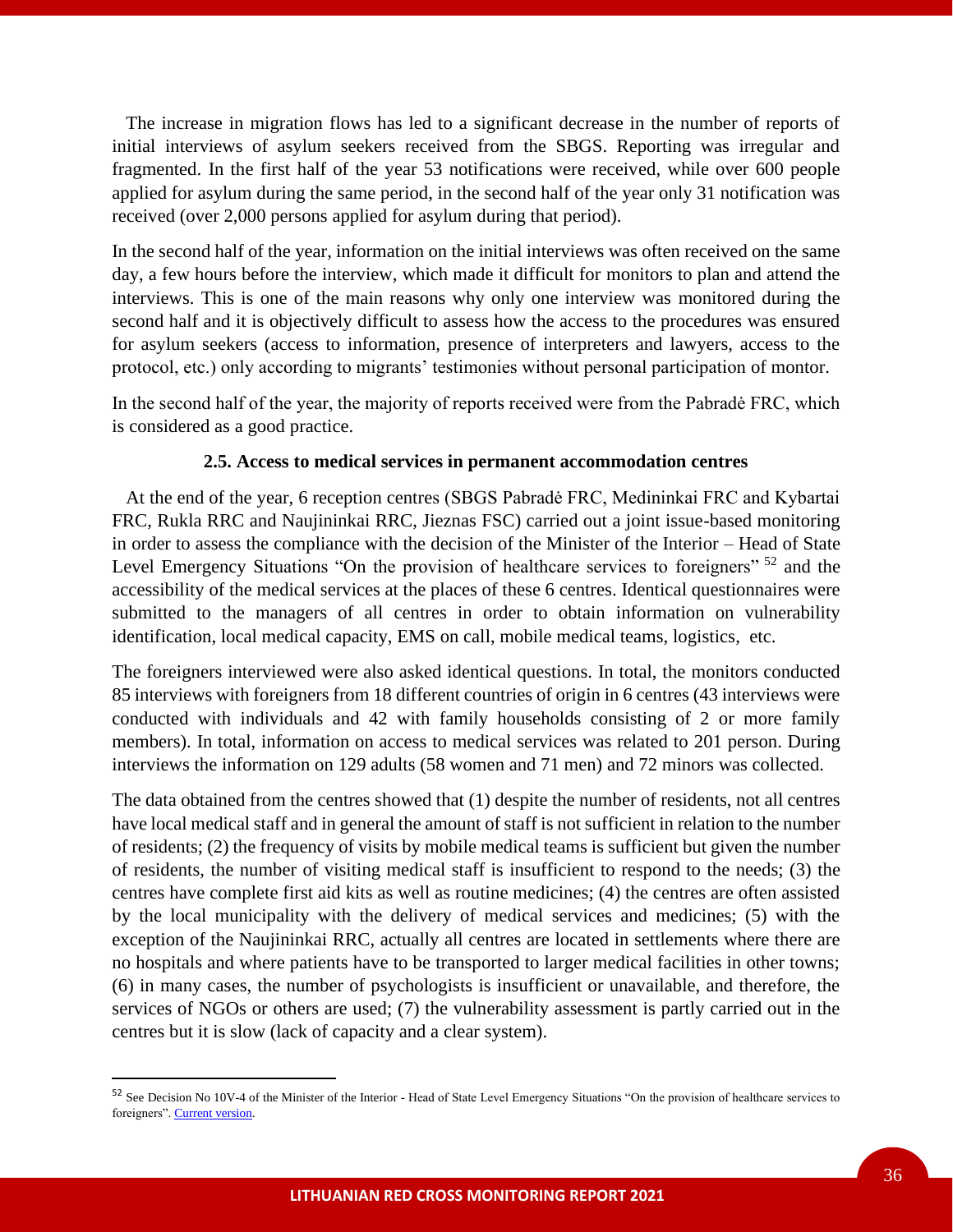A survey of randomly selected foreigners showed that (1) **upon request about 91% of them get access to medical specialists.** (2) **82% are able to identify the professional who provided the service** (family doctor, specialist, nurse, etc.). (3) **72% have a positive view of the quality of the service provided.** (4) **65% reported being able to understand the content of conversation with a medical specialist:** diagnosis, health record, prescriptions, etc. (5) **96% said that privacy is guaranteed during visits.** (6) **89% said that the need for medicines was responded to.**

According to the surveys, (1) **the average waiting time to see a doctor after request is slightly more than 4 days.** (2) **Respondents state that an average waiting time for medicines is 2 days.** (3) **EMS arrives on average in more than half an hour.**

According to the foreigners and their family members interviewed, 67% of them were fully vaccinated against Covid-19 during the survey period (the LRC does not have information on what percentage of all foreigners is vaccinated). Over 25% of them are not vaccinated for one of the following reasons: (1) they were infected earlier or cannot be vaccinated due to medical reasons; (2) refused to be vaccinated; (3) the vaccine was not offered to them or they are on a waiting list.

35% of respondents reported having infected with Covid-19 (22% infected in Lithuania and 13% in other countries). For those infected in Lithuania, in all cases person was isolated from the rest of the people. 4% reported being separated from other family members due to mandatory isolation.

It should be noted that **at the end of the year, the situation regarding access to health care services in places of permanent accommodation had improved compared to previous monitoring visits.** The better situation is within the centres under control of the Ministry of Social Security and Labour (Rukla RRC and Naujininkai RRC) as well as Jieznas FSC. The situation in the centres under control of the SBGS (Pabradė FRC, Medininkai FRC and Kybartai FRC) was worse where people told they were waiting longer for access to doctors, especially specialists.

Among the challenges arising from infrastructure deficiencies, there should be **noted at least two important aspects** particularly relevant for the camps of container houses of Medininkai FRC and Rukla RRC: (1) **the distance from the houses to the sanitary facilities due to the risk of cold diseases during the cold season** and (2) **the use of shared sanitary facilities with regard to privacy, hygiene and prevention of infectious diseases**.

Systematic rather than local aspects remain the biggest obstacle to improving the provision of health care services. Firstly, the access system is still under development, responding to challenges. Secondly, there is a lack of funding and staffing (especially in the regions). The last but not least aspect, amendments in the legal framework and restrictions imposed during the process have hindered adequate access to health care services.

The report also highlighted the problems of communication and interpretation. While attempts are made to address this problem in reception centres, for example by using EASO assigned interpreters or other interpreters, also English or Russian speaking migrants, there is no proper algorithm for communicating with a foreigner once he or she arrives at a medical facility.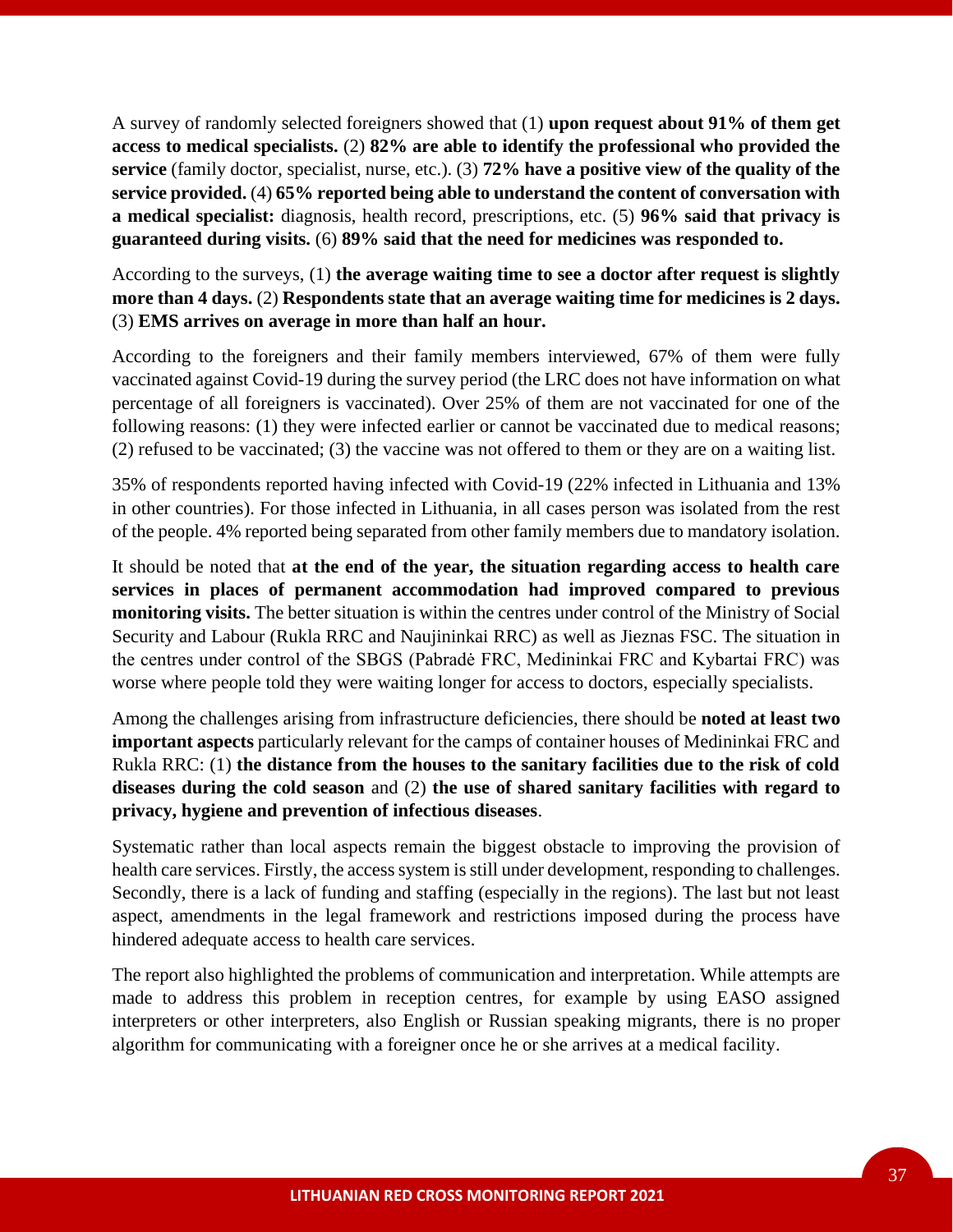#### **3. CONCLUSIONS**

 The second half of the year was highlighted by a migration system that faced serious challenges and was in fact heavily imbalanced for 3 months: from the identification and registration of foreigners to ensuring the reception and protection conditions. The quality of reception conditions and services worsened in the second half of the year, for some time there was reduced or no access to procedures, legal aid, etc.

The number of reports on asylum seekers by the SBGS dropped from approximately 90% to almost 49%. This means that the LRS monitors received reports on only about every second case, and information about vulnerable persons and their needs did not reach them. The information about the number of asylum applications accepted and the proportion of foreigners who in general were able to apply at the border due to the amended legal framework are not available to the LRC, as the so-called reversal activities were not monitored. Monitors visited border units of the SBGS only with permission, and so-called *ad hoc* monitoring of the current situation practically was not applied.

The main challenges encountered, which were numerous in the second half of the year, are presented in Part III of this report, based on specific examples, figures and recorded facts. Meanwhile, the main summarized conclusions are presented below according to the groups of the problematic challenges:

 1. When assessing the second half of the year, it should first be noted that **there were delays in the registration of asylum applications of some foreigners, lack of clarity in the procedures, and the procedures themselves were rushed.** As late as the end of the year, there were reports on the acceptance of asylum applications of foreigners who had entered Lithuania earlier.

 2. **The identification, registration and further referral of asylum seekers and other migrants was not effective and smooth for a long time.** This had a serious impact on the quality of vulnerability assessment, the principle of family unity, the continuity of vaccination for Covid-19, etc. The consequences of ineffective identification were felt until late autumn.

 3. In the second half of the year, **movement restrictions were universally applied to asylum seekers and other migrants who irregularly entered Lithuania.** All of them were *de facto* detained, with no exceptions for vulnerable people, persons with special needs, families, minors etc.

 4. **Reception conditions prior to resettlement to long-term accommodation (up to October and in some cases even later) were unsatisfactory.** This concerns overcrowding in the camps, heating, food, drinking and domestic water, hygiene conditions in sanitary units and common areas, access to health care services and medicines, as well as other services such as social services, psychologist consultations, leisure and education.

 5. **Protection conditions prior to resettlement to long-term accommodation (up to October and in some cases even later) were unsatisfactory.** This concerns the right to privacy and decent living conditions, the separation of single men and women, as well as unaccompanied minors, ethnic, religious, racial and other social tensions, possible violence from the side of security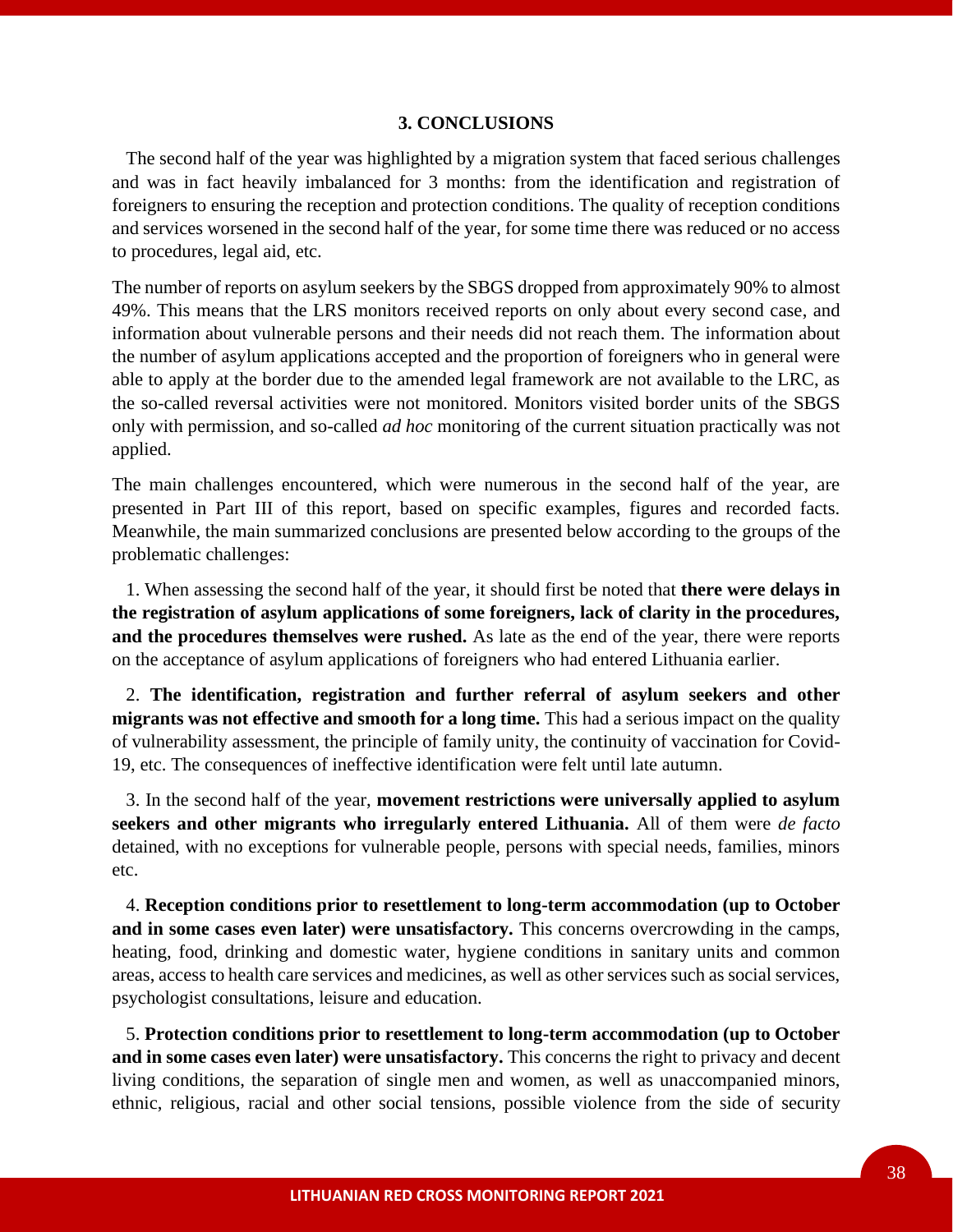officers, additional restrictions on movement within the camps, with no access to the outdoors or severely limited time of stay.

 6. **Information on asylum procedures, access to legal aid, the ability to understand the information provided and to appeal the decisions received were insufficient.** 

 7. **Access of monitors to foreigners' accommodation places was possible and unhindered** (except in reasoned cases due to outbreaks of Covid-19, security concerns due to riots, etc.) **but reports on asylum applications and initial migration interviews were received irregularly** and the normal situation was restored only at the end of the year.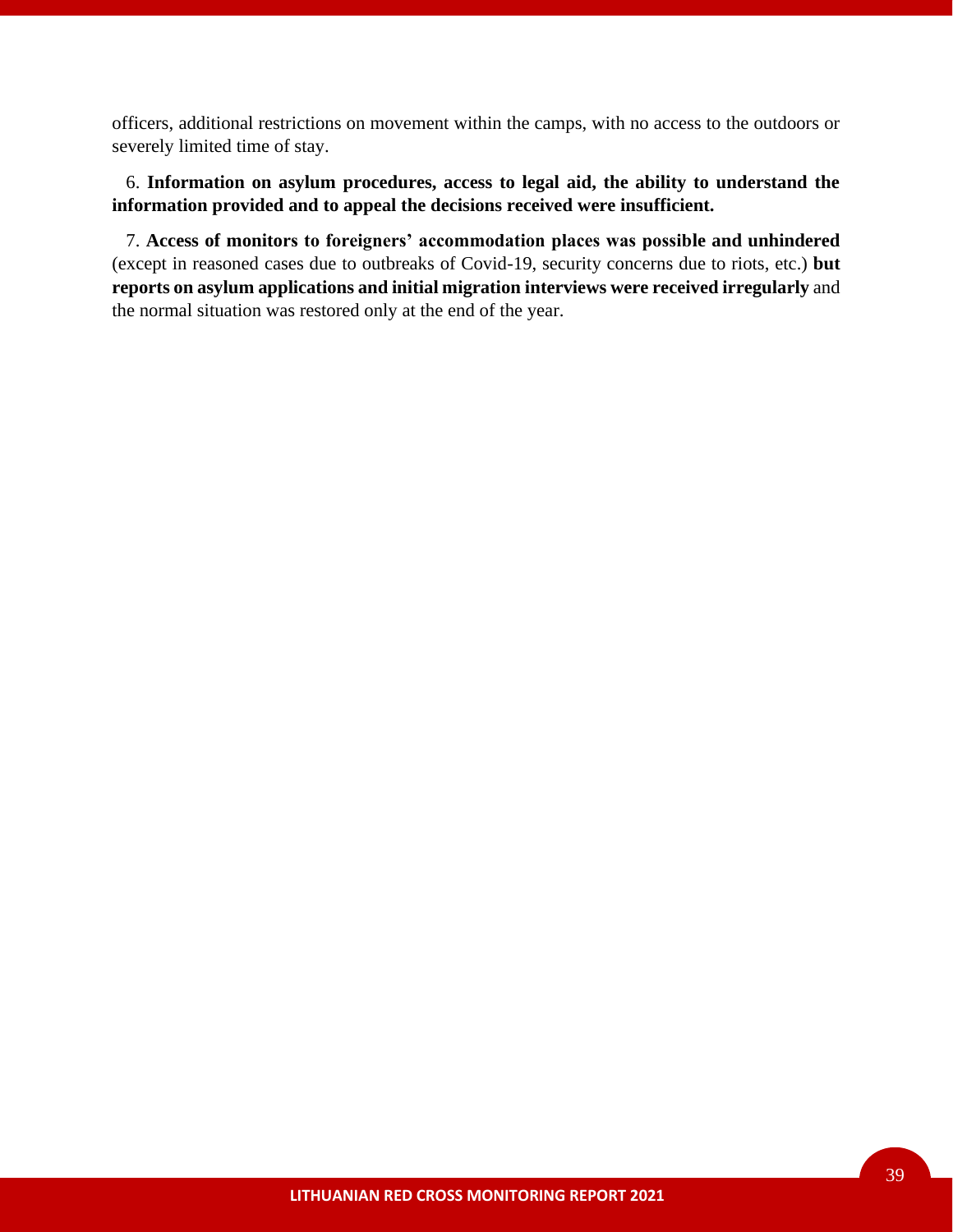#### **IV. SUMMARY**

In summary, the year of 2021 can be divided into three periods.

 **The first period was up to June**, when the country had a fully functioning migration system, including proper reception conditions for asylum seekers, guarantee of the right to asylum, access to procedures, etc. The monitoring results during this period show that, in general, most of the noncompliance with the standards recorded could be attributed to the quarantine restrictions applied in Lithuania. The only observations not related to the quarantine restrictions were the recorded cases where the right to means of communication and the possibility to contact relatives was not always ensured.

**The second (crisis) period started in June and lasted until October** when most of the migrants left their tents and were accommodated in existing or newly established reception centres. No more than 300 persons stayed in the premises of the SBGS BCPs and FSs and in the newly established modular houses after this period. The critical point of the second period was reached in July, when more than 30 temporary accommodation points spontaneously appeared in Lithuania, covering even 9 municipalities (Lazdijai district, Druskininkai municipality, Alytus city and Alytus district, Varėna district, Šalčininkai district, Vilnius district, Švenčionys district, Ignalina district). During the crisis period, the highest number of complaints from monitored asylum seekers, as well as gross violations and non-compliance with minimum humanitarian standards, were recorded.

As highlighted in the October 2021 report of the Seimas Ombudsmen Office<sup>53</sup>, during this period, equal conditions for foreigners' temporary accommodation were not ensured, the principle of equal treatment was violated and the disproportionate and excessive duration of the restrictions on the rights and freedoms of foreigners amounted to torture, inhuman conditions degrading human dignity. Similar insights have been provided by international experts of the UN Committee against Torture who have assessed the situation in Lithuania<sup>54</sup>.

**The third phase from October to the end of the year** marks a period of stabilisation. Firstly, the introduction of the deterrence policy and blocking to enter Lithuania irregularly led to a general decrease in the flow of asylum seekers and other migrants. This has limited the fundamental right to asylum but allowed for an improvement of existing conditions. Secondly, this phase is linked to the settlement of the accommodation system, with the opening of new long-term accommodation centres and the introduction of services (access to health care and psychological services, education, social services, leisure activities etc.).

All these phases were recorded by the LRC monitors, they presented observations and recommendations, organized follow-up monitoring visits and strongly encouraged the feedback. The LRC monitors had access throughout 2021, either remotely or through visits in person. The

<sup>53</sup> See Report of the Seimas Ombudsmen Office of the Republic of Lithuania of 7 October 2021 on "Ensuring human rights and freedoms in places of temporary accommodation of foreigners having crossed the border of the Republic of Lithuania with the Republic of Belarus": [https://www.lrski.lt/wp-content/uploads/2021/10/NKP-2021-1-3\\_2021-10-07.pdf](https://www.lrski.lt/wp-content/uploads/2021/10/NKP-2021-1-3_2021-10-07.pdf)

<sup>&</sup>lt;sup>54</sup> Se[e Treaty bodies Download \(ohchr.org\)](https://tbinternet.ohchr.org/_layouts/15/treatybodyexternal/Download.aspx?symbolno=CAT%2fC%2fLTU%2fCO%2f4&Lang=en)